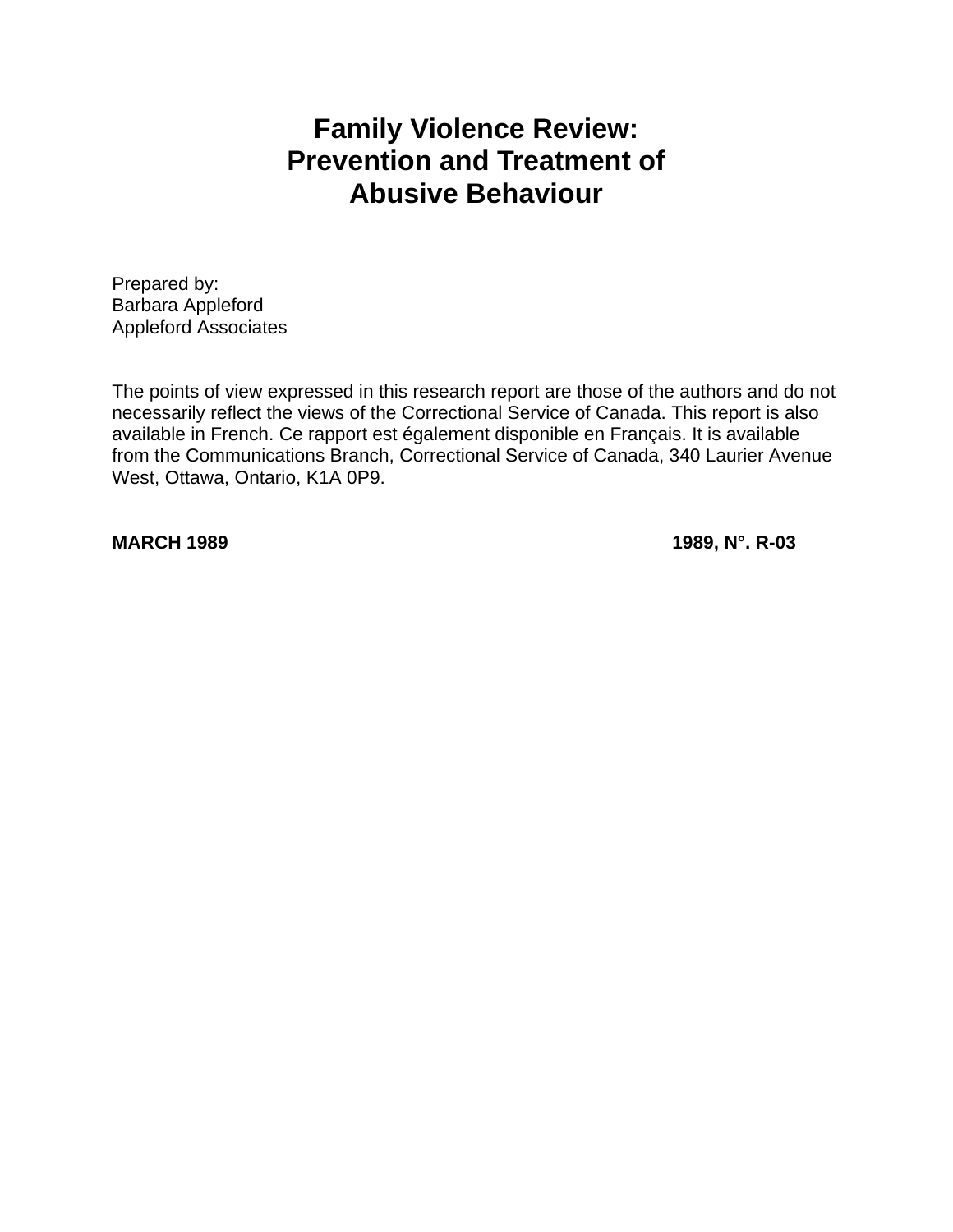# TABLE OF CONTENTS

- I. Introduction
- Il. Definitions And Descriptions
	- A. Definitions
	- B. Incidence
		- 1. Wife Abuse
		- 2. Child Abuse
		- 3. Elder Abuse
	- C. Description
		- 1. Wife Abuse
		- 2. Child Abuse
		- 3. Elder Abuse
- Ill. Causes Of Family Violence
	- A. Individual Psychological
	- B. Alcohol Abuse
	- C. Interactional/Systems
	- D. Sociological
	- E. Societal Norms
	- F. Family Violence as a Subset of Violence in General
	- G. Social Learning Theory
	- H. Intergenerational Transmission
	- I. Structural/Political(Wife Abuse)
	- J. Ecological
- IV. Characteristics Of Abusers
	- A. Wife Abusers
	- B. Child Abusers
	- C. Links Between Child, Wife and Elder Abuse
	- D. Types of Abusers
		- 1. Domestically Violent Versus Generally Violent Wife Abusers
		- 2. Expressive Versus Instrumental Violence: Wife and Child Abusers
- V. Treatment Of Family Violence Abusers
	- A. Group Counselling of Wife Abusers
		- 1. Description of Approach
		- 2. Evidence for Effectiveness
		- Table 1 Post Arrest Offending According To Form Of Violence

Table 2 Follow-Up Of Group Treatment Compared With Drop-Outs

- B. Marital Therapy for Violent Couples
	- 1. Description of Approach
	- 2. Evidence for Effectiveness
- C. Individual Therapy for Child Abusers
	- 1. Description of Approach
	- 2. Evidence for Effectiveness
- D. Parenting Skills Training for Child Abusers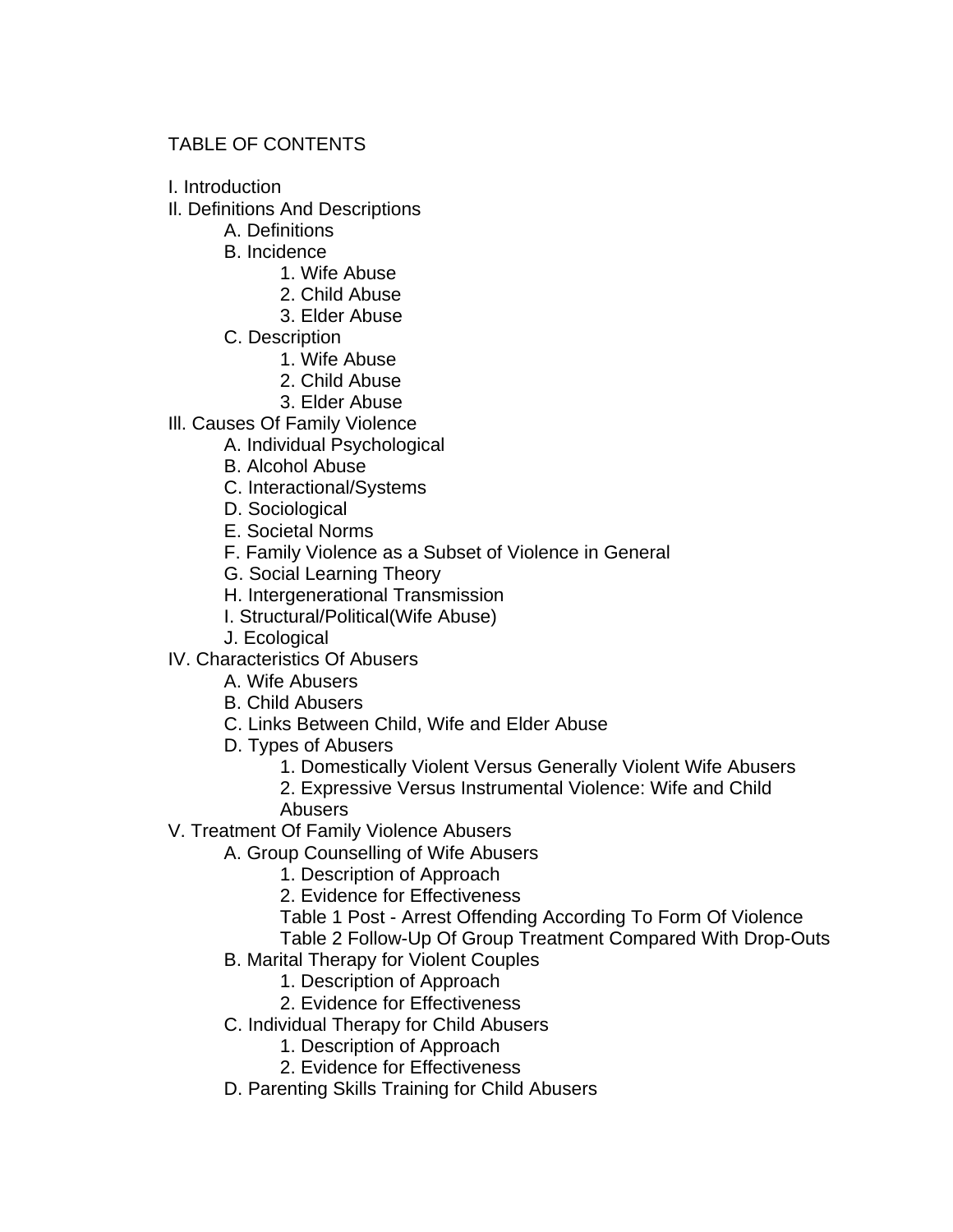- 1. Description of Approach
- 2. Evidence for Effectiveness
- E. Treatment of Elder Abuse
- F. Conclusions on Effective Treatment
	- 1. Wife Abusers
- 2. Child Abusers
- Vl. Applications To Corrections
	- A. Characteristics of Offenders
		- 1. Cognitive Deficits
		- 2. Family Backgrounds
		- B. Related Correctional Programs
			- 1. Cognitive Training
			- 2. Aggression Replacement
			- 3. Changing Attitudes
		- C. Effective Correctional Treatment
			- 1. Individual Differences
			- 2. Cognitive Skill Development
			- 3. Length of Treatment
- Vll. Recommendations For Corrections
	- A. Support for Families: Treatment and Prevention of Abuse
	- B. Proposed Programs
		- 1. Targets
		- 2. Program Modules
	- C. The Family Visit as Workshop
	- D. Identification and Assessment
		- 1. Risk Factors for Wife Abuse
		- Table 3 Risk Factors For Wife Abuse
		- 2. Offender Assessment
		- Table 4 Programs Matched With Needs
	- E. Further Research in Corrections
		- 1. Victims
		- 2. Natives
		- 3. Assessment
		- 4. Program Evaluation
- Vlll. Conclusions

References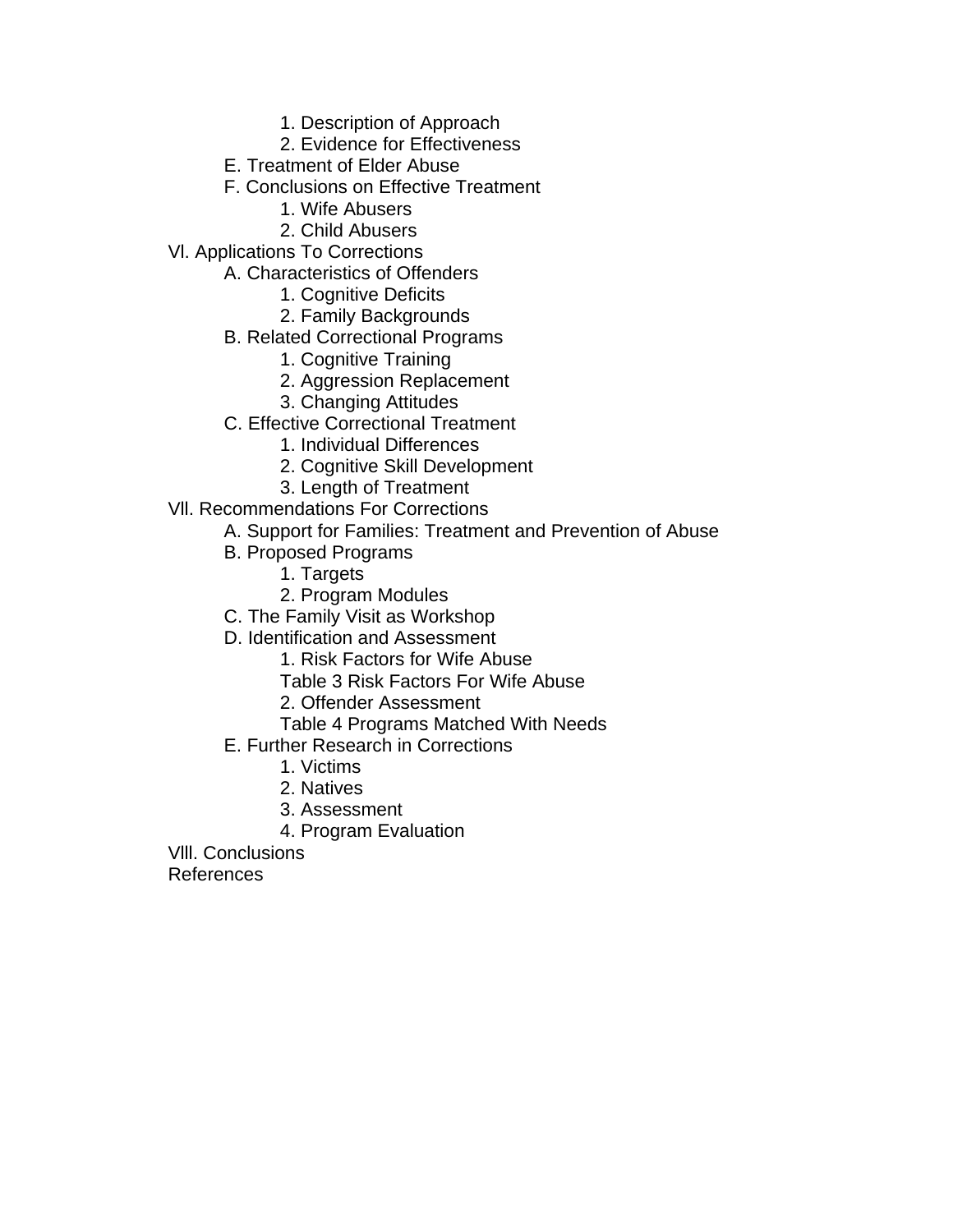# **I. Introduction**

"*The only inference to be drawn from thousands of studies of child rearing is that it is beneficial to have been kindly and affectionately brought up. This conclusion should surprise nobody since it conforms to the universal experience.*"

> **Sir Aubrey Lewis** *quoted by Greenland* (1978)

For many centuries family violence was considered a private affair subject to treatment as a crime only when resulting in severe injury or death. It is only recently that it has been recognized as a serious social problem requiring the intervention of criminal justice, social welfare and mental health agencies. Revelations of the prevalence of family violence and its effects on the well-being and development of its victims first came to light in regard to child abuse in the 1950's, later in the 1970's in regard to wife abuse and finally in the eighties concerning elder abuse.

 There are many arguments about the relative importance of various factors in the development of violent behaviour. However, there is little doubt that among the most unfortunate effects of experiences of family stress, conflict and abusiveness in childhood, for a large group of abused individuals, is the reenactment of violent and abusive behaviour in adolescence and adulthood.

 For example, studies of general populations have shown that stressful family life and/or emotional rejection during childhood are related to abusive disciplining as a parent and also to the abuse of elders by their adult children (Herrenkohl, Herrenkohl and Toedter, 1983). The less supportive the early home atmosphere, the greater the severity of disciplining as a parent. Being a victim of maternal or paternal abuse is also strongly linked with violent adult behaviour. If both are present the risk is increased.

 The children who have been abused are very often the same children who become labelled as juvenile delinquents. Mann, Friedman and Friedman (1976) studied 536 court-identified and self-identified violent juvenile offenders. They found a predominance of disturbed family relations among the youths regardless of whether or not they were apprehended. Family-related measures were the strongest predictors of violent offending. For example, parental defiance (open aggression against parents in the home) was related to violent offending whereas positive family role behaviour (participation in constructive, helpful family activities) was related to non-offending.

 Similarly, Loeber and Stouthammer-Loeber (1986) in a review of the delinquency literature concluded that socialization variables were "among the most powerful predictors of juvenile conduct problems and delinquency". Variables included parental supervision, parental rejection, parent-child involvement, parents' marital relations, and parental criminality. McCord (1979) found that parental characteristics and child-rearing practices were the strongest predictors of later adult convictions for violent crimes.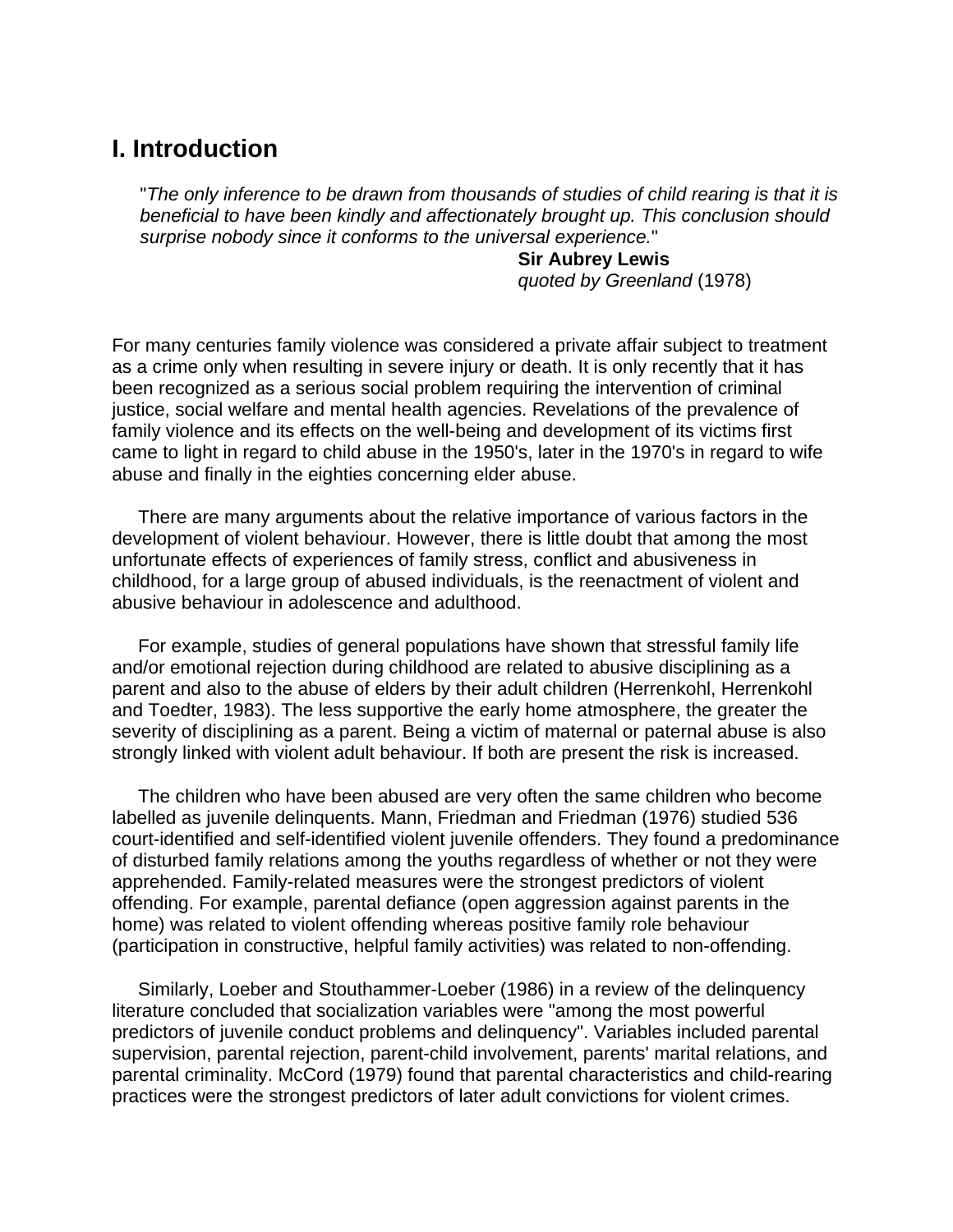Violence is produced by a host of biological, economic, demographic, cultural and psychological factors. The task of this review is to outline the factors which are relevant to the occurrence of family violence and to the treatment of abusers and to apply this information in the context of the correctional system. The emphasis in this review is upon physical wife abuse and thus to a lesser extent upon other abusers (e.g., child, elder and husband abusers), or other types of abuse (emotional/psychological and sexual abuse). The incest offender is not considered by this review because of the special dynamics and treatment needs of this group.

 This review was conducted under contract for the Research Branch of the Correctional Services of Canada, Corporate Policy and Programs and as part of a family violence initiative being undertaken by the Ministry of the Solicitor General.

# **Il. Definitions And Descriptions**

# **A. Definitions**

 As in many areas of social concern, the questions of definition are problematic. On the one hand, definitions vary according to the etiological assumption which is being favoured. On the other hand, the definitions vary because of the difficulty of determining which behaviours are to be tolerated and which behaviours are to be considered abuse. Child abuse provides a good example.

 The difficulty of definition in the field of child abuse is due to the lack of well-defined punishment standards. As Bensel (1985) notes "How is it possible to define for a parent or caretaker what is 'reasonable use of physical force to restrain or control the behaviour of a child' when a community condones the use of corporal punishment by school teachers or in other areas of communal living?" (p. 9). Does walking too quickly for a child to keep up or failing to provide medical care count as abuse?

 As has been demonstrated, cultural factors play a large part in determining whether or not behaviours are abusive. The following neutral definitions are likely to be met with general agreement.

#### **Physical Abuse**

 Physical abuse occurs when there is any non-accidental form of injury, physical assault or rough handling causing physical injuries or discomfort inflicted by a caretaker or by a spouse.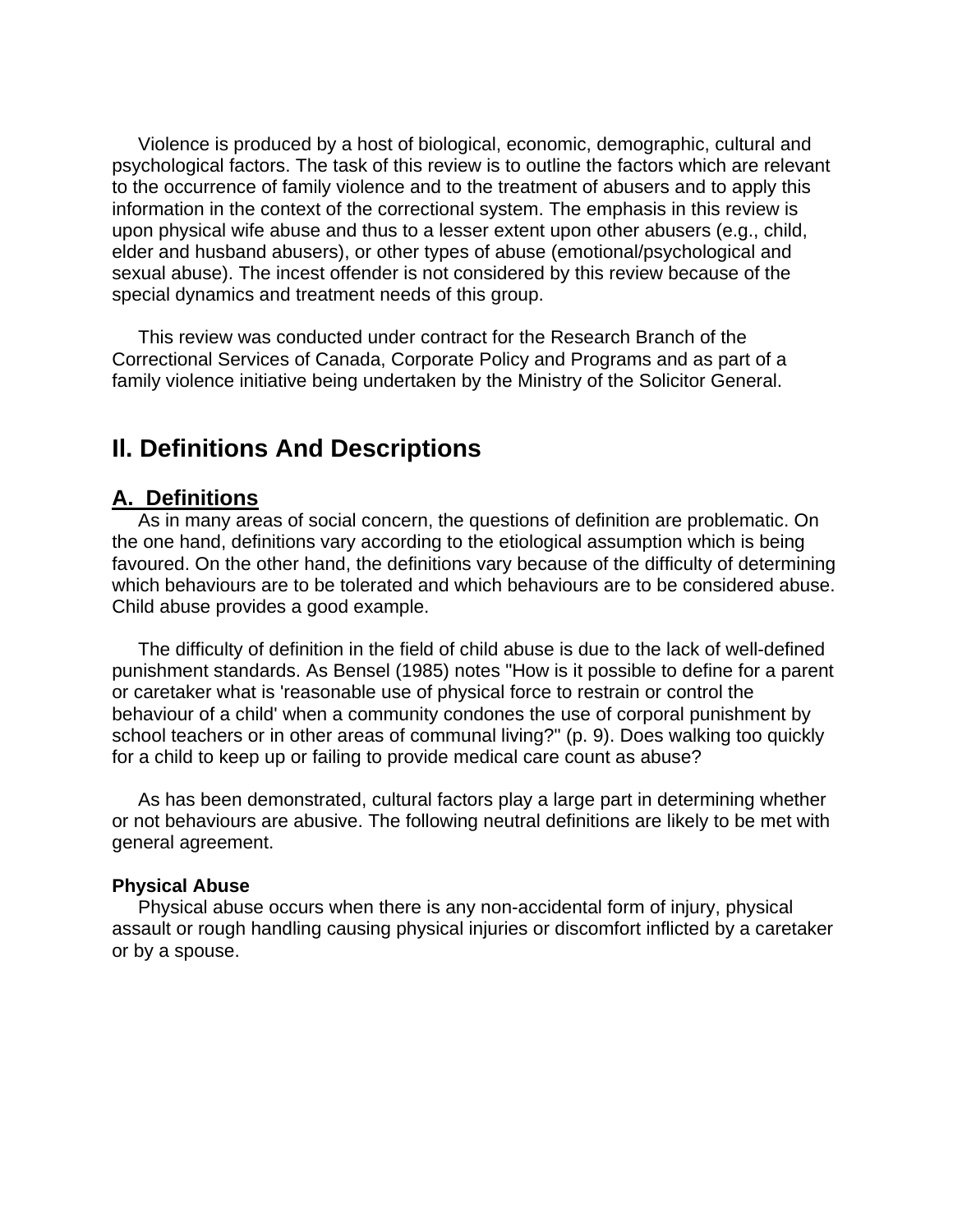### **Psychological/Emotional Abuse**

 Psychological/emotional abuse occurs when there is threatening, chronic rejecting, ignoring, criticizing, confinement, isolation, humiliation, intimidation, derogation, infantalization, destruction of property or treatment diminishing identity, dignity or selfworth inflicted by a caretaker or a spouse.

### **Neglect**

 Neglect is an act of omission and involves the withholding of physical necessities such as food, shelter, personal and hygienic care, medical care, or the avoidance of caregiving responsibilities which causes the abused person to be in danger of suffering physical or psychological harm or hinders physical and intellectual growth.

### **Financial Abuse**

 Financial abuse occurs when there is withholding of finances and/or the necessities of living, trickery, fraud, theft, misappropriated or misused funds or management of property in a manner that benefits the abuser and is not in the best interest of the abused.

### **Wife Abuse**

 Wife abuse is physically or sexually assaultive or psychologically abusive behaviour by a man against a woman in an intimate, sexual, peer and usually cohabitating relationship (adapted from Ganley, 1982). For the purposes of this review, the terms abuse, assault and battering are used synonymously.

#### **Child Abuse**

 Child Abuse is any action by a caretaker which results in physical, emotional or developmental harm to a child. Child abuse is distinguished by the intensity of the abuse and the fact that it is targeted and repeated (Purdy and Nickle, 1981).

## **Elder Abuse**

 Elder abuse is harm that is caused by an abuser to an adult who is vulnerable primarily or partly due to age. This abuse is not limited to physical harm but also includes neglect and psychological and financial abuse.

# **B. Incidence**

## *1. Wife Abuse*

 In Canada in 1985, 40.1% of homicides were attributable to family quarrels; of these, 47% were spousal homicides. The Canadian Urban Victimization Survey (1982) carried out by the Ministry of the Solicitor General revealed that 14% of assaults against males and 37% of non-sexual assaults against females took place in the victims' homes or in the homes of friends and acquaintances. The same Canadian survey estimated that the police are aware of only one-half of assaults by spouses or former spouses. According to U.S. data there is, in fact, greater likelihood of being assaulted, physically injured or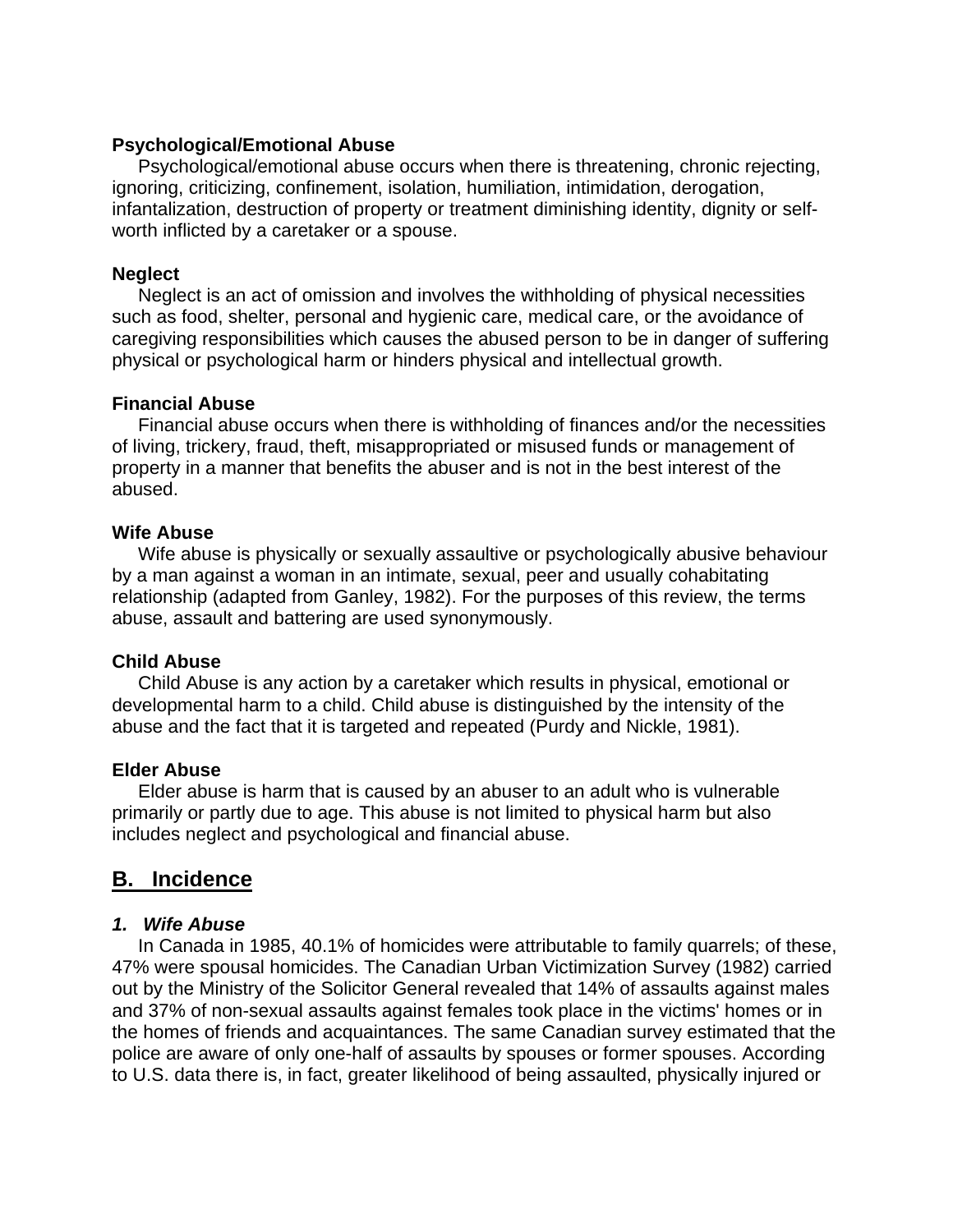killed by a family member than by any other person (Straus, Gelles and Steinmetz, 1980).

 A survey conducted by Straus and colleagues (1980) revealed that nearly one half of all U.S. couples experience violence at some point in their marriages. In a majority of spousal assaults the aggressor is considered to be the man. Data from the 1982 Urban Victimization Survey (Solicitor General of Canada), indicate that women were the victims in 77% of family related assaults, 90% of assaults between spouses and 80% of assaults between ex-spouses.

 A 1987 Toronto study surveyed 604 currently married or cohabitating women between the ages of 18 and 50. Over 14% reported having been physically abused by their husband during the survey year and 36.4% reported having been abused by their husband, boyfriend or date on some occasion (Smith, 1987). Straus and colleagues (1980) found a lower annual U.S. incidence rate (i.e., at least one incident during a year) of husband to wife violence of 12.1%.

#### *2. Child Abuse*

 Seventy-three percent (73%) of parents of children between the ages of 3 and 17 reported at least one violent occurrence during the course of child rearing (Straus et al, 1980). The latter survey also showed that over 97% of American children experience physical punishment. For one in 7 of these children, the abuse is severe enough to be termed child abuse (Straus, 1983).

 Other U. S. data suggests that at least 5.7 out of 1000 children are abused in a year. This represents 3.4/1000 who are physically abused and 2.2/1000 who are emotionally abused. (The rate of sexual abuse is more firmly established and much higher). Neglect rates are 5.3/1000 (Bensel, 1985).

#### *3. Elder Abuse*

 The problem of elder abuse is only just beginning to be recognized; consequently, agreement on definition and incidence has not yet been reached. Estimates range from 3.2% of elders not living in institutions (U.S. data by Pillemer and Finkelhor, 1986) to 2.2% of elders being cared for at home (Manitoba data by Shell,1982) to 10% of elders living with family (U.S. data quoted by the Senior Citizen's Secretariat in Nova Scotia).

 The true magnitude of the problem of family violence is not known. It is estimated that police/social welfare authorities are aware of only one-half of assaults by spouses or former spouses (Solicitor General, 1982), 20% of abused children (Bensel, 1985) and 7% of cases of elder abuse (Pillemer and Finkelhor, 1986).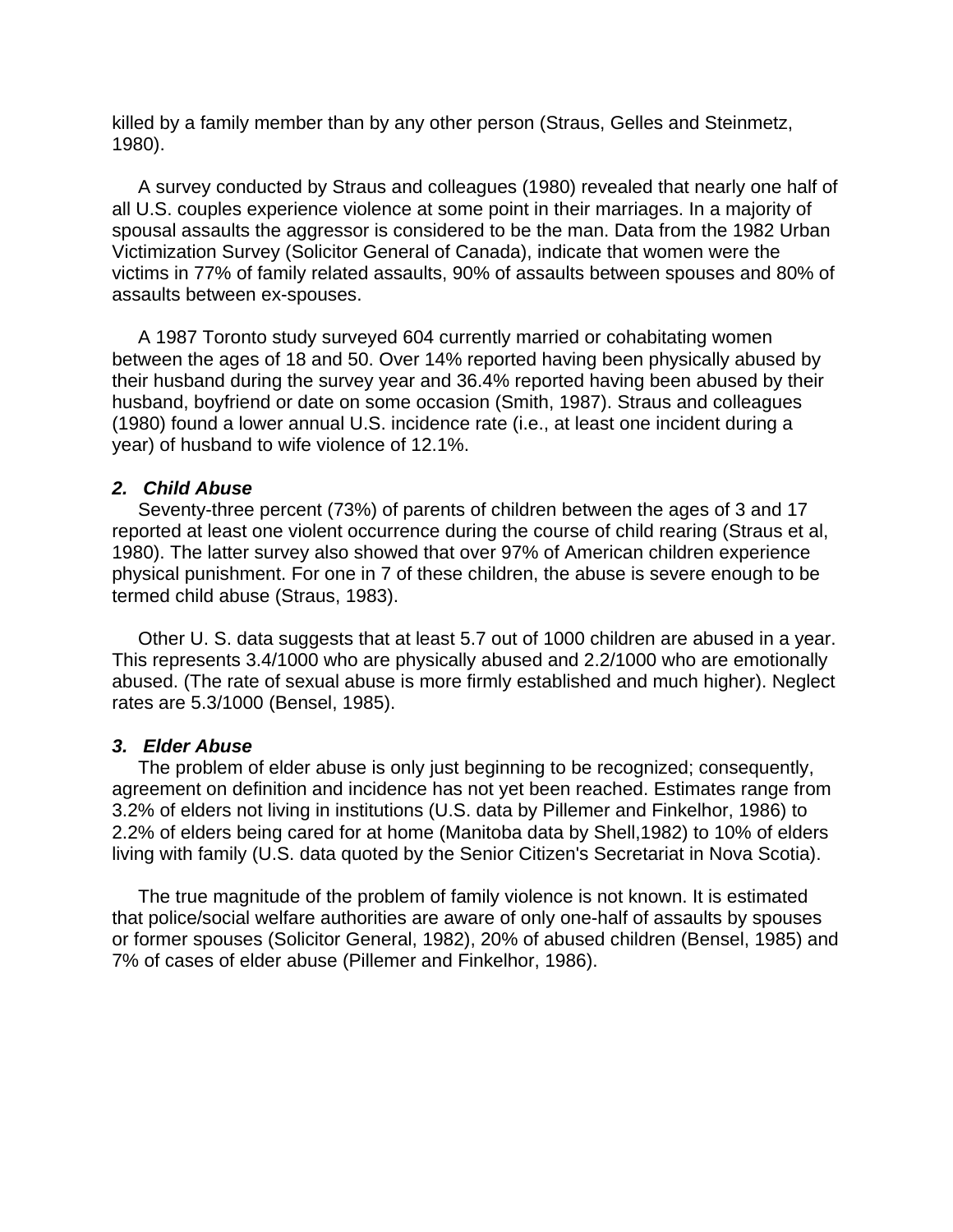# **C. Description**

#### *1. Wife Abuse*

 Domestic violence cases which come to the attention of the police follow a typical pattern. The couples are predominantly unmarried, with low educational levels, with a high rate of unemployment (20 to 60%) and with the men having been involved in previous violent incidents reported to police (Sherman and Berk, 1984). A London Ontario survey of police records found that approximately one in five assailants had a police record for marital violence (Jaffe, Wolfe, Telford and Austin, 1986). The women tended to be better educated than the men. Thirty-six percent (36%) of the women had been victims of violence in previous relationships.

 Interviews with 105 women who had been housed at a transition house in Regina (Regina Transition Women's Society, 1984) describe a different set of characteristics. In this group, the couples were predominantly married, with only a 12% male unemployment rate (level of education and proportion with prior police involvement were similar).

 The Regina interviews produced the following descriptions of the abuse. Seventyseven percent (77%) of the women had been primarily physically abused and 13% were emotionally abused. More than half of the emotionally abused women had also been physically abused. Almost half of the women had been forced to engage in sexual intercourse and 36% of these had been physically hurt as a result.

 The incidents of wife assault are typically recurrent. Of the Regina women who had been physically abused, 95% had been abused on more than one occasion. Twenty percent (20%) were abused once a week or more, 20% once a month or more and 14%, 6 or more times a year. Most of the abused women in the Regina study attempted to end or head off the abuse by avoiding certain topics, locking themselves away, fighting back or threatening to call the police. Whatever the escape attempts by the wife, however, incidents of battering usually escalate in frequency and severity (Dobash and Dobash, 1984).

 Wife assault, in contrast to assault against husbands, often results in injury. In Edmonton (Solicitor General, 1982), 61% of women assaulted by their spouses or exspouses were injured and 27% sought medical treatment. In the Regina study, 46% of the women were injured badly enough to seek medical treatment.

 The likelihood of spouse abuse increases with remarriage. Spouse abuse is more common in families in which one or both of the partners is divorced i.e., the same behavioral patterns are carried over from one marriage to another (Kalmuss and Seltzer, 1986).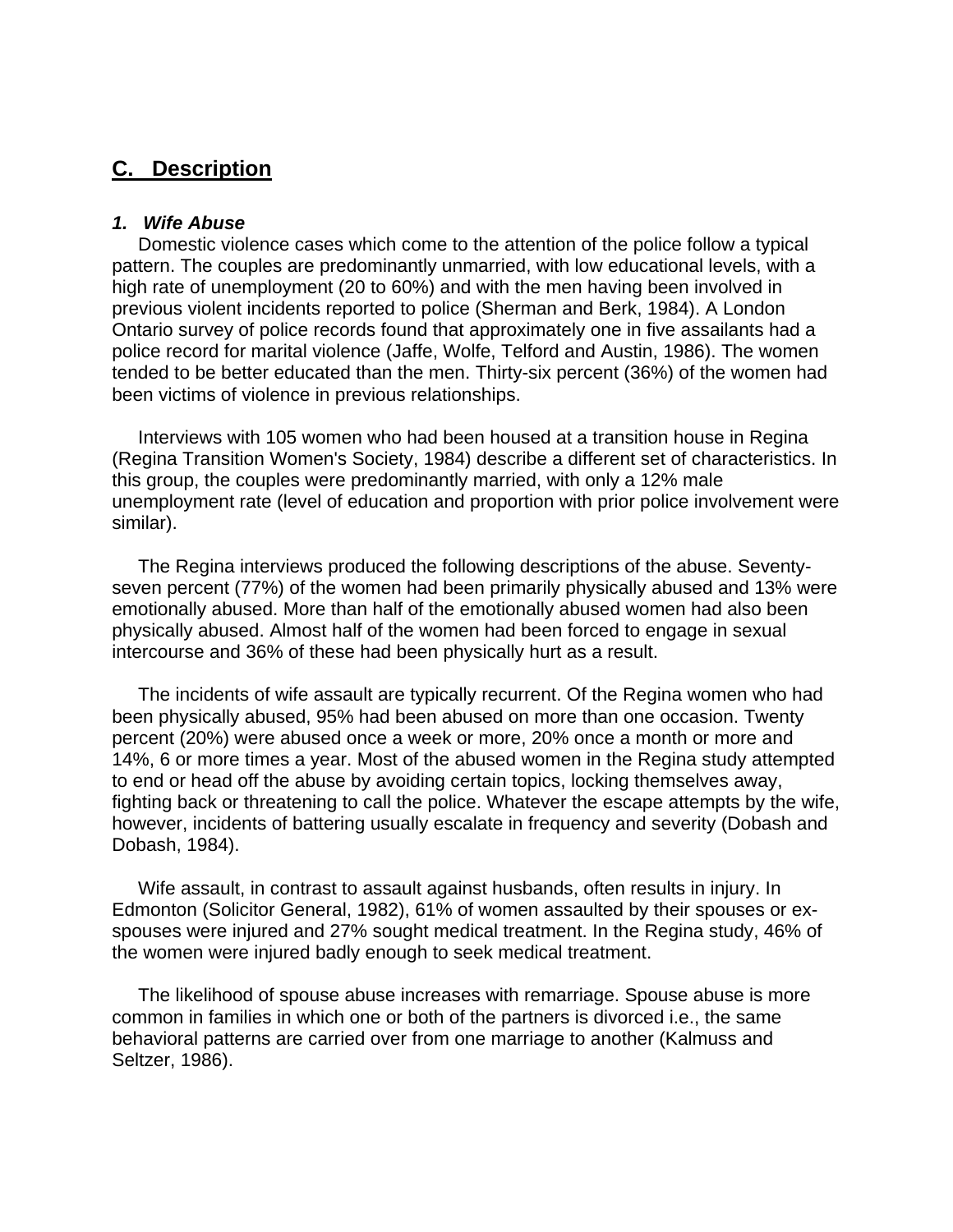Because the preponderance of research and clinical reports reviewed by this paper concern physical abuse (versus emotional abuse or neglect) the terms abuse, assault or battering should be assumed to refer to physical forms unless otherwise indicated.

#### *2. Child Abuse*

 Many physically abused children are very young: 40% are under 6 years of age. Boys are abused more often up to adolescence, after which abuse of girls is more common (Gelardo, 1987).

 On the most serious of cases, injuries include the effects of severe beatings, burns and bites: bruises welts, broken bones, scars and serious internal injuries. Emotional scars are the most long lasting effects of the abuse, whether or not there are lingering physical injuries.

 It has always been thought that women were the more frequent abusers of children. Recent research, however, has suggested that fully one-half or more of child abusers are men (Gelardo and Sanford, 1987). There have also been indications that females are more likely to be the abusers of children under 2 years whereas males are the more likely abusers of older children aged 13 - 15 (Bensel, 1986). Bensel notes that following single mothers, the next most common groups of child abusers are fathers and stepfathers.

 Child abuse is not usually one event. It is more often a pattern of behaviour which persists over an extended period of time (Cohn, 1983). The data reported earlier suggest that neglect has the highest rate of occurrence, followed by physical abuse and finally by emotional abuse.

#### *3. Elder Abuse*

 Only 10% of elderly people live in institutions, the remainder living alone or with family members. Accordingly, 93% of elder abuse is perpetrated by family members. Surveys of social services personnel in reference to identified cases of elder abuse are not in agreement as to which family members are most often abusers (i.e., sons, daughters or spouses). The surveys tend to agree, however, that a majority of elder abusers are males and a majority of victims are females.

 Pillemer and Finkelhor (1986) surveyed 2,020 seniors in the general Boston area and found that 58% of perpetrators were spouses and 24% were adult children. Among currently married elderly Straus et al (1980) and Pillemer and Finkelhor (1986) estimated incidence rates of physical spouse abuse differently: 5.2% and 2.5% respectively.

 Surveys are also in disagreement with respect to the incidences of physical, emotional and financial abuse in the maltreatment of the elderly. Two Canadian studies found that financial abuse was the most prevalent (Shell, 1982; Stevenson, 1985). The most common types of physical abuse were beatings and bodily assault and the most common type of emotional abuse was verbal abuse.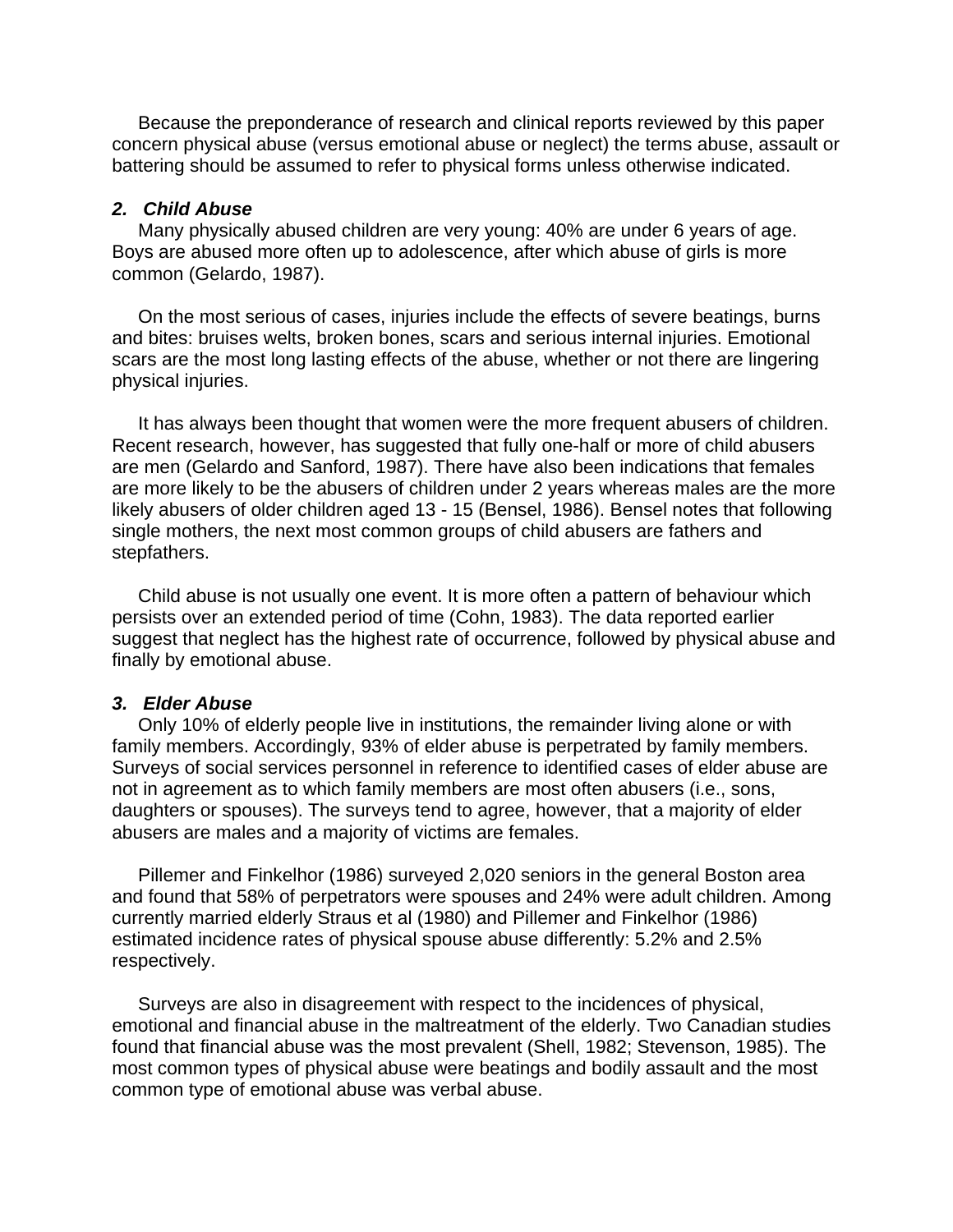Considering the currently available information concerning proportions abused during one year, it appears that wife abuse is the most common form of family violence when compared to elder and child abuse (omitting consideration of sexual child abuse). The fact that a high proportion of elder abuse is abuse by a spouse suggests some overlap between these two categories of abuse.

 Both wife and child abuse may be considered to represent the abuse of power by an abuser who is dominant by virtue of physical strength or family role (Finkelhor, 1986). Elder abuse, where the perpetrator is a son, daughter or a spouse may also represent the abuse of power.

# **Ill. Causes Of Family Violence**

# **A. Individual Psychological**

 The individual psychological approach locates the source of family violence in personality or psychological disturbances of the individual perpetrators. Indeed, child abusers often reveal a history of emotional deprivation and physical abuse in their own childhoods. It is posited that since these parents were deprived of the emotional nurturing and care required for healthy psychological development, they are unable, as parents, to provide nurturing, empathic care to their own children. These parents are thought to require from their children the nurturance they themselves missed.

 Bernard and Bernard (1984) reported MMPI profiles of 46 self-referred wife abusers and listed the following characteristics: angry and irritable; erratic and unpredictable; distrustful; insecure; and alienated. They concluded that the wife abuser was a "severely alienated person with a character disorder". In general, research does not indicate that wife abusers are more likely to have character disorders than non-abusers (in clinical populations) but some similarities between character-disordered individuals and wife abusers have been noted. For example, Hotaling and Sugarman (1986) suggested that the groups are similar in terms of childhood background (e.g., witnessing or experiencing abuse), adult adjustment problems (e.g. inconsistent work behaviour), and difficulty in maintaining interpersonal relationships. Hamberger and Hastings (1986) provided a comprehensive description of the personality disorders of wife abusers but failure to introduce a non-abusing comparison group make the findings difficult to apply.

 There are few reliable findings which differentiate abusers from non-abusers on the basis of psychological or psychiatric diagnostic categories. There are, however, a number of psychological characteristics which seem to distinguish wife abusers from non-wife abusers (e.g., high need for power and dominance, low assertiveness, and cognitive rigidity). These characteristics are considered to influence rather than cause the violence. There has been no evidence to suggest that psychological factors alone are sufficient to account for family violence.

# **B. Alcohol Abuse**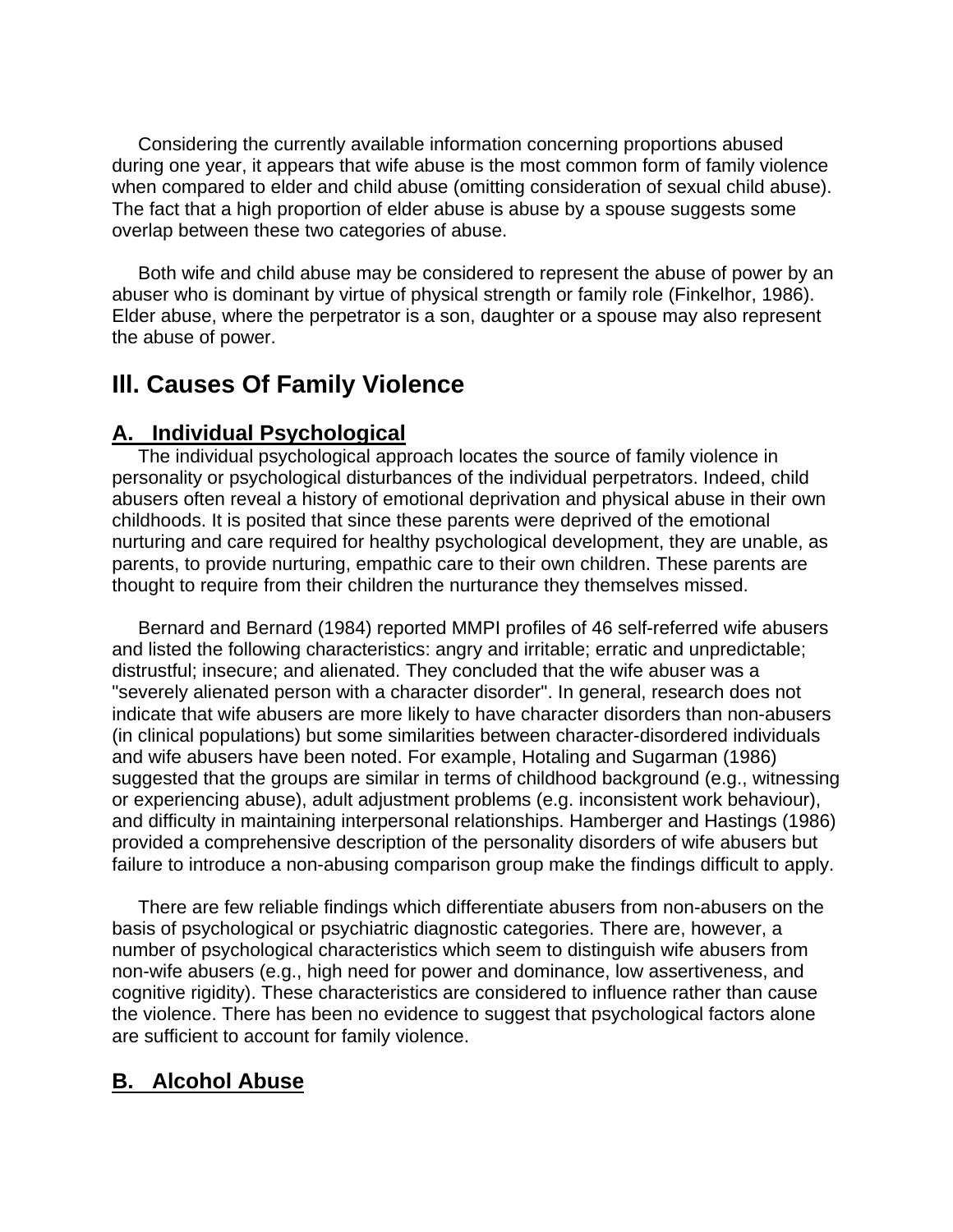The association between alcohol and other substance abuse and family violence has been well documented. Research indicates a 60% to 70% rate of alcohol abuse and a 13% to 20% rate of other drug abuse among wife batterers during assaults (Roberts, 1987). Shell (1982) estimates that 25% of elder abusers are alcoholics. It is generally agreed that alcohol facilitates or "triggers" rather than causes the assault and is often used to legitimize or excuse the violence (Powers and Kutash, 1982).

 Whether many abusers act violently because they are drunk or drink in order to have permission to act violently, the extent of alcohol or other drug abuse in cases of family violence is an important factor in determining treatment needs and prognosis for nonoffending. Many service providers exclude the uncontrolled alcohol or drug abusers from treatment (CSC Survey of Treatment Programs for Wife Abusers, 1988).

## **C. Interactional/Systems**

 Systems theory attributes family violence to difficulties in family relationships. Problems such as wife abuse are approached as interactions using the couple rather than the individuals as the unit of analysis. Accordingly, Neidig (1985) argues that "spouse abuse is by definition an interpersonal transaction. It is violence which occurs in the context of an ongoing relationship. The behaviour of each individual within a marriage is dependent upon the behaviour of the other and each behaviour can be thought of as both a cause and effect". Both parties participate in spouse abuse, although not necessarily equally. Consequently, the labels abuser and victim are considered to be irrelevant.

 There has been a great deal of controversy raised when this model has been applied to spouse abuse. The arguments involved are presented in a later section. However, the model has been successfully applied to other family problems. The work by Gerald Patterson and colleagues in Oregon is one of the most well known of examples. Patterson's work focuses on the communication between parents and children in which expectations, rewards and punishments are unclear and shows how parents and children can become trapped in a pattern of aversive interchanges. Further, the work illustrates that aggressive behaviour can be produced by maladaptive interaction systems. Through this and other research, it has been made clear that family interaction patterns are relevant targets for change when dealing with aggressive and other significant disruptive behaviors of children and that intensive work with families is a potent tool for the prevention of delinquency (Gendreau and Ross, 1987).

# **D. Sociological**

 One prominent sociological view maintains that family abuse is caused by the interactions of social class, social isolation, lack of environmental supports and situational stress factors. Proponents emphasize that abusive families are characterized by a high incidence of family and marital instability, high unemployment, low income, low educational attainment and isolation from social support systems. All of these factors are indicators of stress. External stresses are considered to contribute to internal stresses within individuals and families and the combined pressure results in violence. That the majority of families of low socioeconomic status have not been shown to be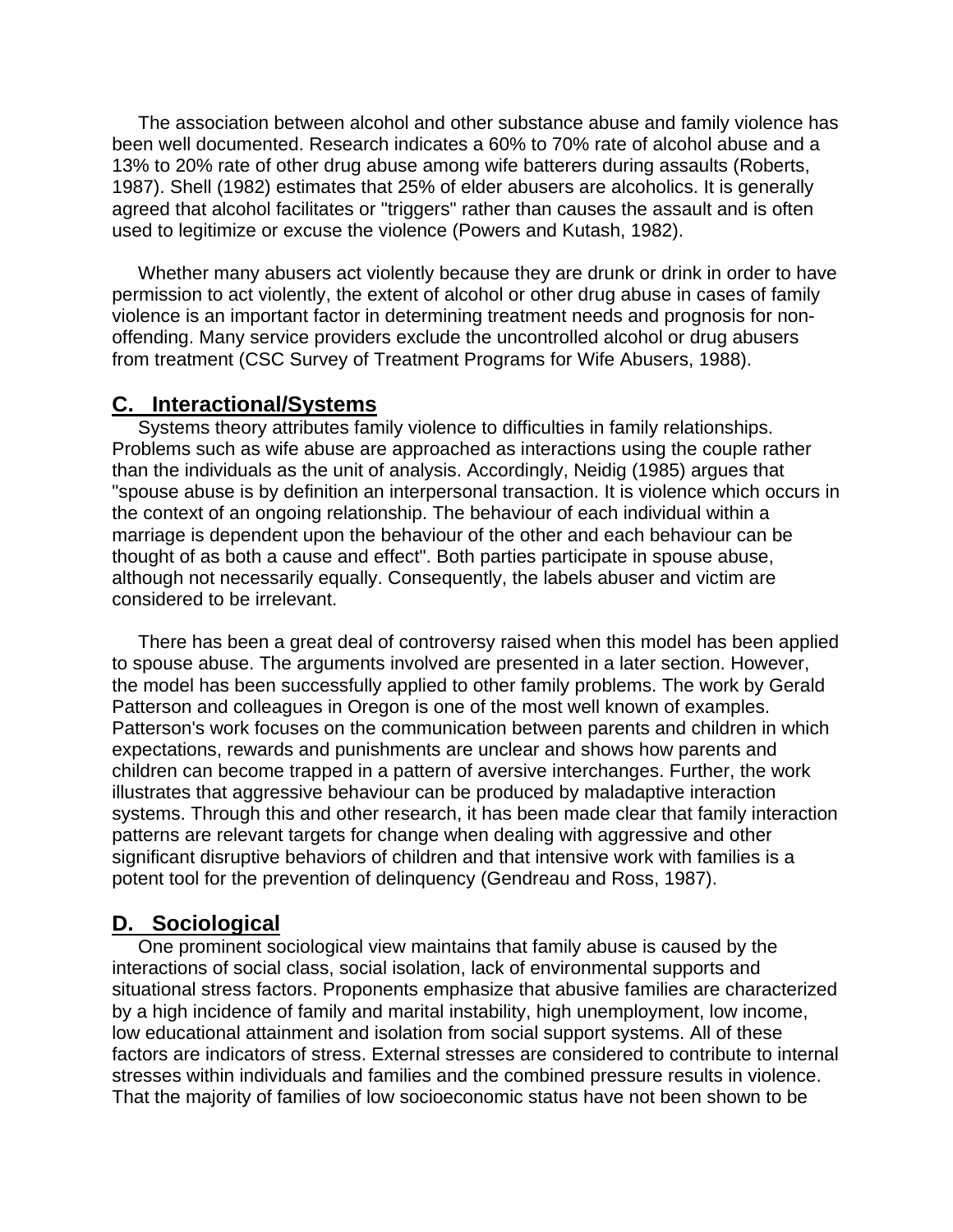abusive and that family violence is found in all classes of society are a few of many contradictory findings which suggest that the sociological explanation, in isolation from other factors, is not sufficient to account for the phenomenon of family violence.

 Other sociological theories emphasize the stressful nature of the family lives of family abusers. For example, the physical, emotional and financial stress caused by the sudden and wanted dependency of a parent are thought to be the keys to the understanding of elder abuse and neglect. According to this view, economic stresses, the lack of support services for the care of elderly parents and the approaching old age and poor health of the caregiver create "an emotional pressure cooker".

# **E. Societal Norms**

 For centuries, child and wife beating were considered to be necessary and desirable components of the patriarchal family system (Greenblat, 1983). Since the nineteenth century, these ideas have been vigorously challenged by activists in the women's movement, child protection advocates and the like.

 Rules of behaviour are never constant, varying according not only to historical trends, but also within the same time period, according to context. For example, murder is viewed differently when committed against an enemy soldier than against a neighbor. Crimes involving persons known to the offender are viewed as less serious than crimes against strangers. How is family violence interpreted today? Many researchers and practitioners, e.g., Dobash and Dobash (1984); Straus, (1980) claim that cultural norms largely condone family violence. The following excerpt from the Criminal Code of Canada supports this notion.

"*Every school teacher, parent or person standing in the place of a parent is justified in using force by way of a correction toward a pupil or child, as the case may be, who is under his care, if the force does not exceed what is reasonable under the circumstances.*"

> **Criminal Code of Canada.** Section 43

 This quote is analogous to the often cited "rule of thumb" which governed physical maltreatment of wives until recently in several U.S. states. The incidence of corporal punishment in the schools has increased over the last 29 years (Health and Welfare, 1985) and the overall physical punishment of children has not diminished appreciably (Schene, 1987).

 Elder abuse investigators theorize that "ageism" i.e., prejudice against the elderly, contributes to their victimization. Negative stereotyping of the elderly as physically feeble, useless, mentally deficient and unproductive is the product of a culture which values youth and economic productivity (Senior Citizen's Secretariat, undated). Another point of view suggests that the abuse of elders, spouses and children alike is integral to a family life and a society which is characterized by violence.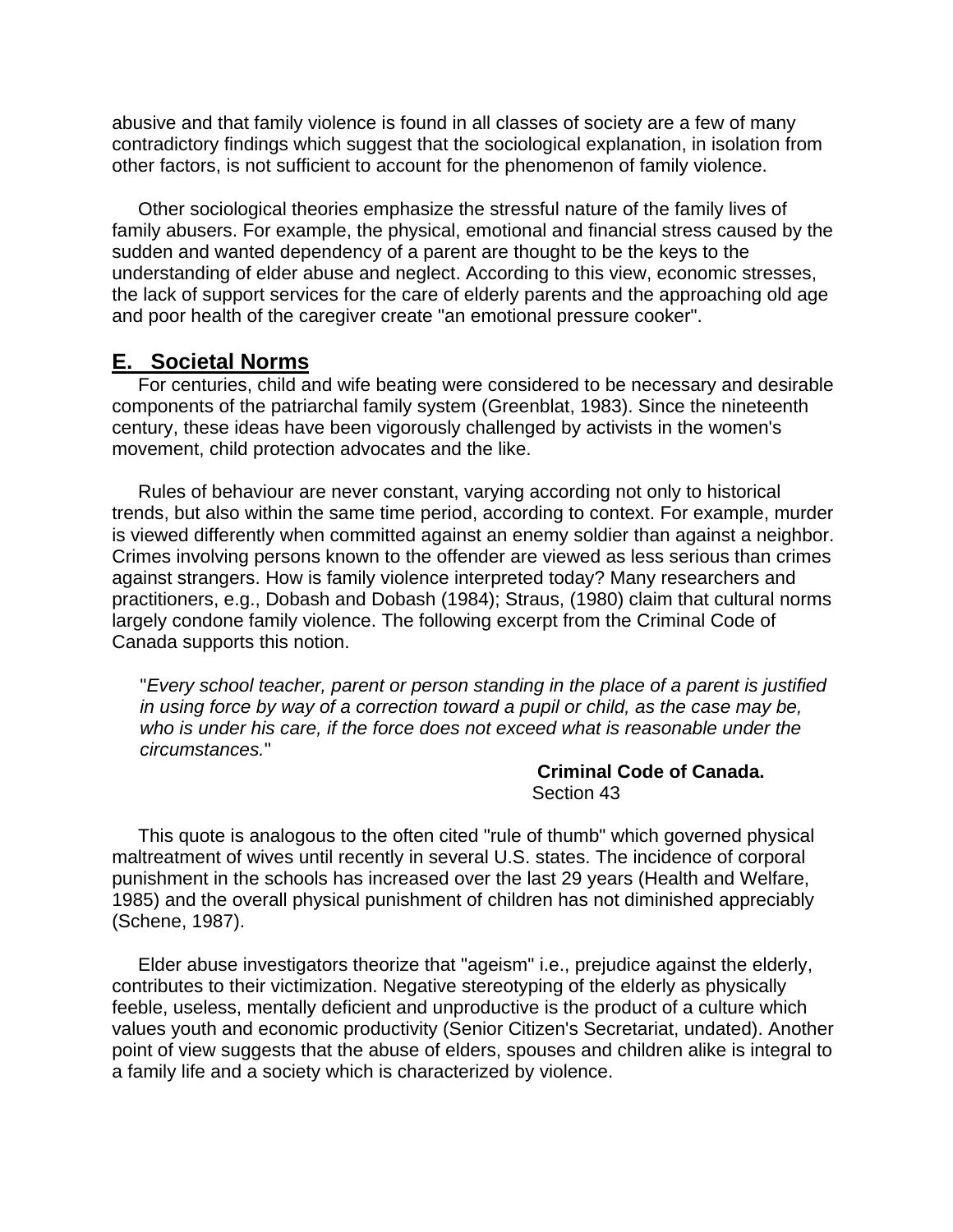Straus and colleagues (1980) found that 77% of Americans viewed spanking and slapping a 12 year old child as normal. In respect to spouse abuse, this survey revealed that just under one in four wives and one in three husbands thought that slapping one's partner was "normal" behaviour.

 Greenblat (1983) interviewed a random sample of 30 men and 50 women. Forty-one percent (41%) of the men and 16% of the women gave at least one circumstance under which they would consider hitting appropriate for husbands (38% of men and 20% of women thought that hitting was appropriate for wives). The circumstances in all cases were predominantly precipitating characteristics of the victim and many were sexual in content.

 Later in the investigation, the questions were posed differently. More than half of each sex strongly disagreed with the statement "there are some conditions under which it is acceptable for a husband to slap his wife". Approximately 16% of men and 10% of women agreed. More respondents (20% males and 16% females) agreed that it was acceptable for a wife to slap her husband. This was attributed by Greenblat to the belief that female aggressors are far less likely to do harm than male aggressors.

 Tolerance and understanding were measured by reactions to hypothetical situations. While the violent behaviour was still largely unacceptable, implicit tolerance and legitimacy was implied in many of the reasons offered for the man's behaviour by the same disapproving individuals. These excuses (e.g.,wife's behaviour, stress on the job, drunkenness and being out of control) effectively absolved the man of responsibility.

 According to Greenblat, even though there is substantial disapproval of hitting one's spouse (the amount depending on the question and the method of information gathering) the fact that the disapproval is accompanied by implicit tolerance based on "out of control" and diminished responsibility theories makes violent behaviour more likely (Greenblat, 1983).

 Adherence to cultural norms which sanction violence is thought to contribute to the development of family violence when in tandem with other influences such as sex role socialization and family dynamics.

#### **F. Family Violence as a Subset of Violence in General**

 Until recently, violent crime and family violence have rarely been considered together. However there has been some information collected regarding the extent of involvement by wife abusers in violence outside the home. For example, Fagan, Stewart and Hansen (1983) interviewed 270 victims of spouse abuse (97% female). Over onehalf of the batterers were said to have been violent with non-family members as well. Eighty percent (80%) of this group had been arrested for violent behaviour outside the family (4 times or more a year in one half of the cases). Hofeller (1982) reported that 36% of the assaultive husbands were violent outside the home. Browning (1984), in a survey of treatment programs for wife assaulters notes that 20% of the clients were violent outside the marital relationship. Hotaling and Sugarman (1986) in a review of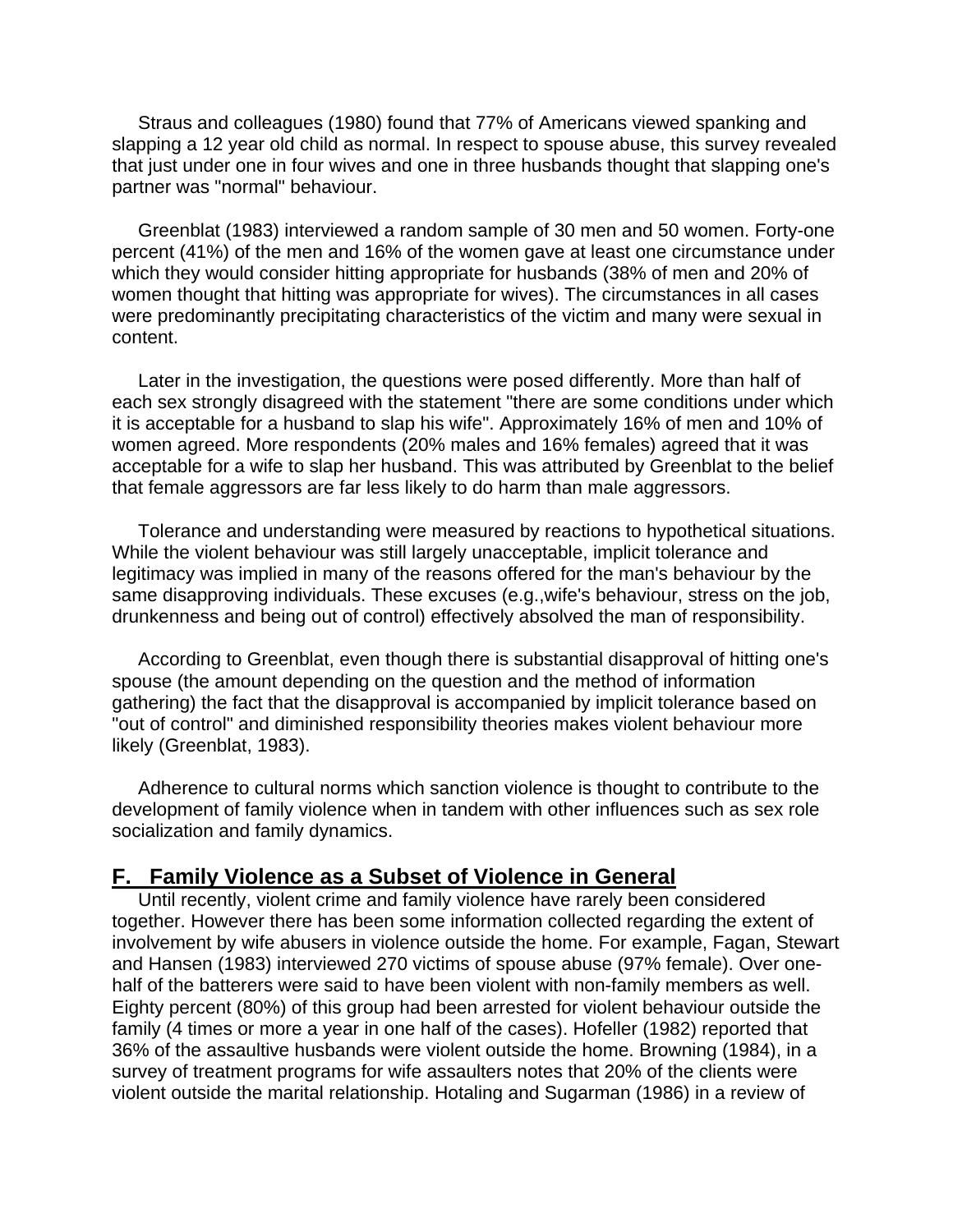abuser characteristics reported that the violent orientation of men who physically assaulted their wives often extended outside the family. That is, there was a greater likelihood of non-family violence among this group than among non-violent husbands. Violent husbands were more likely to engage in other forms of anti-social behaviour than men who were not violent toward their wives.

 Fagan and Wexler (1987) propose that family violence and violence on the street be considered as different points on a continuum. There is some evidence to support this conclusion. Recall, for example, the relationships noted earlier between family variables and subsequent violent crime, e.g. McCord (1979). Fagan and Wexler reviewed the literature on the family backgrounds of men who were violent only toward their wives and men who were violent towards both their wives and outsiders. They concluded that exposure to violence as a child, whether as victim or observer, significantly increased the probability of being generally violent as well as of being violent only toward the wife.

 Fagan et al (1983) found that the severity and frequency of violence in the home and the presence of abuse during pregnancy were positively related to general violence. The more severe the violence, the greater the likelihood of violence outside the home.

 The evidence reported above has been countered by the uncovering of a number of important differences between generally violent and domestically violent men; for example, depression (Maiuro, Cahn and Vitaliano, 1986) and criminal background (Cadsky and Crawford, in press). These characteristics are discussed more fully in later sections as are other ways in which wife abusers can be differentiated. The importance of the general violence argument lies in the suggestion that there may be different types of abusers with different background characteristics.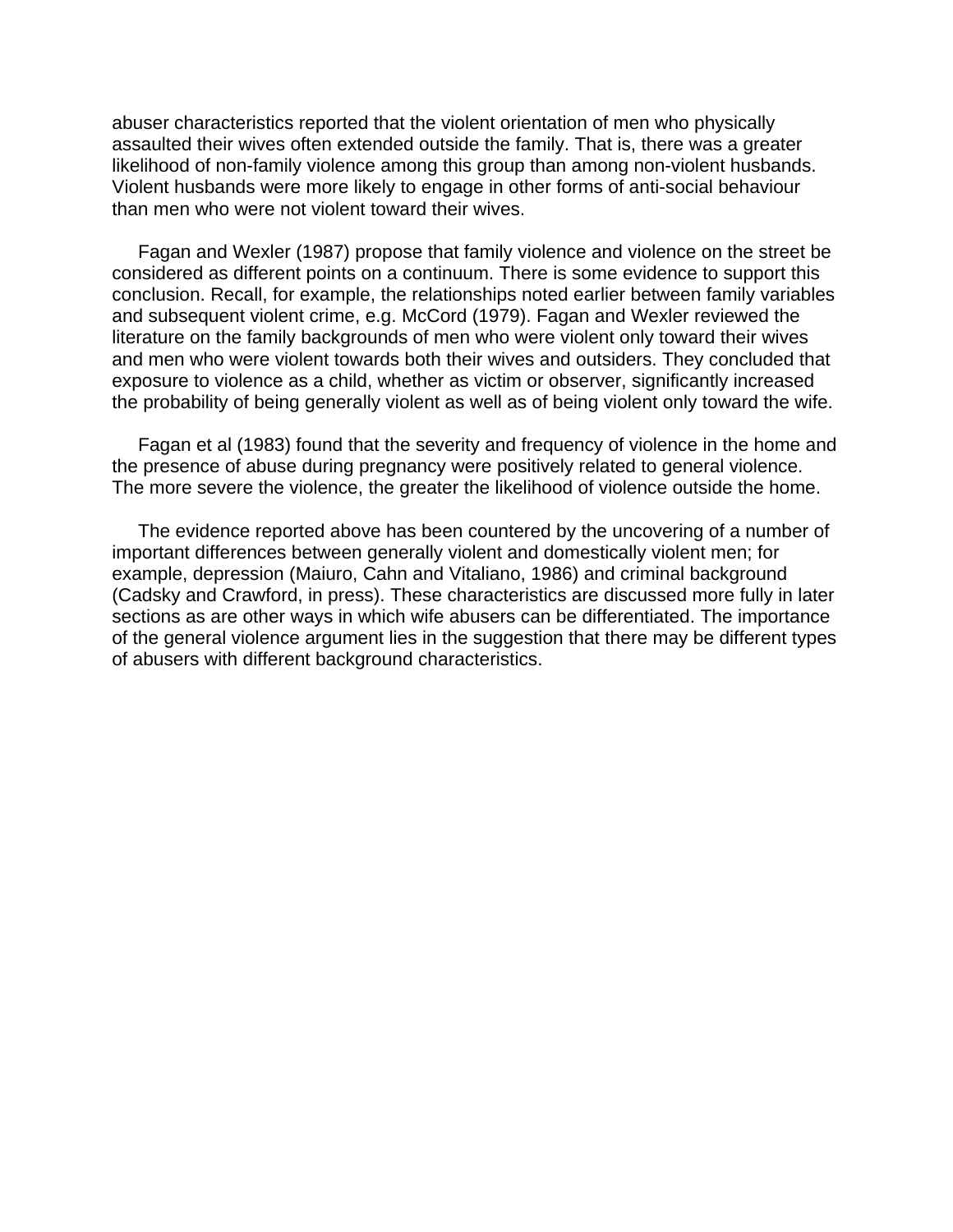# **G. Social Learning Theory**

"*Ultimately violence occurs because men find it satisfying and effective in achieving their personal ends. Violence at this level can be fought only if we remove the incentives for it and if we change the motives that produce it.*" **Toch**, *1984* 

 Social learning theory posits that all behaviour is learned through a combination of positive and negative reinforcement and modelling. The most basic mode of learning results from the rewarding or punishing outcomes that actions produce. This learning is influenced and mediated by cognitions. That is, people make generalizations and develop hypotheses by observing and imagining different outcomes, without having the actual experiences.

 Most behaviour however, is learned through the modelling of others' behaviour. The amount and type of the observational learning depends on a large number of factors including: the characteristics of the observer, the characteristics of the observed person or modelled activity (e.g., whether there are valued or pleasing characteristics); observed or experienced rewarding or punishing consequences of the behaviour; and the associational patterns (e.g., the opportunity to observe aggressive behaviour depends on the people with whom one regularly associates).

 The important role of modelling in the development of family violence has been supported by the findings that many wife abusers were witnesses of wife abuse in their original families. This modelling, coupled with the rewarding enactment of aggression (i.e., regaining of control and dominance or the ending of an unpleasant state of arousal) would be considered to be sufficient conditions for the repetition of wife assault (Dutton, 1988).

 Social learning analyses are at the basis of other causal theories of domestic violence which are outlined on this paper (i.e., intergenerational transmission, societal norms, structural/political). Even though it has been argued that learning explanations are not sufficient to account for all behaviours, they are among the most persuasive of theories and have provided a rich source for theoretical formulations, treatment design and empirical investigation in many areas including the area of domestic violence.

## **H. Intergenerational Transmission**

 One of the most consistent and influential findings in the family violence literature is the occurrence of significant levels of physical and emotional abuse in the family backgrounds of abusive adults. Thus, a history of abuse as a child is considered to be an important factor in the development of later abusive behaviour.

 For example, Herrenkohl, Herrenkohl and Toedter (1983) interviewed 251 male and female parents who had been charged with abuse or neglect of their children. Compared to parents who were not abusive, the abusive parents were more likely to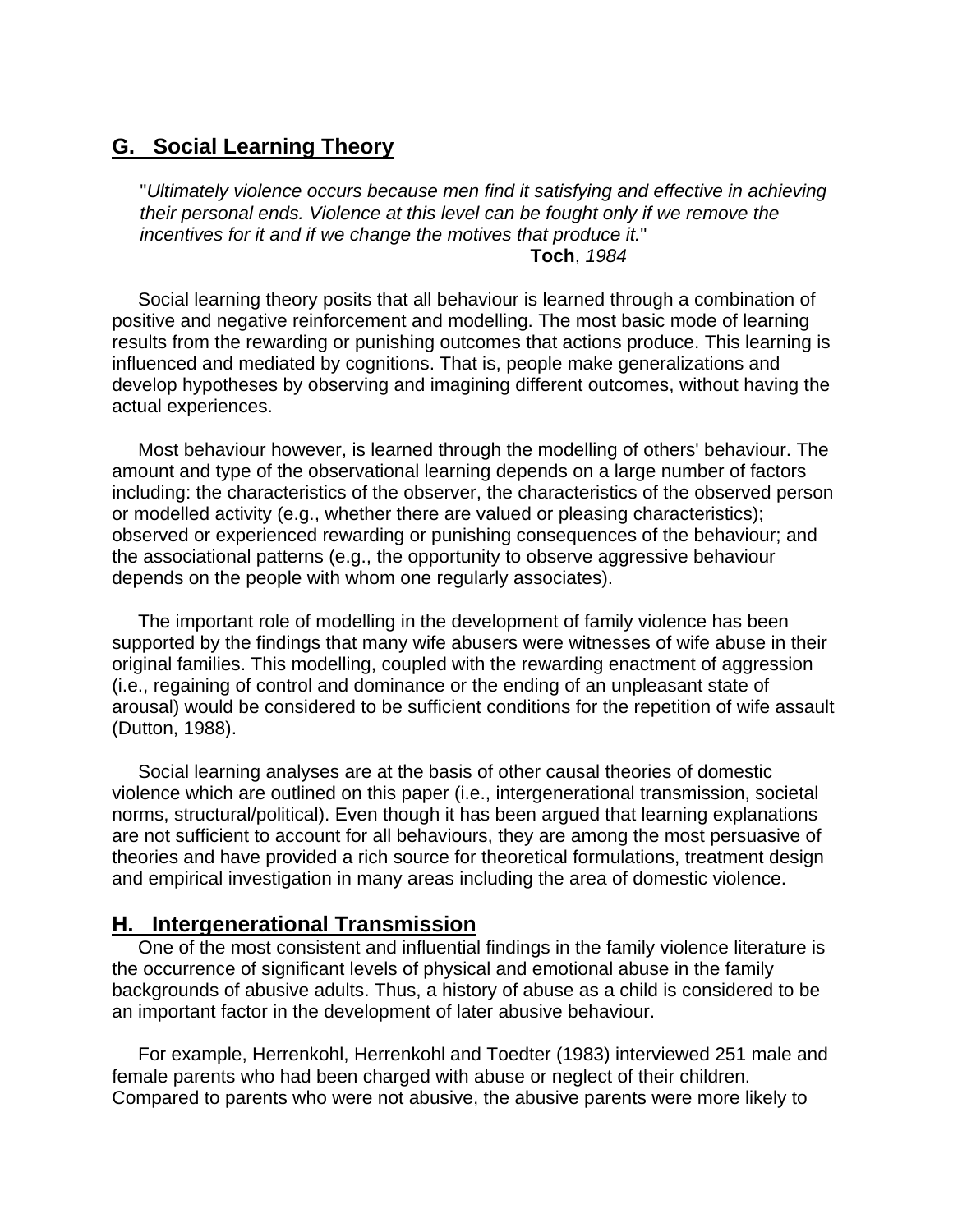have been exposed to abusive discipline in childhood. Straus et al (1980) found that the surveyed men who had been exposed to violence in childhood were three times more likely to have assaulted their wives in a one year period.

 Straus et al (1983) analyzed interview data of 2143 U.S. families according to different levels (severity) of violence to discover if the experience in childhood of "ordinary violence" versus abusive violence would mitigate against serious violence in adulthood. Ordinary violence was defined as minor acts of violence: slapping, shoving, pushing and throwing things. The experience of ordinary violence was related to the repetition of ordinary violence with the subjects' own children and, in addition, increased the likelihood of severe violence toward both wives and children. It appeared that the discrimination between ordinary violence and serious violence was not as meaningful as the lesson that violence is a legitimate resort in times of frustration, stress, disappointment, hurt or fear.

 Straus found that the more violent siblings were toward each other, the more violence they experienced at the hands of parents. This was true for ordinary physical punishment and child abuse.

 Kaufman and Zigler (1987) challenged the widely held view that abused children become abusive parents by a review of the relevant literature. They found comparisons difficult to make because of variations in experimental design, sources of data (e.g., case records, self-report), subjects, and outcome measures. Estimates of rates of intergenerational transmission ranged from 18% to 70%. Kaufman and Zigler concluded that a conservative estimate of the rate of abuse among individuals with a history of abuse is between 25% and 35%. "This suggests that approximately one-third of all individuals who were physically abused, sexually abused or extremely neglected will subject their offspring to one of these forms of maltreatment, while the remaining twothirds will provide adequate care for their children".

 Critics of intergenerational theory (e.g., Kaufman and Zigler) point out that even though intergenerational transmission is an important concomitant of family violence, it is by no means a sufficient explanation. It must be remembered that most people who grow up in violent homes do not go on to abuse their children or their spouse: neither do abusive adults all derive from abusive families. Other factors must obviously be contributing to the development (or non-development) of intra-familial violence (Herrenkohl et al, 1983; Straus, 1983; Straus et al, 1980).

 Kaufman and Zigler were able to shed light on a few of the possible mitigating factors. Parents who did not repeat the cycle of abuse were more likely:

- 1) to have been abused by only one parent and to report a supportive relationship with the other;
- 2) to have healthier babies;
- 3) to be more openly angry about and able to detail the abuse;
- 4) to report less stress; and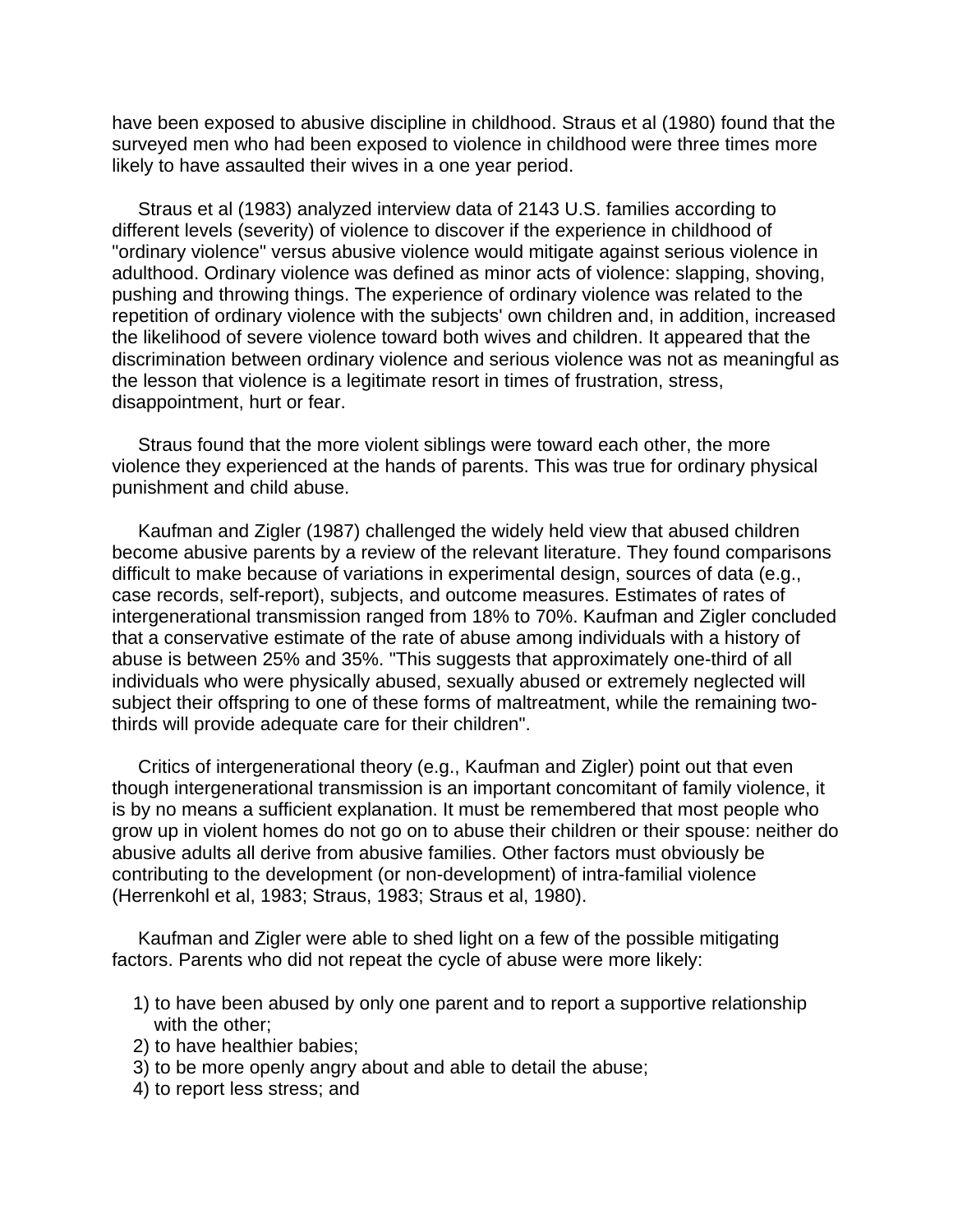5) to be involved in an emotionally supportive heterosexual relationship.

# **I. Structural/Political(Wife Abuse)**

"*A man left his home and walked down the block to the bus stop. He got into an argument with a stranger and proceeded to hit him several times. When told of this encounter, we ask, why was he so violent? The man then returned home and got into an argument with his wife. He hit her several times. We ask, why did she stay?*" **Fagan and Wexler**, *1987* 

 The above quote highlights the structural/political view of the essential difference between the ways that violence toward strangers and violence toward wives are viewed. The first violent event invites universal concern but the response to the other is ambivalent. Structural/political theory argues that psychological, interactional or situational analyses alone cannot explain violence against women because underlying all of these proposed mechanisms is the legitimization of patriarchal domination (i.e., the awarding of greater power and dominance to men).

 Dobash and Dobash (1984) found that in general, the behavioral sequencing of spousal violence is typical of violent episodes in general. However, when the victim of the violent episode is a wife, the motivations of the partners are different. Dobash and Dobash claim that the research on violence generally ignores gender and therefore bases conclusions on the erroneous assumption "that all violent events involve two males squaring off in some sort of adolescent contest of honour". In their analyses of wife assaults they found that most wives were not combative in that they did not seek altercations with their husbands and in fact made a variety of efforts to de-escalate or end the conflict. Thus, the violence was more the result of an unequal power situation than a conflict between equals.

 According to Dobash and Dobash, the majority of assaultive husbands have the intention of punishing, regulating or otherwise controlling their wives though physical, psychological or other means rather than being out of control and striking out blindly at the most convenient target. They view situational factors as important to the development of the action but not to the ultimate or underlying motivation. Arguments are buttressed by pointing out that many men who have psychological problems of low self esteem, fear of intimacy do not abuse their wives. The debate concerning the relative saliency of expressive (impulsive) and instrumental (calculated) aggression in wife abuse is a central one and has not yet been resolved (e.g., Berkowitz, 1983).

 The structural/political point of view, which is the one adopted by pro-feminist theorists, researchers and therapists, has provided much of the impetus for the development of victims services such as transition homes and has also been influential in pointing out alternative approaches to the treatment of assaultive husbands (see chapter V for further discussion).

# **J. Ecological**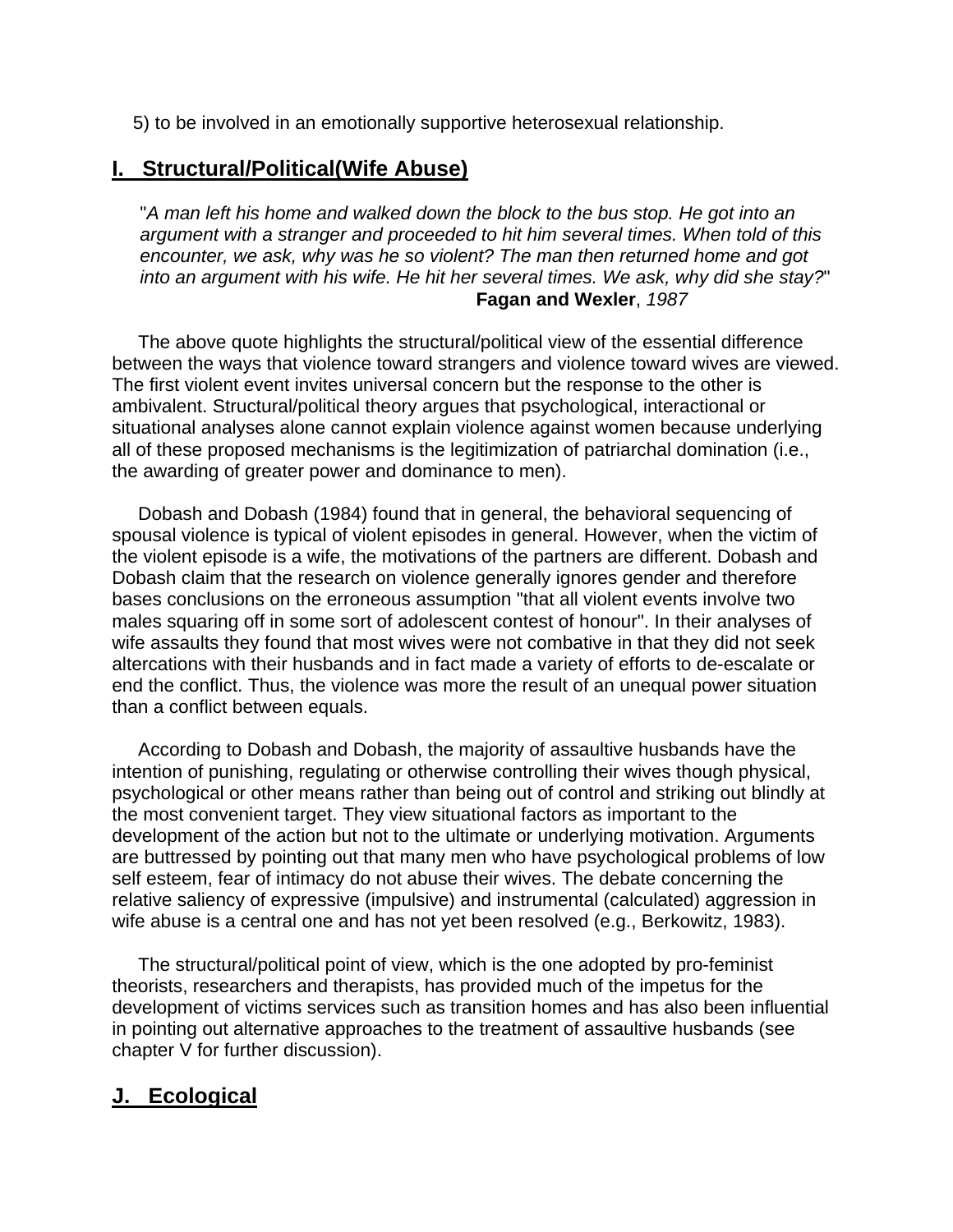A number of investigators (e.g. Dutton, 1988; Fagan and Wexler, 1987) have proposed ecological models of family violence which take into account the contributions of many of the causal theories outlined above. Given the support for each, contrasted with the observation that they are all flawed by the inability to fully explain phenomenon of family violence, the ecological approach has considerable merit.

 Fagan and Wexler propose an integration of the theories relating to societal norms, sex-role socialization (not specifically discussed in this review) and intergenerational transmission in order to explain different targets of abuse. According to these authors, when childhood sex-role socialization legitimises the exercise of male dominance and there is the threat or use of violence against family members, violence against family in adulthood can be predicted. Community and behavioral norms which express the functional value of violence, combined with traditional (male dominant) sex role socialization increases the likelihood of violence toward both family and strangers. Less traditional sex-role socialization mitigates against violence toward family members.

 Dutton (1988) suggests a "nested ecological" approach to explaining wife assault. The model assumes that there are important ecological factors at four levels of analysis.

#### **The Macrosystem**

 This level contains broad sets of relevant beliefs and values, for example, the patriarchal ideology which supports male supremacy over women.

#### **The Exosystem**

 This level contains societal factors such as family stress, unemployment and the presence or absence of social supports.

#### **The Microsystem**

 This level contains the influential interactional patterns in the family or marital relationship such as power- and democracy- based patterns.

#### **The Ontogenetic Level**

 This level contains the developmental history of the individual (e.g., victimization as a child) and psychological characteristics (e.g., need for power and dominance).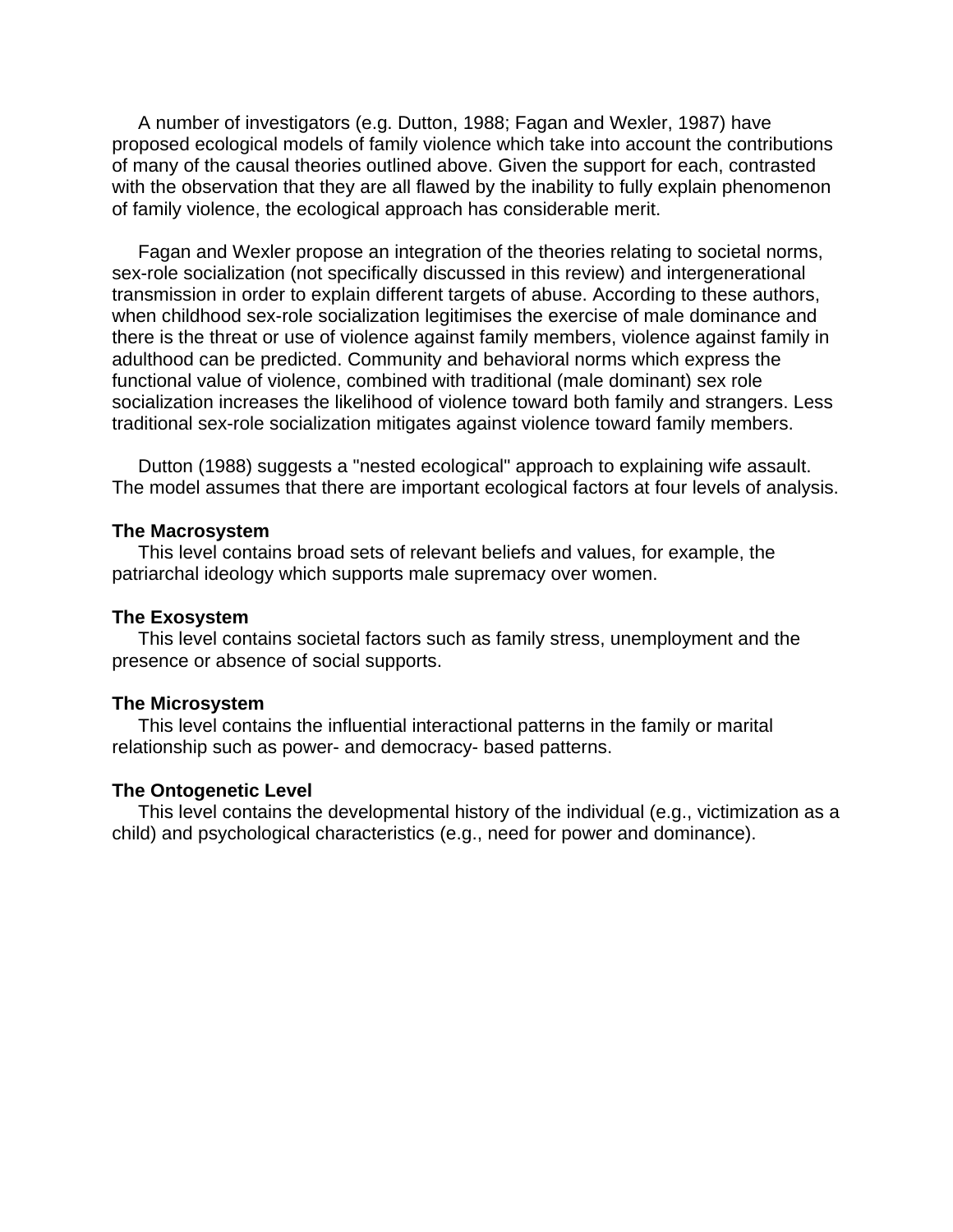Dutton (1988) provides the following illustration:

"*wife assault would be viewed as likely when a male with strong needs to dominate women (ontogenetic) and exaggerated anxiety about intimate relationships (ontogenetic), who has had violent role models (ontogenetic) and has poorly developed conflict - resolution skills (ontogenetic) is currently experiencing job stress or unemployment (exosystem), is isolated from support groups (exosystem), is experiencing relationship stress in terms of communication difficulties (microsystem), and power struggles (microsystem) and exists in a culture where maleness is defined by the ability to respond to conflict aggressively (macrosystem).*"

## *p. 24 & 26*

# **IV. Characteristics Of Abusers**

# **A. Wife Abusers**

 An extensive list of abuser characteristics may be gathered from clinical and survey sources (e.g., Currie, 1987; Star, 1983; Roy, 1982; and Browning, 1984) as well as research sources (e.g., Dutton, 1988; Maiuro et al, 1988; Bernard and Bernard, 1984; Shields and Hanneke, 1983; Henderson and Hewston, 1984; Howell and Pugliesi, 1988). Below is a summary.

- **Demographic**: male; unemployed; under-educated; low occupational status; early thirties or younger.
- **Psychological**: angry and hostile; depressed; isolated; lacks trust; impulsive; immature; difficulty expressing emotion; difficulty identifying own emotions; alternates between passivity and explosive aggression; character disordered; high need for control and dominance; dependent; moody; non-assertive; victimized as a child; fears abandonment; possessive and controlling; fears intimacy; cognitively rigid.
- **Attitudinal**: externalizes blame ; minimizes the frequency and severity of assaults holds rigid definitions of masculinity/femininity and male/female roles; has minimizing, denying, deceiving attitudes; not interested in personal change.
- **Behavioral**: abuses drugs and alcohol; abusive toward children; threatens suicide and homicide.

Empirical Validation of Wife Abuser Characteristics

 How many of these characteristics can usefully be considered to be risk factors i.e., reliably associated with an increased probability of husband to wife violence? Hotaling and Sugarman (1986) provided a review of the characteristics of physically abusive men and abused women which have been uncovered by research. They note the following deficiencies in current family violence research: a) the use of clinical samples (i.e., preselected) b) the absence of comparison groups and c) the failure to properly define important variables. Using stringent criteria, Hotaling and Sugarman selected 52 studies from over 400 empirical reports up to 1984.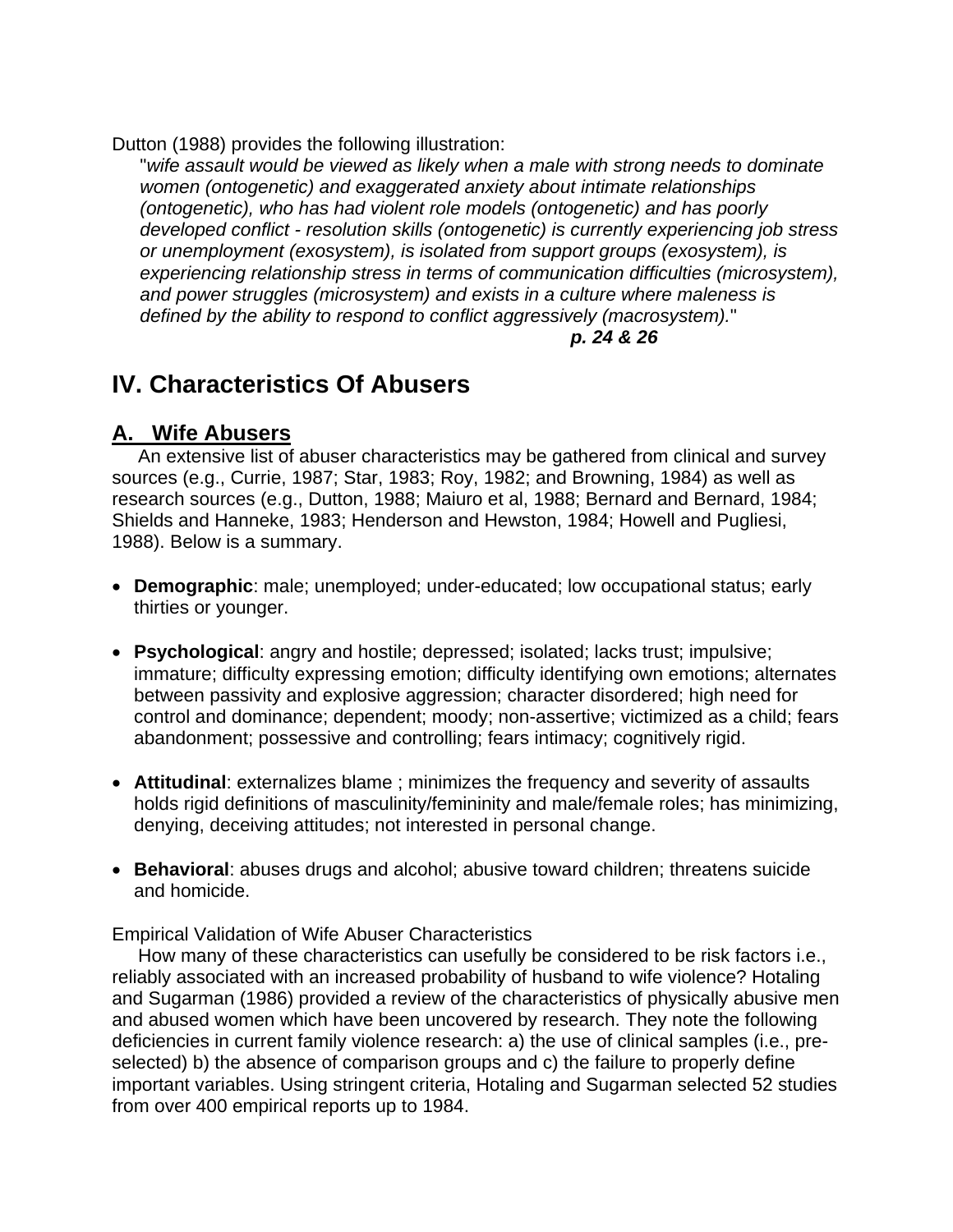Only one of 42 characteristics of the female victims met the criteria for inclusion as a risk factor: the finding that abused wives are more likely than non-abused wives to have witnessed violence between parents. According to Hotaling and Sugarman, having been abused in childhood did not meet the criteria because victimization in childhood probably occurs with the same frequency among women in conflicted but non-violent relationships as among physically abused women. Therefore when the former are used as controls, differences do not appear.

 The risk factors in husband to wife violence delineated by Hotaling and Sugarman may be summarized as follows. It appears that physically violent husbands are more likely to be generally violent and aggressive in the family (i.e., violent also with children); and to have been exposed (as witnesses) to family violence in childhood. Compared to non-violent men, they are less assertive and possess fewer educational and economic resources. Somewhat less strongly associated with wife abuse are: violent victimization as a child; unemployment; number of criminal arrests; low self esteem; and age (younger men are more likely to be violent than older men).

 The following paragraphs summarize some of the more recent (since 1985) studies of wife abuser characteristics relating to control and dominance, assertiveness and the externalization of blame.

 Dutton (1988) reported that domestically violent and maritally conflicted (but not violent) men were distinguished from a happily married group on measures of the need for power and dominance with the former evidencing greater need. Dutton postulated that men who are high in the need for power and dominance but not assaultive find other means of dominating their partners (e.g., verbal).

 A study by Maiuro, Cahn and Vitaliano (1986) provided information about the nature of the assertiveness deficit in domestically violent versus non-violent men. The domestically violent men were higher in anger and hostility and lower in initiating/request behaviors. The more hostile the individual, the lower in assertiveness. Maiuro and colleagues suggest that violent husbands lack the more adaptive skills in resolving conflicts and thus resort to more concrete physical methods. Wife abusers may have no difficulty defending their rights but have not acquired the ability to express their needs and wants in positive, non-destructive ways.

 Dutton (1988) found that wife assaulters did not differ from other groups in general assertiveness but did differ on measures of spouse-specific assertiveness i.e., significantly lower. This characteristic combined with a high need for power and dominance might increase the likelihood of wife abuse.

 In the study by Dutton (1988) one third of the assaultive men attributed the assault to actions or provocations from the victim. It is because of the widespread observation that wife abusers do not take responsibility for the violence that acceptance of responsibility is one of the first issues in assessment and treatment. The most resistant client does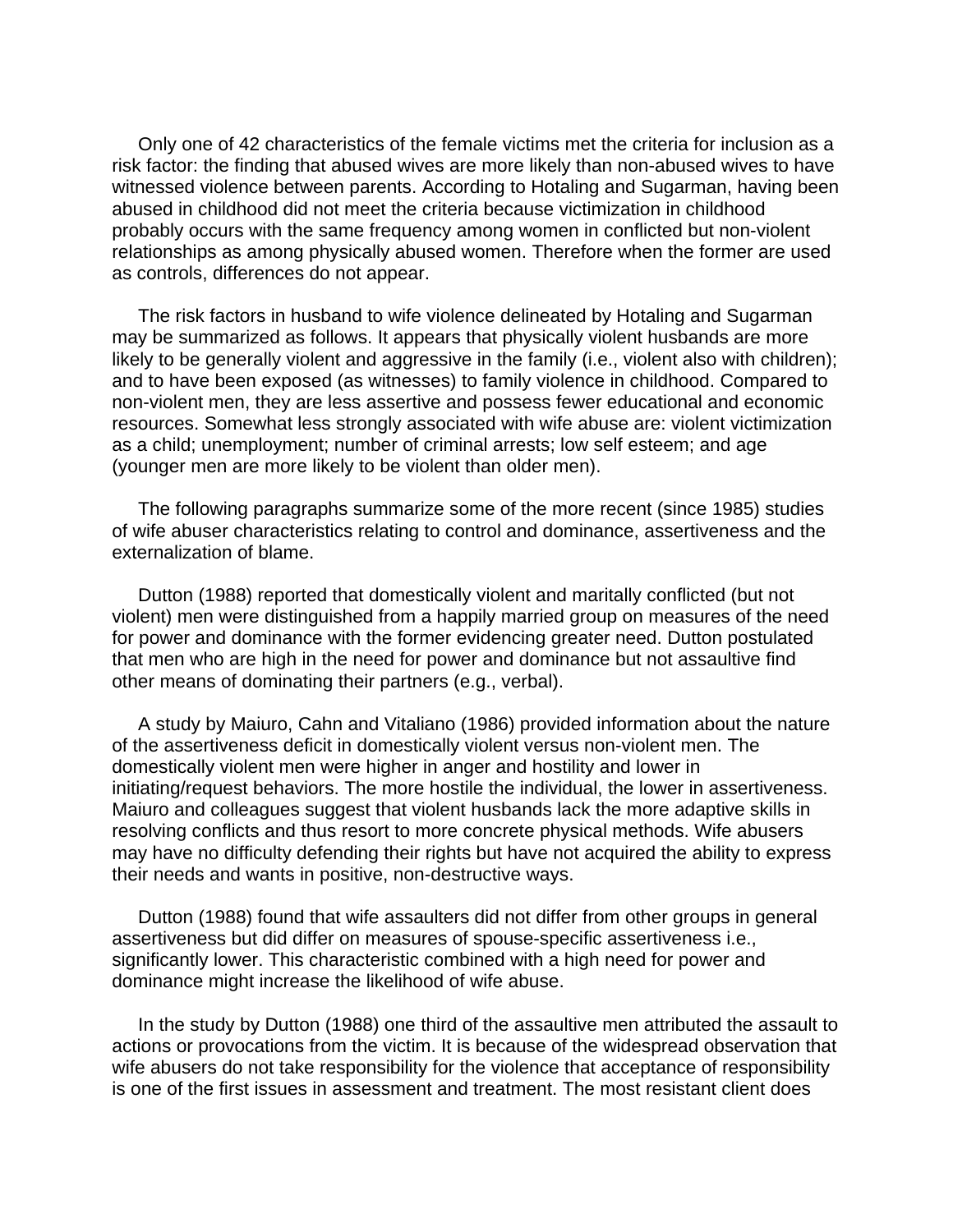not assume responsibility and ultimately is the least likely to benefit from treatment (CSC Survey of Group Treatment Programs, 1988). In the Dutton study, self-referred men were more likely than court-referred men to attribute the cause of the violence to themselves but also more likely to minimize the severity and frequency of the assaults.

 Shields and Hanneke (1983) contrasted domestically violent, non-family violent and generally violent husbands in a study of attribution processes. They found that in all groups there was significantly greater blaming of outside agencies than blaming of self. It may be that the externalization of blame is typical of violence or of criminality generally and not confined to wife abusers.

# **B. Child Abusers**

 Demographic characteristics of child abusers are: younger than wife abusers (late teens and early twenties); female; single parent (40% to 50%); poor, with incomplete high school education; and fundamentalist in religious orientation. These characteristics are derived predominantly from clinical records and are thus biased toward single parent (most are female), under-educated and low income individuals because of the greater likelihood that this group will come to the notice of child protection and other social service (social welfare) organizations. The following clinical/psychological characteristics may more closely resemble the female abuser than the male abuser.

 Child abusers are described as: impulsive; hostile; low in self-esteem; with diminished and negative family interactions; experiencing greater life stress (Hamilton, Stiles Melowsky and Beal, 1987); isolated; depressed; victims of abuse and/or neglect as children; lacking basic communication skills (difficulty expressing needs or feelings); dependent (Star, 1983); and frequent users of projection and externalization as defence mechanisms. The association between the less severe psychological disturbances and child abuse has been a frequent finding (Gelardo and Sanford, 1987). However, it is also argued that child abusers present the range of psychological disturbances found in most clinical populations (Pressman, 1984).

There are a number of child-rearing characteristics generally seen as particular to child abusers:

 High and inappropriate expectations of children; Lack of relevant child development information; Lack of regard for the child's need and rights; Rigid authoritarian disciplinary values; Greater use of physical punishment than non-abusing parents; and

6. Reliance on the child to satisfy unmet dependency needs.

 These factors have not been subjected to the same empirical scrutiny as have the wife abuser characteristics described above.

# **C. Links Between Child, Wife and Elder Abuse**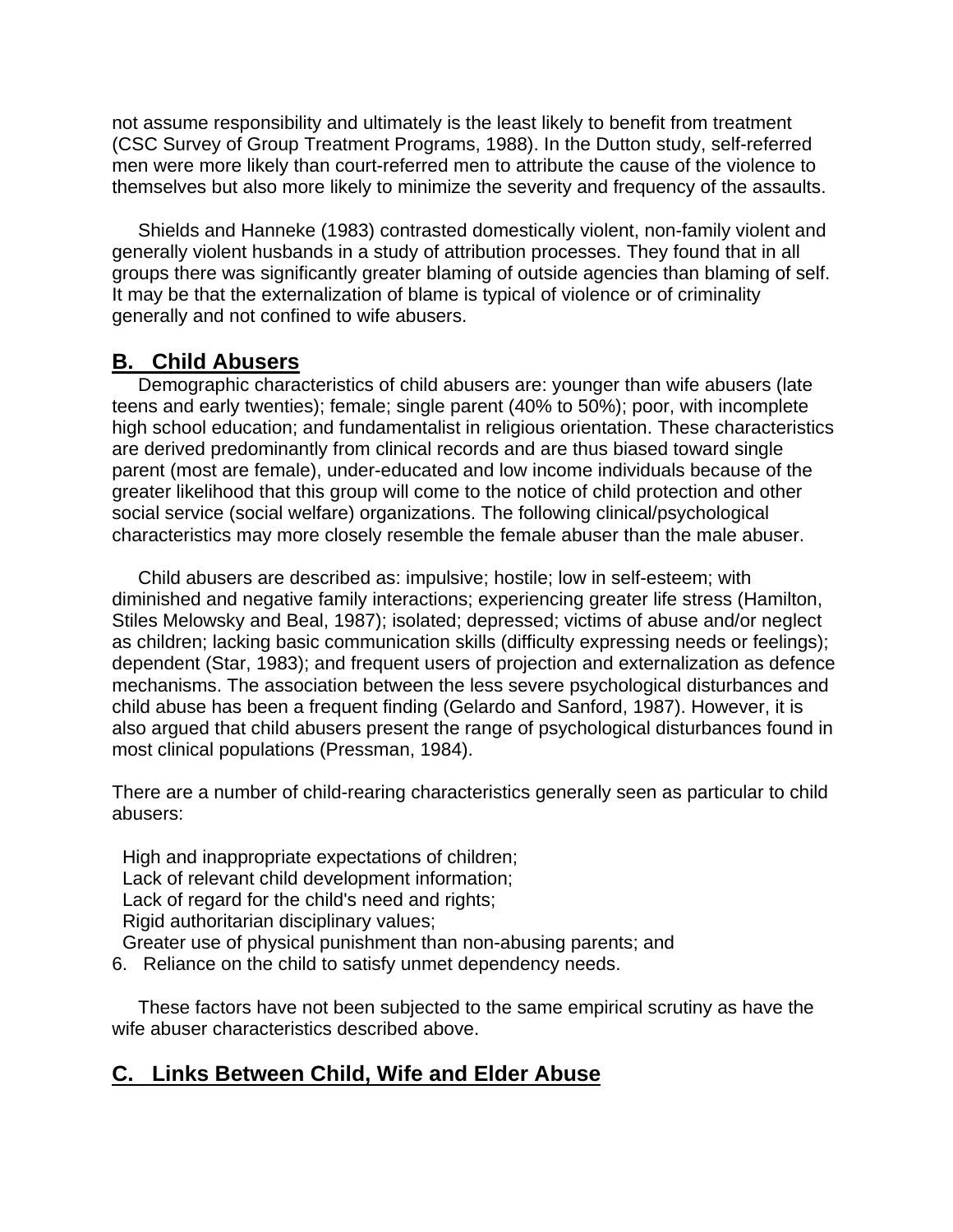The information concerning the connections between wife, child and elder abuse derives from interviews with victims and abusers. As has been noted, the largest proportion of elder abuse is spouse abuse. In addition, Schlesinger (1984) notes that there is a 50% chance that abused children will themselves abuse their dependent parents.

 Links between wife abuse and child abuse are equally strong. According to Bensel, if a husband hits a wife there is a 50% to 80% chance he will also hit the children (1986). More conservative estimates place the rate for wife abusers at 30%, 28% and 16% for "punishing the children too harshly" (Fagan, 1983), "engaged in child abuse" (Hofeller, 1982) and "chronic child abusers" (Hofeller, 1982), respectively. According to Straus and colleagues (1980), approximately 43% of fathers who frequently and seriously abuse their wives also abuse a child three or more times during a year.

 For seriously assaulted mothers the child abuse rate is 50%. Wives who are being abused the most severely mete out the severest abuse to their children. Even those who are subjected to comparatively "milder" forms of wife assault (e.g., pushes and slaps) are twice as likely to severely assault their children compared to women who have not been physically abused by their husbands (Straus et al, 1980).

## **D. Types of Abusers**

 One of the reasons why so many of the commonly accepted abuser characteristics have not been validated by research may be the existence of several different types of abusers each with a different etiology and ultimately different treatment needs. Questions in this regard are only beginning to be investigated, thus many of the results and suggestions offered in this section are tentative and/or speculative. Two categories of abusers suggested by the literature are presented below. Overlap among types is to be understood; none of the categories is exclusive.

#### *1. Domestically Violent Versus Generally Violent Wife Abusers*

 This typology divides abusers (particularly wife abusers) according to the targets of the violence. We propose that the domestically violent abuser (violent only against the wife) describes the man who suffers from a range of intra-psychic personality or emotional problems e.g., fear of intimacy, fear of abandonment, chronic low selfesteem, and depression. This individual would be psychologically poorly equipped to cope with any interpersonal challenge and the marital relationship, being the most stressful of these, would produce additional pressure. In contrast, the generally violent man (violent against the wife and others outside the home) has adopted violence as a life-style; this individual regards violence as a desirable and acceptable means of handling conflict.

 Maiuro et al, (1988) compared men who were assaultive outside the family, men who were assaultive only with their wives and men who were assaultive both within and outside the family. All groups evidenced higher levels of anger and hostility than controls, but the domestically violent men (violent only toward wife) scored significantly higher than controls in respect to measures of depression. This finding offers an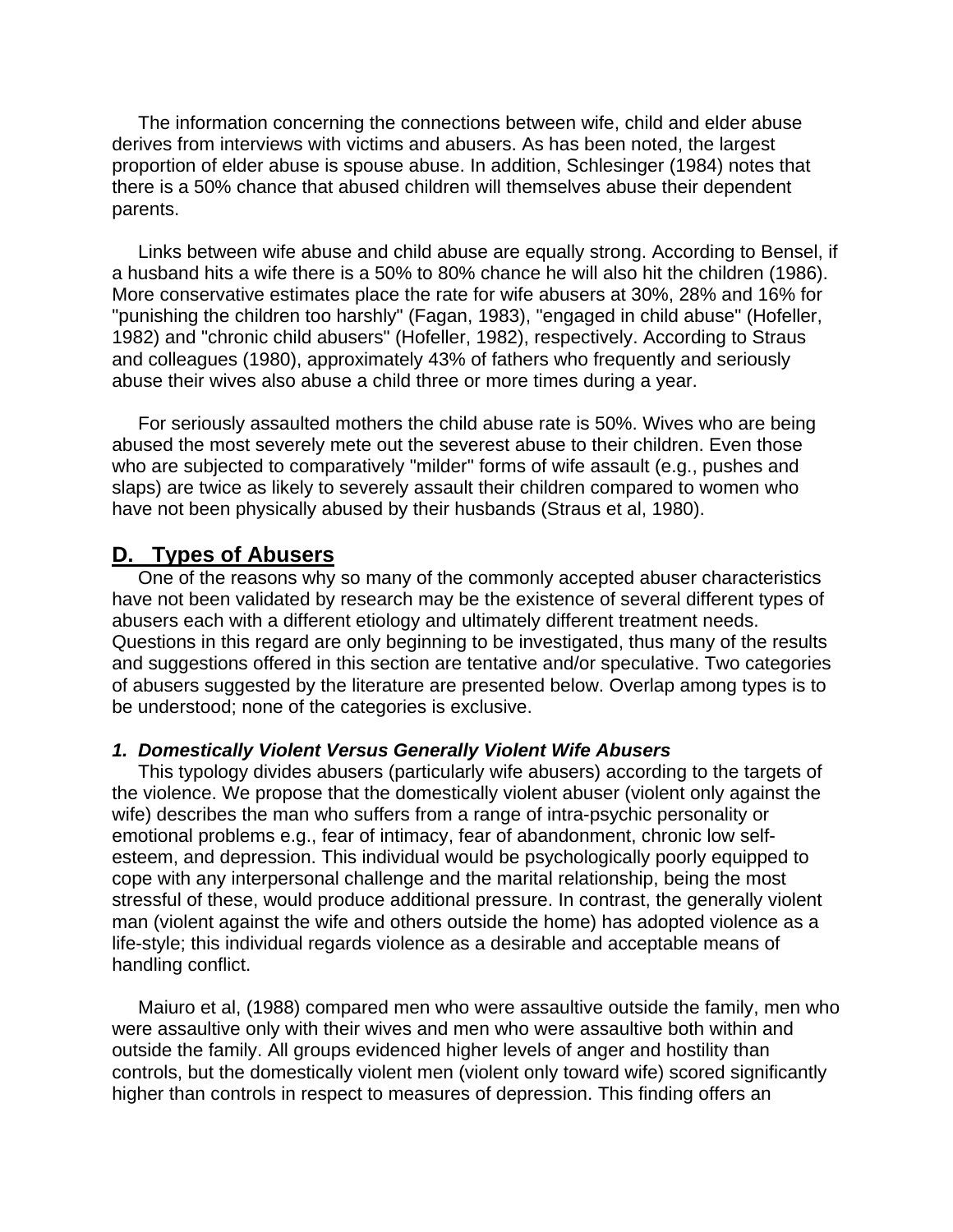explanation for the observation that not all wife assaulters are powerful and/or hostile individuals. In fact, many have been characterized as weak and ineffectual (Maiuro et al, 1988).

 Dutton (1988) differentiated wife assaulters from groups of generally violent, nonviolent maritally conflicted and happily married men with respect to anger in response to scenes of marital conflict. The wife abuse group differed significantly from all the others in response to scenes of abandonment by females. This group tended to perceive more abandonment and experience consequent anger in response to the abandonment scenes and was more likely to indicate that they would react with physical aggression. The results of the Maiuro et al and Dutton studies lend support to the suggestion of psychological vulnerability in the domestically violent group.

 Cadsky and Crawford (in press) compared a group of men who had assaulted only their wives to a group who had assaulted their wives and other people (to a lesser extent). The mixed assaulter group: a) reported leaving home at a younger age; b) were more likely to have behaved in an antisocial manner as children; c) were more likely to have been convicted of a crime, to have been first convicted at a younger age and to have more convictions for crimes against persons and for crimes involving violence; d) had a higher rate of violence toward previous partners and more overall and more severe violence in the current relationship; e) were more hostile; and f) were more likely to be diagnosed (DSM-111) as antisocial personality disorder. The authors considered the mixed assaulter group to be unlikely to benefit from traditional treatment approaches (e.g., cognitive/behavioral group treatment).

 Toch (1984) provides numerous examples of the generally violent type. He describes these men as self-oriented, seeing themselves and their needs as being the only factors of social relevance. "Other people are viewed as objects rather than as persons whose needs must be taken into account". Cadsky and Crawford (in press) describe this group as "having shallow emotions, .. being self-centered with callous attitudes toward others and not learning from experience". These individuals would also, in other schemes, be described as psychopathic personalities. Ross and Fabiano (1985) outline the psychological/cognitive skills deficits which are attributable to the psychopathic personality: egocentricity; lack of empathy; inability to identify in interpersonal situations; and poor judgement.

 The development of the type of aggression described here (termed by Berkowitz as "self-oriented") is thought to be through the social learning mechanisms of social reinforcement, modelling and observation of aggressive behaviour. By these means, the violent behaviour becomes an important part of the man's positive personal and social identity. The violence is often stimulated by perceived humiliation such as a child's defiance or a wife's flirtatious behaviour. The goal of the aggression may be to restore self-esteem through regaining the child's or the wife's "respect" (Berkowitz, 1983).

#### *2. Expressive Versus Instrumental Violence: Wife and Child Abusers*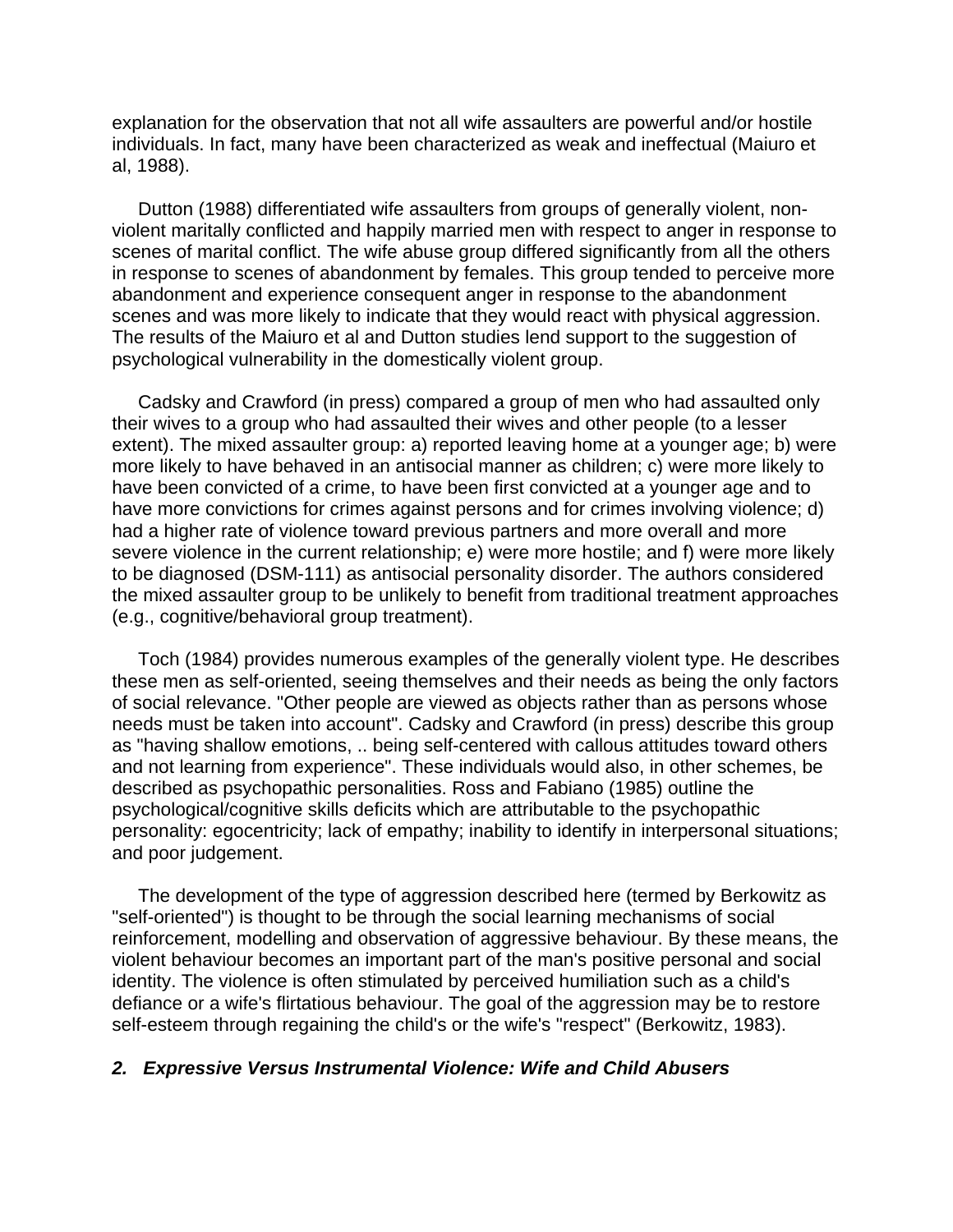In this typology we contrast violent abusers according to presumed drive. Expressive or pressure removing abusers have a tendency to "explode" in situations with which they are unable to deal. This type of violence is thought to be influenced by deficits in communication and control skills and a limited repertoire of interpersonal strategies. Toch (1984) terms this offender as the "panic in the corner type" whose violence constitutes a last minute effort to obliterate situations to which he is not equipped to respond otherwise. The violence may be seen as a reaction to situational stress and has a desperate "lashing out" tone. According to Berkowitz (1983), the expressively violent person responds to aversive stimuli with violence if the inhibitions against aggression are weak and if there is a suitable target.

 The relative absence of skills deficits contrasts the instrumentally violent abuser from the expressively violent abuser. Instrumental aggression is presumed to be consciously directed at the particular victim and directed at achieving a particular result (versus merely escape from pressure). This may describe the type of abuser often cited in the profeminist literature (e.g., Dobash and Dobash, 1984) for whom the aim of the abuse is to coerce and control the woman. In the case of child abuse, Kadushin and Martin (1981) interviewed men and women who were reported to have abused their children. 44% said that they had initiated the abuse in order to teach the child a lesson or to reassert control that was being threatened.

 Berkowitz points out, however, that purely expressive aggression is a rare phenomenon. Although the aggression can often be at least partly an involuntary response to the situation, "the father who bruises his child badly when spanking him and the husband who hurts his wife seriously in the heat of an argument probably meant to produce this outcome". In the case of wife abuse the choice of target may certainly be influenced by factors related to gender and power differentials.

 The distinction between expressive and instrumental violence in this case refers to the relative influence of skills deficits and not to the question of whether choice of victim is a factor.

 The findings cited in the above formulations clearly demonstrate that wife abuse and child abuse are not unitary phenomena: that there are different types of abusers and presumably different background factors. They may help to explain the lack of strongly established wife abuser characteristics in the research literature and why treatment outcomes have been so variable (See chapter V for further discussion).

# **V. Treatment Of Family Violence Abusers**

 Models employed in family violence treatment are analogous with the theoretical approaches to causation already outlined earlier in this paper. These are: individual/psychological; interactional or systems; structural/political; and social learning. An additional and major framework is provided by the cognitive behavioral (psychoeducational) approach. This method is an amalgamation of techniques based generally on learning theories and on the work of such authors as Novaco (1975), Meichenbaum (1977), Goldstein (1973) and Ross and Fabiano (1985). These methods assume a lack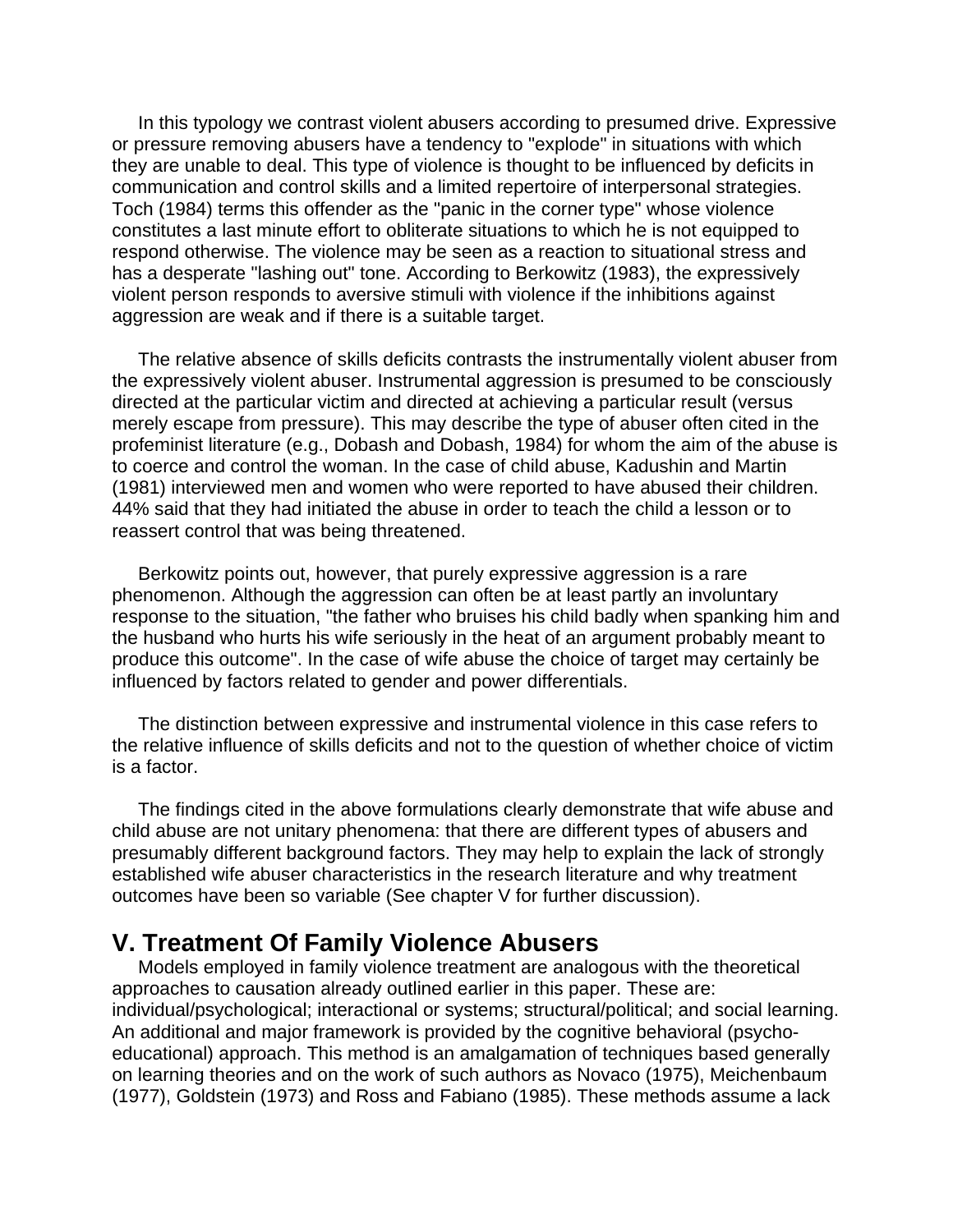of appropriate self-control/self-monitoring skill and attempt to teach more adaptive behaviours.

# **A. Group Counselling of Wife Abusers**

# *1. Description of Approach*

 Group counselling is the format of choice especially in the initial stages of treatment because of the opportunity afforded for the client to form ties with peers, receive offers of help and support from other men, and have available peer role models. Group processes tend to decrease the isolation of the abuser and his/her dependence on the victim (Pressman, 1984; Bernard and Bernard, 1984).

 The majority of group programs base the treatment on the premise that the violence is learned behaviour and follow a cognitive/behavioral educative format utilizing modelling, role-playing, self-examination, discussion, confrontation, challenge and direct teaching as vehicles. The kinds of self-monitoring techniques generally employed are termed "anger management" and may be summarized as follows.

- 1. Recognition of anger signs ("early warnings").
- 2. "Time-out" as an emergency response i.e., leaving the situation to allow calming.
- 3. Self-talk (self-instruction): recognition and control of the negative self-talk which facilitates feelings becoming labelled as anger and being expressed as aggression.
- 4. Monitoring of conflict situations, e.g., through "anger logs" which promotes awareness of the physical, emotional and cognitive antecedents to the violence.
- 5. Relaxation: techniques which reduce tension and anxiety and teach responses which are incompatible with anger.

Most programs have as minimum goals the complete cessation of the physical violence; acceptance of responsibility (overcoming denial and minimization), the man being solely responsible for the battering; and learning of non-abusive alternative behaviour. Many programs include techniques to achieve the following additional goals.

- 1. Greater assertiveness and communication skills: non- destructive and nonmanipulative means of expression.
- 2. Increased empathy and understanding of the destructive effects of violence on the victim and the marital relationship.
- 3. More flexible attitudes toward women i.e., restructuring of rigid sex-role expectations.
- 4. Broader, more flexible male identity.

 Differences among programs relate to: the types of violence which are addressed (e.g., most programs emphasize physical abuse); the particular skills stressed; the importance of gender issues; whether and when issues of power and control are addressed; and the emphasis on the woman's safety.

# **Power and Control**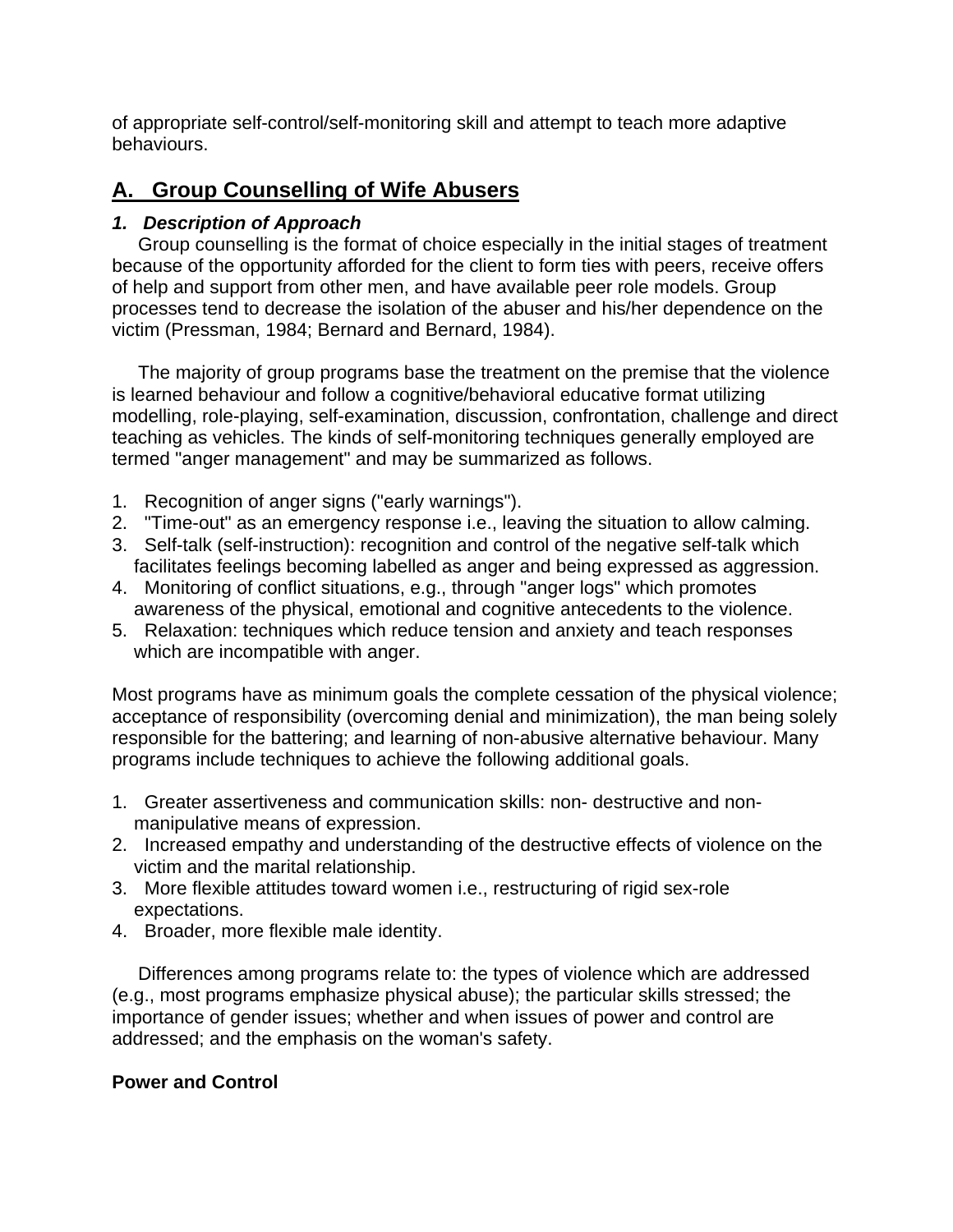Adams (1988) in a profeminist critique of treatment models, notes that most groups for batterers as described above, are broadly aimed at helping abusers to better manage their anger, cope with stress and improve communications skills. That is, they view wife abuse as a skills deficit or stress management problem rather than as a sexist control problem. Because of this the power and control dimensions are minimized or ignored. Profeminist programs, while recognizing the need for the learning of alternate behaviors and techniques for initially stopping the violence, place more emphasis on the challenging and ultimately the giving up of all attempts to control the wife through any abusive means (physical, verbal, sexual or psychological). Rather than a skills deficit, abusive behaviour by men should be seen as the selective use of well established (viable) control skills.

 Feminists employ similar arguments against the use of anger control/anger management techniques. The latter methods assume that anger is something which gets "out of control", or "lost" and that the problem results from impulsivity or a lack of resources. The broad implication is that the abuser is partially helpless and therefore not fully responsible. This ignores the fact that the batterer according to the model, consciously uses violence to reinforce control over his partner. Thus treatment effectiveness is compromised.

 The importance of dealing with abuse other than physical is noted by other clinical experience. For example, Star (1983) in her description of the Domestic Abuse Project in Minneapolis, quotes a therapist as follows: "it is possible to terminate the physical violence fairly quickly in therapy. Emotional, psychological or verbal abuse persists for a longer time, but even when that decreases you still find a lot of controlling and manipulative behaviour that continues for a long time". Similarly, MacLeod (1987) in a survey of transition houses, notes that physical aggression was often replaced by the greater use of psychological, verbal or economic violence. In an evaluation of group treatment for wife abusers, Hamberger and Hastings (1988) found that psychological abuse continued after the physical abuse had ended.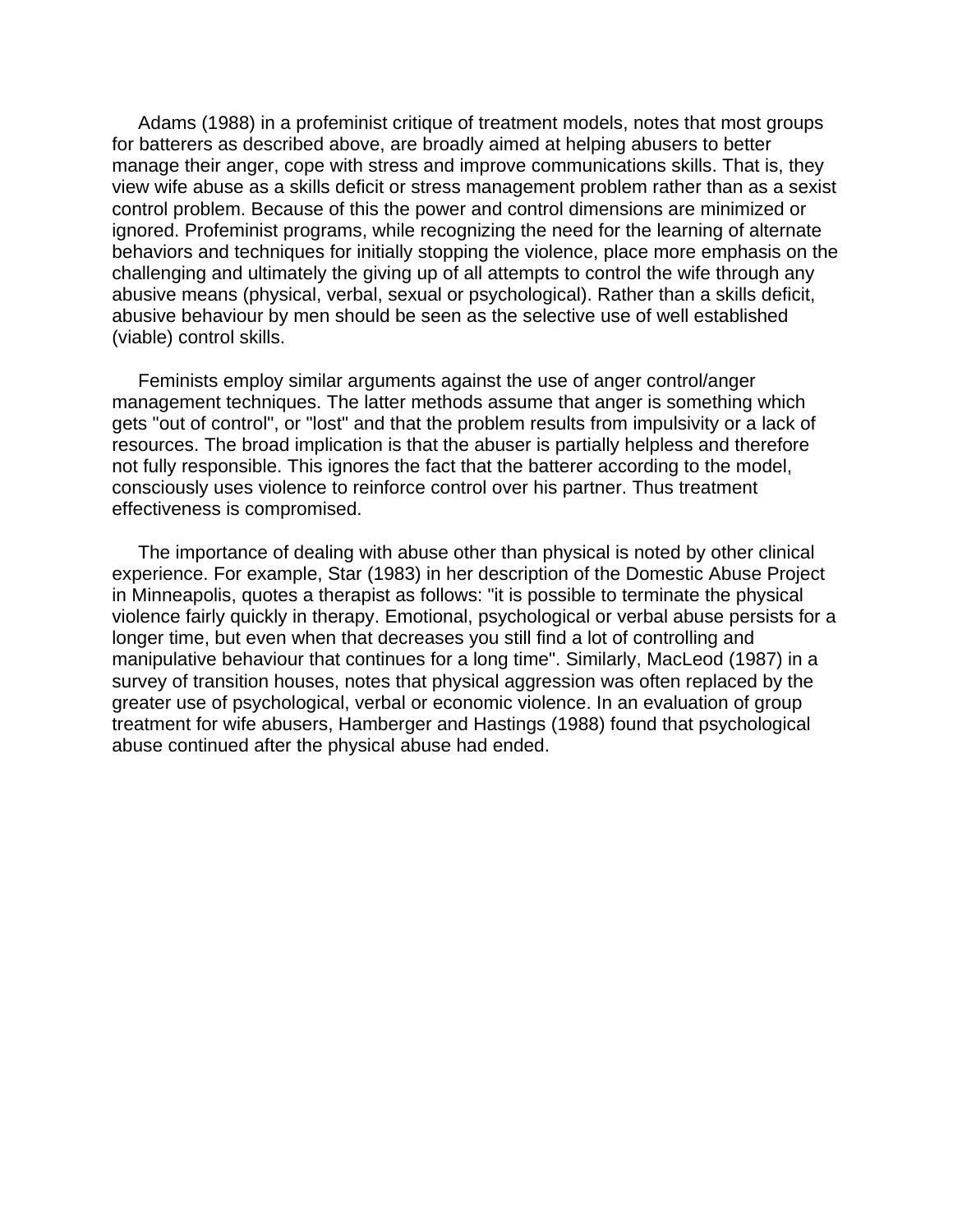#### **Safety of the Wife**

 Profeminist programs stress initially a non-negotiable abstinence from violence as the initial focus with the safety of the wife the prime concern. While most groups have as a goal the cessation of the violence, it is not clear that it is always such an immediate imperative.

#### **Motivation for Treatment**

 Many practitioners (e.g.,Star, 1983) note that batterers are rarely motivated for treatment. Most enter treatment because they are being coerced by the justice system or by their wives. Most do not see the violence as a problem. "It takes several weeks in the program along with the support of other men before they see it that way" (Star, 1983). Fully one-third to one-half of men referred to batterers programs fail to follow through with treatment and, in one study, over five times as many men inquired about the program than enrolled in it (Gondolf, 1987).

 Grusznski and Carrillo (1988) compared program completers to dropouts and found that completers reported fewer indirect threats of violence, had a higher level of education, were more likely to be employed full-time, witnessed (versus experienced) abuse more often in their family of origin and had more children. These findings and other similar findings (e.g., CSC Survey of Group Treatment Programs for Wife Abusers, 1988) suggest, not surprisingly, that the better functioning client; the client with more personal and social supports, is more likely to be successful in treatment (See "Evidence for Effectiveness" for further discussion of this point).

 Despite the fact that few differences between court - mandated and self-referred men have been found, the external motivator assumed to be provided by the criminal justice system is in fact recommended by many programs (e.g., Dutton, 1988; Wachtel and Levens, 1984) because it gives the clear message that spousal violence is illegal and unacceptable. The actual deterrent effect of criminal justice system intervention is discussed in a later section.

#### **Services for Women**

 While there is no evidence to date concerning the advantages or disadvantages (for male treatment) of parallel services for spouses, there is general consensus in the literature that such services are desirable for moral as well as practical reasons. MacLeod (1987), following interviews with transition home workers, recommended closer cooperation and coordination between services for women and children and programs for the men. She reported that service providers feel that the man is more likely to be helped if the wife is also given support, helped to understand the changes which are occurring and helped to deal with her own response to the changes.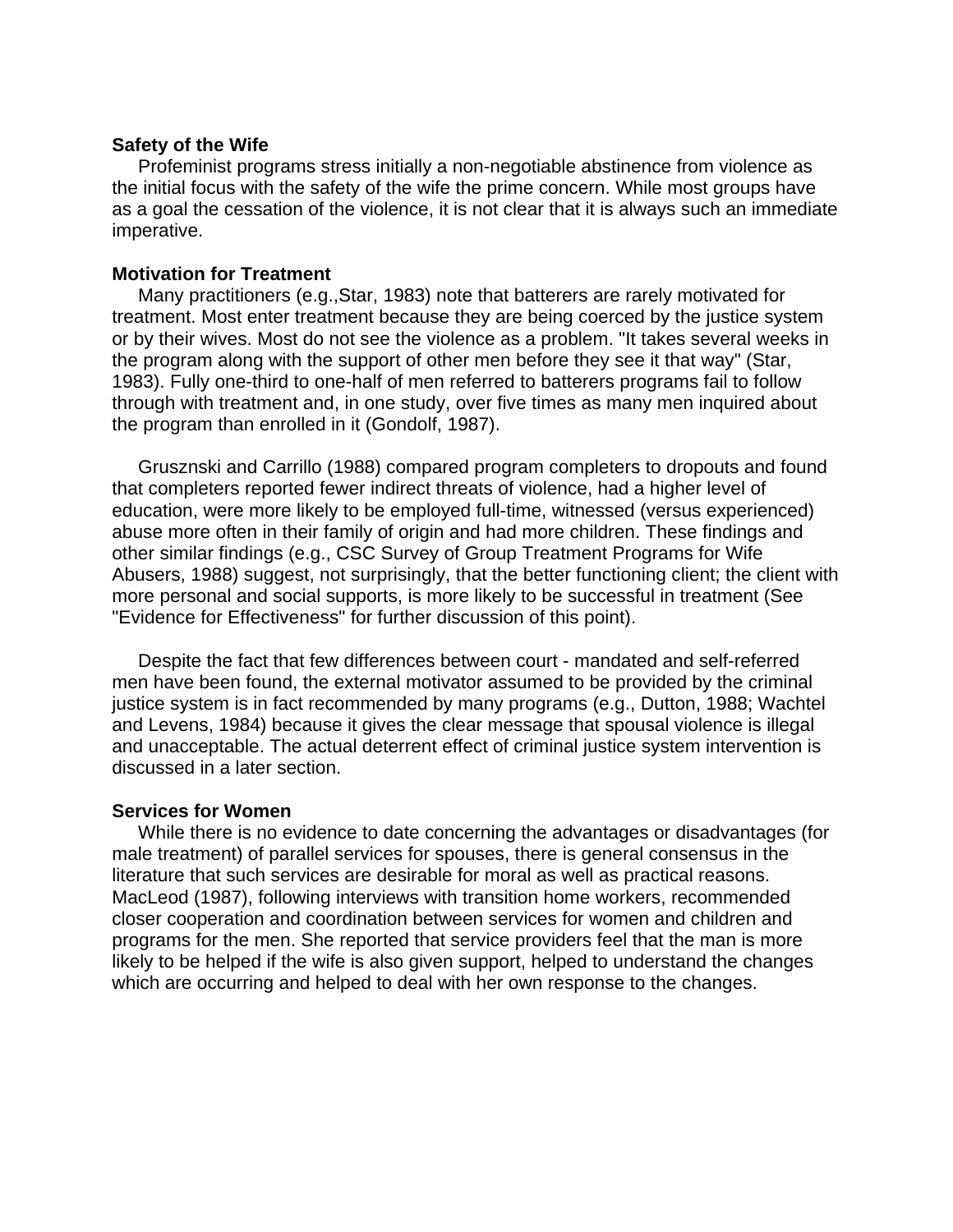## **Contra-indicated Techniques Ventilation Techniques**

 Ventilation techniques encourage the physical release of pent up angry energy via punching bags and the like. In fact, the evidence suggests that such techniques actually reduce rather than increase inhibitions against the physical expression of aggressiveness (Browning, 1984).

## **Fair Fight Techniques**

 These interpersonal conflict techniques make the line between abusive and nonabusive (acceptable) behaviour too ambiguous (Browning, 1984).

## **Marital Counselling**

 Most group practitioners argue that marital counselling in highly violent relationships is to be discouraged as it implies that the wife is partially responsible for the violence. There cannot be open communication between husband and wife if the wife still fears retaliation and if the husband still thinks that physical control is necessary to maintain his equilibrium.

 According to most practitioners, marital therapy may be undertaken subsequent to group treatment as long as the violence has ended, the wife is no longer afraid and both wish to work on the relationship. Individual therapy may also be utilized where appropriate.

## **Client-centred Individual Therapy**

 Such therapy, because it is non-directive, is discouraged because it would be slow in stopping the violence and would present difficulty in changing well entrenched habits of denial of responsibility (Browning, 1984). Instead therapy must be directive and highly structured (Dutton, 1988).

## *2. Evidence for Effectiveness*

## **Surveys and Estimates**

 Evaluations of the effectiveness of group treatment programs are rare. Preliminary findings of the CSC Survey (1988) indicate that only 25% include any sort of evaluation or monitoring procedures in their program structure. Similar observations have been made by other investigators (e.g., Browning, 1984; Pirog-Good and Stets, 1985). In Browning's survey, estimates of non-recidivism rates through interviews with perpetrators and victims at various points during and following treatment ranged from 75% to 100% over the course of the group program, and 55% to 60% after 4 months. The CSC survey found reported rates of non-violence at 3 months to 1 year post treatment of 40% to 97% (average 70%). Estimates of the maintenance of or return to emotional/verbal abuse ranged from 33% to 80%.

 Responses to the CSC survey indicated that a large number of group programs have as exclusion criteria a combination of the following factors: alcohol/drug abuse; general violence; psychopathic personality; and psychiatric problems.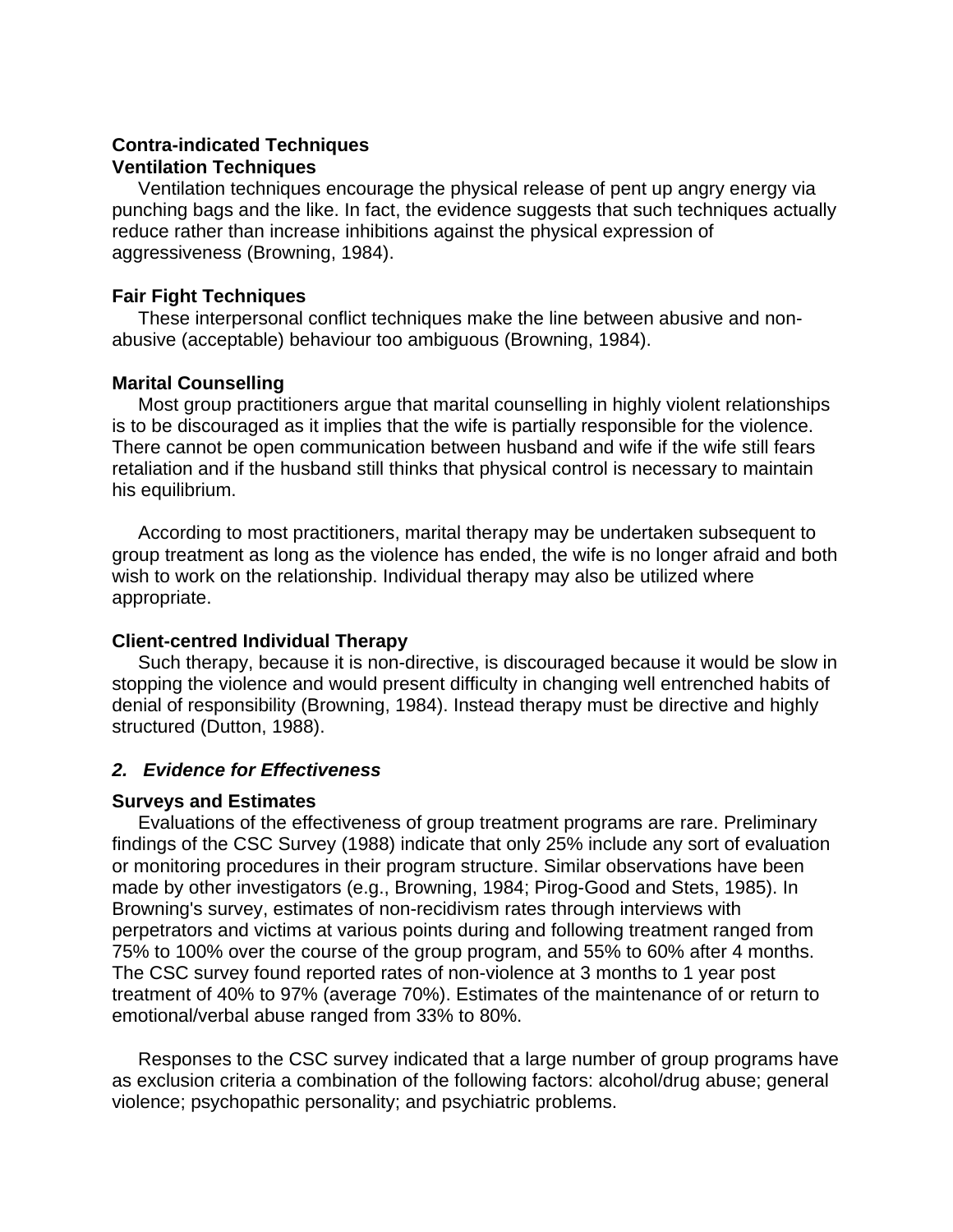The CSC survey also asked respondents to describe the client for whom their program was most successful and the client for whom their program was least successful. Composite profiles are outlined below. (Note that information is highly impressionistic).

**Successful Client**. The successful client is young (25 to 35 years), employed, with high school education and of average or above average intelligence. He is recently separated from his wife and has a strong desire to reunite. Motivated and committed to change, he is able to accept responsibility for the violence. He is under direct threat of criminal justice sanction and/or the permanent breakup of the marriage. If drug or alcohol abuse is a problem, it is under control. He is minimally violent outside the marital relationship.

**Unsuccessful Client**. The unsuccessful client is under 25 years of age or over 40 years of age, of limited intelligence and unemployed. His relationship with his wife/partner is unstable and short-term and he has no hope of reconciliation. This individual is unmotivated and does not accept responsibility for the violence in the relationship. He is a chronic abuser of alcohol and/or other substances, has psychopathic personality characteristics and is a manipulator. He has a history of general violence and is presently violent outside the family: the "hair trigger type" or a "barroom brawler".

 To the extent that the criteria and the description of the unsuccessful client above describe the CSC client, and the corrections literature indicates that they do, choosing or obtaining community services may present difficulties. Even though most programs have a low rejection rate and a large majority of programs indicated willingness to consider federal offenders, it was clear from the information gathered in the course of this project (including discussions with survey respondents) that individuals under conditional release would be considered poor candidates for this type of group treatment and would indeed be likely to be rejected.

#### **Deterrent Effect of Arrest**

 With arrest and surveillance (e.g., probation) but no treatment, what would be the expected rate of recidivism? Sherman and Berk (1984), in a comparison of recidivism rates at various points subsequent to criminal justice intervention, found the lowest recidivism rates of 13% to 18% for the arrest intervention (compared to mediation and advice) in respect to "new assault, property destruction or threatened assault" (cases of aggravated assault were excluded).

 Discussions of the deterrent effects of arrest are important because of the high proportions of court-mandated clients in Canadian treatment programs for men who batter. A majority (85%) of Canadian programs receive at least 10% and as high as 100% (average 31.8%) of clients through criminal justice sources (CSC Survey, 1988).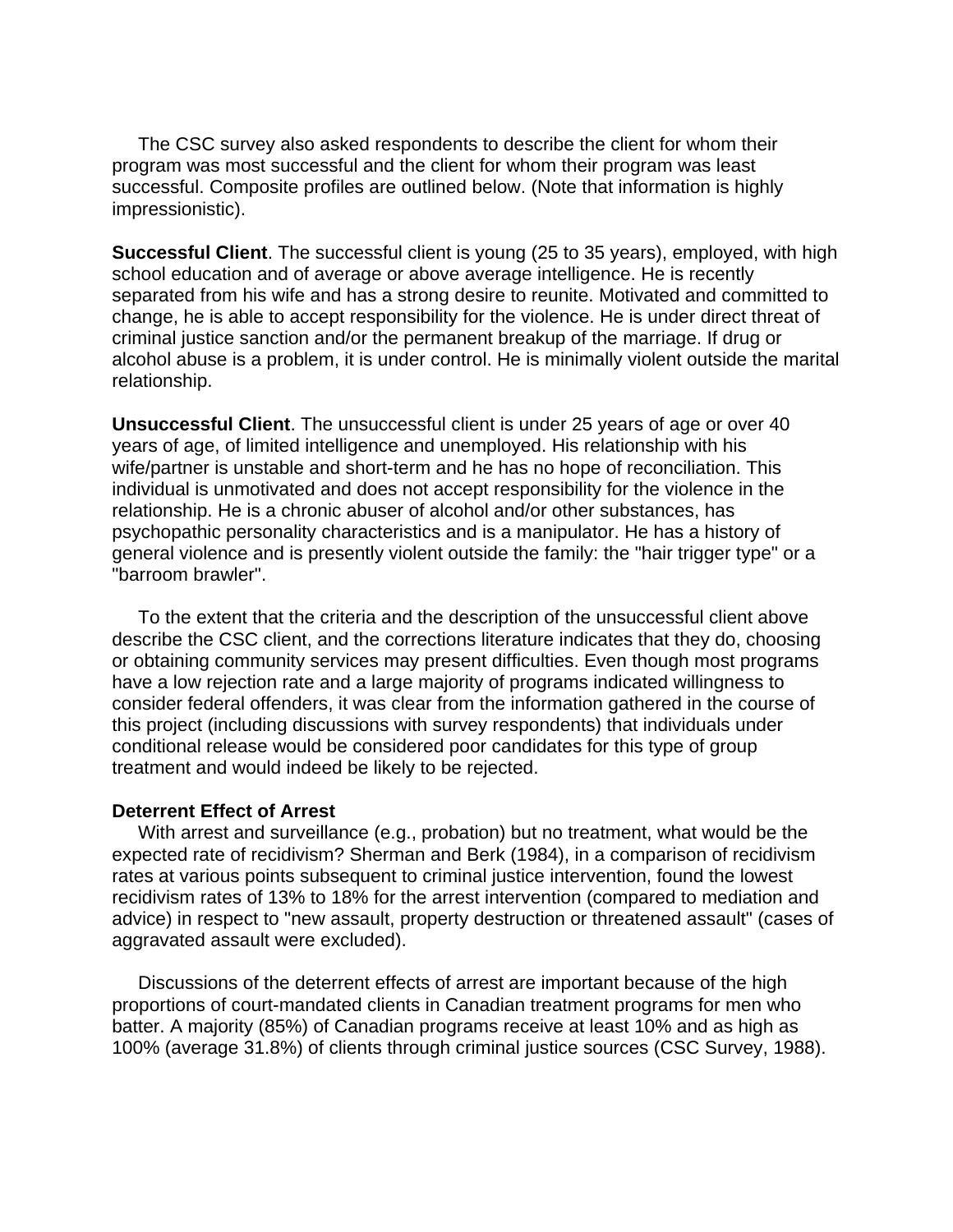Jaffe, Wolfe, Telford and Austin (1986), through examinations of London Ontario police files and interviews with wives, recorded the occurrences of various types of violence in the period between 12 months prior to police charges and the 12 months following. The results are illustrated below.

#### *Table 1*

| Post - Arrest Offending According To Form Of Violence                  |                            |                          |
|------------------------------------------------------------------------|----------------------------|--------------------------|
| Form of Violence                                                       | <b>Percent Reoffending</b> | <b>Percent Reduction</b> |
|                                                                        | $(12$ months)              | (a)                      |
|                                                                        | (a)                        |                          |
| threatened to hit of throw something at                                | 49.1                       | 28.9                     |
| the other one                                                          |                            |                          |
| threw, smashed, hit or kicked something                                | 47.5                       | 30.5                     |
| threw something at the other                                           | 14.8                       | 40.0                     |
| pushed, shoved or grabbed                                              | 54.1                       | 26.7                     |
| slapped                                                                | 29.5                       | 41.7                     |
| kicked, bit or hit with a fist                                         | 22.9                       | 34.3                     |
| hit or tried to hit with an object                                     | 18.0                       | 27.2                     |
| beat up                                                                | 24.6                       | 38.4                     |
| (a) Taken and extrapolated from Jaff, Wolfe, Telford and Austin (1986) |                            |                          |

 The above figures suggest that criminal justice system intervention has a substantial "treatment" effect. In a study by Dutton (1987) none of the treated court mandated group (N=50) was reported to have used violence between intake and treatment (a range of two weeks to three months). In addition to indicating a deterrent effect of arrest, this finding adds support to the claim that assaultive males are able to alter their use of violence. In this context treatment might be seen as reinforcing this effect so that it can be maintained after the threat of criminal sanction is no longer experienced (Dutton, 1987).

#### **Empirical Reports**

 The few empirical evaluations (i.e., investigations which include comparison groups and objective outcome measures) to date do not typically differentiate types of abusers and measure a limited number of outcomes. Outcome measures usually include the Conflict Tactics Scale (CTS, Straus, 1979). The findings are discussed below.

 An evaluation by Dutton (1988) of anger management/assertiveness treatment (Assaultive Husband's Project, Vancouver) found a significant reduction in severe violence during one year following treatment. Thirty-one (31) out of 37 wives (84%) reported no acts of severe violence. Verbal aggression was also reported to have dropped overall (although 8 wives reported increases). Wives' and husbands' reports were similar. The recidivism rate, according to police data, was 4% at both 6 months and 2-1/2 years for the treated group compared to 16% at 6 months and 40% at 2-1/2 years for an untreated group.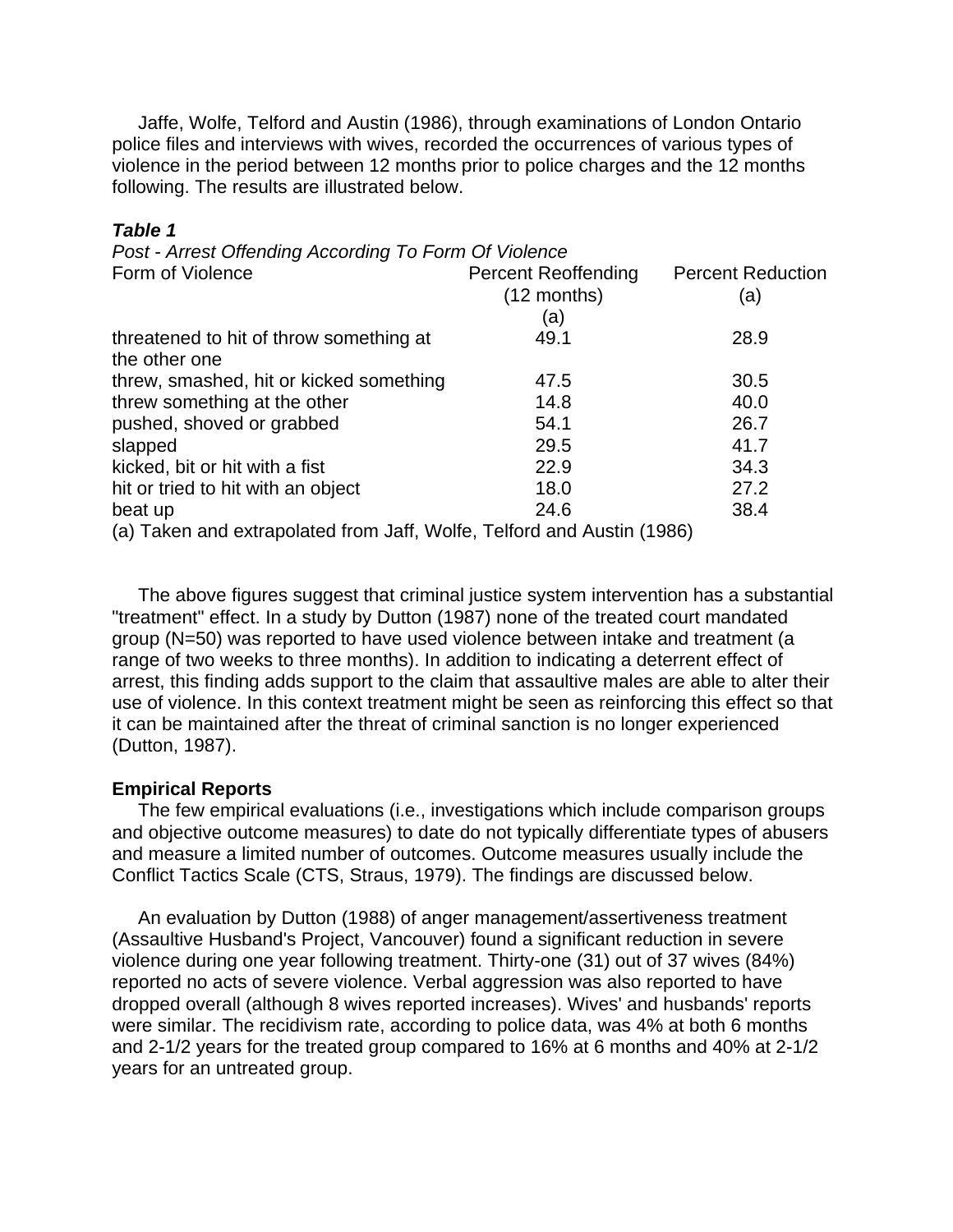Hamberger and Hastings (1988) evaluated a cognitive/behavioral spouse abuse program in Wisconsin. Psychological, personality, and self-report violence data were compared for 32 program completers and 36 dropouts. Recidivism rates were determined by a combination of self-or spouse-report (CTS) and police data. Any report of recurrent violence minimal or severe during the year following treatment was considered to be an occurrence. Seventy-one point nine percent (71.9%) of completers were non-repeaters compared to 52.8% of dropouts.

 Edelson and Grusznski (1988) reported similar results with six month follow up data (wives' reports) on group treatment of three groups of batterers, at the Domestic Abuse Project in Minneapolis.

The results are displayed below.

#### *Table 2*

*Follow-Up Of Group Treatment Compared With Drop-Outs*

|               |                                                               | <b>Outcome</b>                                                 |
|---------------|---------------------------------------------------------------|----------------------------------------------------------------|
| <b>Groups</b> | Completers                                                    | <b>Dropouts</b>                                                |
|               | 67% non-violent                                               | 54% non-violent                                                |
| 2             | 67% non-violent<br>(includes 43% threats<br>without violence) |                                                                |
| 3             | 59% non-violent<br>(includes 36% threats<br>without violence) | 56% non-violent<br>(includes 34% threats)<br>without violence) |

 Edelson and Grusznski (1988) found large discrepancies between mens' and womens' reports in relation to threats of violence (reported more often by the women). As a result, the outcome measures were based on the wives' reports alone.

 The less dramatic results of Edelson and Grusznski, compared to Dutton (1988) and other clinical data, may reflect, as Dutton suggests, differences in dependent variables. For example, Dutton measured severe violence only while Edelson included other forms of direct and indirect violence (including pushing, restraining and threatening). It is also important to note the different picture which emerged when threats without violence were separated from non-violence (i.e., the absence of physical violence). One wonders whether or not the situation for the wives and families had actually changed much for the better.

 Hamberger and Hastings (1988) compared self-reported violence ratings pre-and post treatment and found significant treatment gains which were maintained at one year follow up. The gains, however, related mainly to physical abuse: psychological abuse for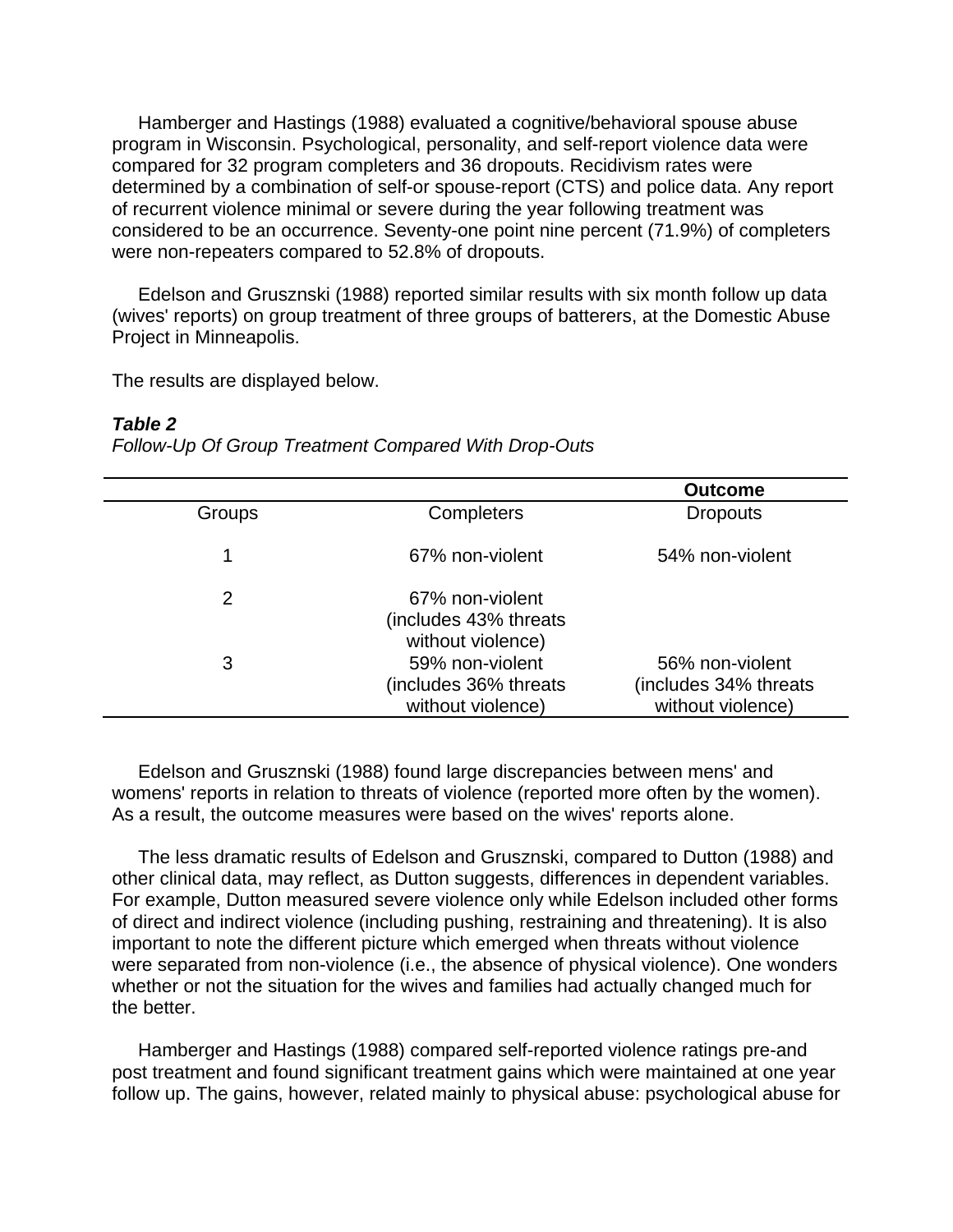the most part, continued. Significant reductions were seen in depression and anger, but there were no changes in personality profiles. The authors concluded that time-limited violence abatement training reduces situational behaviors without changing global personality features and that, consequently, manipulative interpersonal behaviour may be expected to continue after the physical abuse has stopped.

# **B. Marital Therapy for Violent Couples**

## *1. Description of Approach*

## **Systems Approach**

 There is little literature pertaining to the use of marital therapy with couples in which the man is violent (Neidig, 1985). Neidig claims that because of the relative silence of marital counsellors regarding treatment for abuse, the prevailing modalities suffer from a lack of consideration of relationship variables, basing information on one-sided accounts and working with only one-half of the relationship. Conclusions based upon only the reports of women are not reliable because the women would naturally tend to punctuate events in a biased way placing some behaviors in "bold relief" while obscuring others.

 Systems therapists Weitzman and Dreen (1982) make similar points. They assert that "separation and rescue" are necessary in the first instance to ensure the safety of the battered spouse but that these measures alone fail to have an impact on the cycle of violence. This is because the bilateral nature of the violence is ignored. According to Weitzman and Dreen, the eruption of violence is due to struggles over power issues. Violent couples are characterized by rigid complementary roles whereby one partner exerts unilateral control and the other colludes. It is when this control is challenged or subverted by the underdog that violence ensues. The violence is directed at restoring the complementary role division.

 The task of therapy is to establish the point at which the complementary status shifts and to intervene by;

- 1. defining the thematic conflict,
- 2. exposing the system's characteristics by having the couple "enact" their system, and
- 3. giving behavioral directives, formulating behavioral contracts and suggesting alternative behaviours.

 They recommend that the choice of marital therapy as a treatment depends upon the demonstration of sufficient self-control to stop any violence. They advise that if the situation is very volatile and the woman is fearful of violence, emergency measures are more appropriate.

## **Non-traditional Marital Therapy**

 Harris (1986) describes a method of marital therapy which combines individual and conjoint therapy sessions and provides a model which seems to answer to some degree the objections to marital therapy which were outlined earlier. For example, the primary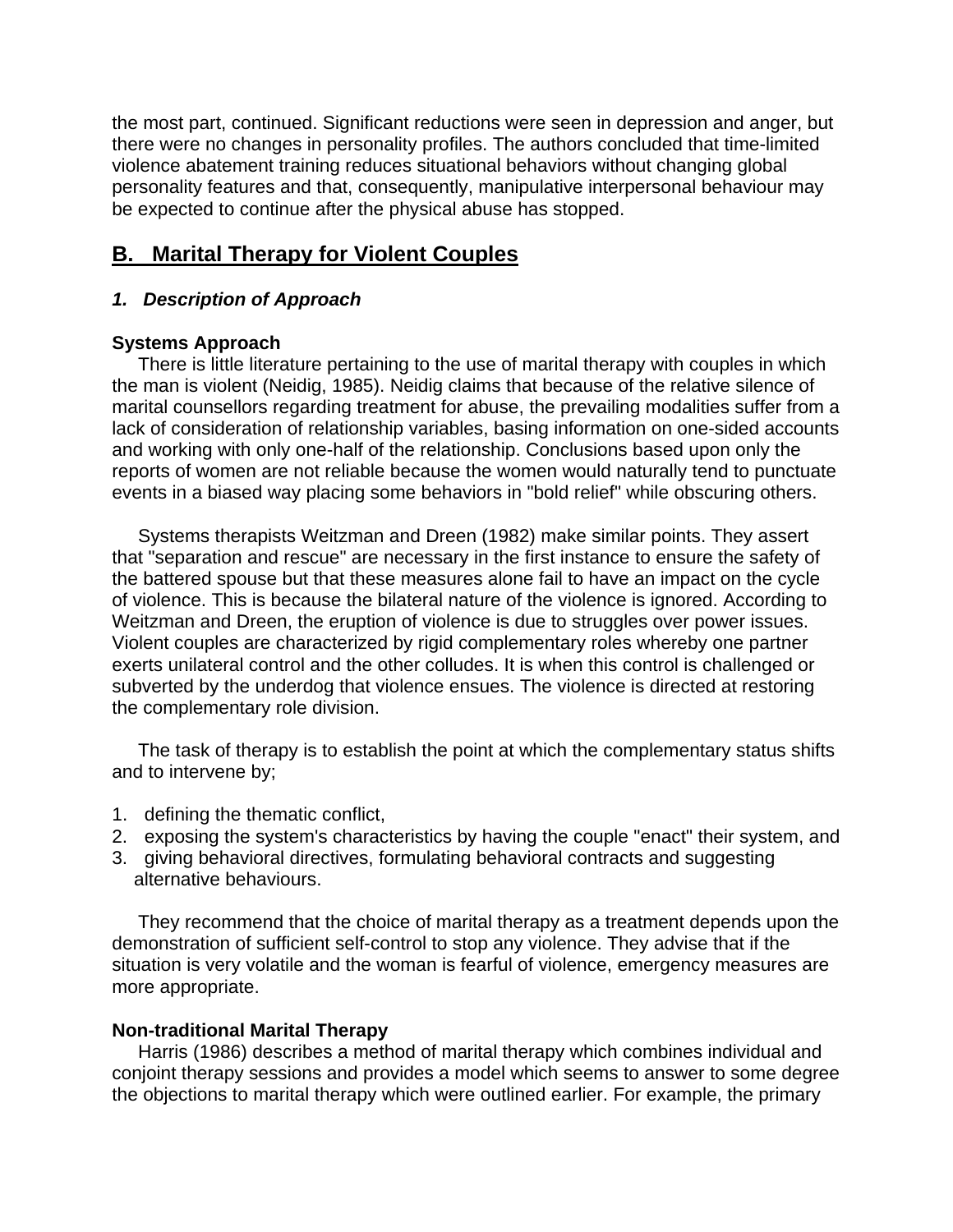goals are stated as 1) stopping the violence and 2) having each party accept appropriate responsibility for behaviour around the violence. The batterer must be convinced that his violence is under his control and not caused by his partner. The wife must be helped to stop feeling responsible and to understand that as long as she tolerates the abuse, it is likely to continue.

 Star (1983) describes the marital therapy component of the Domestic Abuse Project. This treatment takes place, where appropriate, after the man has been involved in group therapy and the woman in supportive group or individual counselling. The goals of therapy include the teaching of effective communication skills; the processing of current feelings, especially those related to anger, hurt, or fear, the discussion of sexual issues, the sharing of the effects of violence and the learning of ways to relate interdependently rather than over-dependently. This example illustrates how marital therapy could be integrated into a comprehensive family violence treatment effort.

## *2. Evidence for Effectiveness*

 Harris (1986) selected at random 40 cases of violent couples seen over a 5 year period (no comparison group). Thirty (30) were available for follow-up interviews. Characteristics of the couples and of the therapy were related to a 73% treatment success rate (not defined) as reported by the couples. Characteristics associated with success were increased age of batterer, higher income, later onset of violence and more sessions attended.

# **C. Individual Therapy for Child Abusers**

## *1. Description of Approach*

 The psychological explanation, that abuse is caused by psychological or personality disturbances in the abuser, has given rise to a tradition of intensive, usually one-to-one therapeutic interventions. This treatment is aimed at a range of outcomes from more psycho-dynamically oriented (e.g., uncovering repressed conflicts and modifying defense mechanisms) to more cognitively oriented (e.g., correcting distorted perceptions, improving impulse control and improving parent-child relationships). The quality of the psycho-therapeutic relationship is of prime importance since the first task of rehabilitation is to re-parent the abuser, through a high degree of nurturance, support and acceptance. This is necessary in view of the abusers' low self-esteem, feelings of inadequacy and unmet dependency needs (Pressman, 1984). Individual counselling may also concentrate on the here and now child rearing concerns, educating the abusive parent in regard to normal child development and behaviour, and fostering more realistic expectations. This work is highly demanding in terms of intensity and time. Often the work is shared among the primary therapists, lay therapists (often volunteer) who work with the parent in the home and are available on an ad hoc basis and self-help/support groups which further aid in establishing caring connections (Pressman, 1984).

# *2. Evidence for Effectiveness*

 Valid empirical demonstrations of the effectiveness of individual therapy with child abusers are lacking.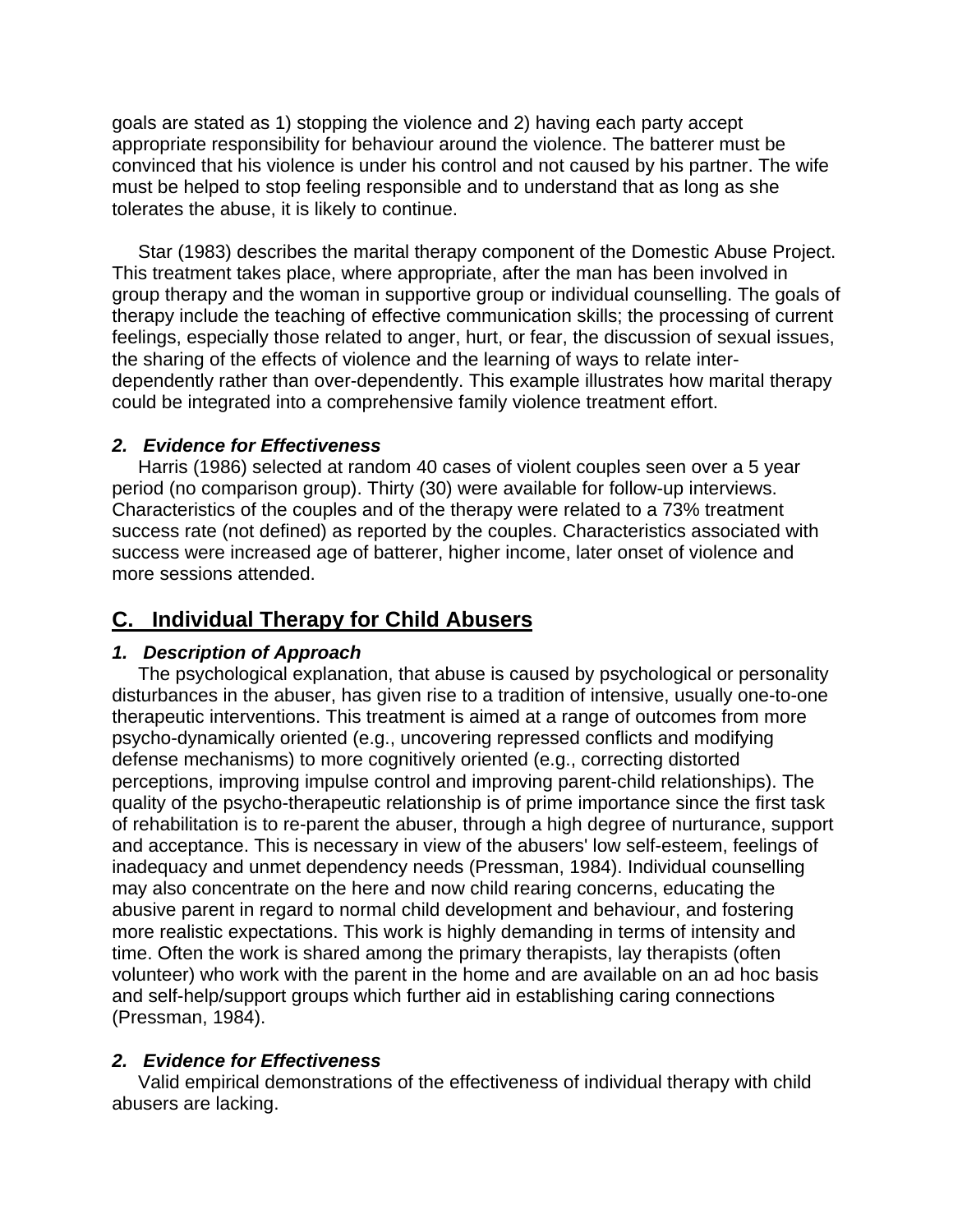# **D. Parenting Skills Training for Child Abusers**

# *1. Description of Approach*

 More recently, behavioral methods have been applied to the remediation of abusive parenting. Specific parenting and stress management skills are taught in individual, group and family settings.The techniques employed are cognitively based and similar in origin and design to the techniques currently utilized in the treatment of wife abuse. Cognitive skills taught include anger control, self-instruction, relaxation, thought-stop, monitoring of arousal, and impulse control (Gaudin and Kurtz, 1985). Many programs also include didactic methods (films, lectures etc.) which provide information on normal child development. Specific child management skills taught include contingent positive reinforcement, time out and consistency of response.

 Otto and Smith (1980) recommend a therapeutic group approach to treatment arguing that one-to-one therapy alone does not provide ongoing support and education that abusing parents need in order to maintain non-abuse. They note that self-help groups are not always available and are variable in quality. Family treatment requires the involvement of the whole family and the abusing parent very often cannot enlist such support. The advantages of the group model include the provision of a wide support system.

 According to Otto and Smith, the success of treatment depends on the initial motivation to change and the ability to stop the abusive behaviour as an first step in treatment.

# *2. Evidence for Effectiveness*

 Evaluations of traditional child welfare crisis intervention and case management programs in 1979 revealed that fully 30% of the parents served severely re-abused their children during the treatment period. Forty-two (42%) were reported to be unlikely to reabuse their children subsequent to treatment (Cohn, 1983). These studies concluded that parents who received lay counselling and joined self-help programs as supplements to the professional case management were more likely to improve.

 Gaudin and Kurtz (1985) in a review specifically of parenting training programs for abusers found greater evidence for effectiveness and concluded that the strongest evidence for treatment effectiveness was for the skills-based cognitive training methods. For example, Dawson, de Armas, McGrath and Kelly (1986) conducted an experiment comparing performance levels at different points during treatment of three neglecting parents. The cognitive/behavioral training, consisting of modelling, shaping, practice and feedback successfully improved the problem-solving skills of the parents.

 Gaudin and Kurtz concluded that the parent training programs were most effective when given in combination with other supportive services e.g., crisis intervention and support groups.

# **E. Treatment of Elder Abuse**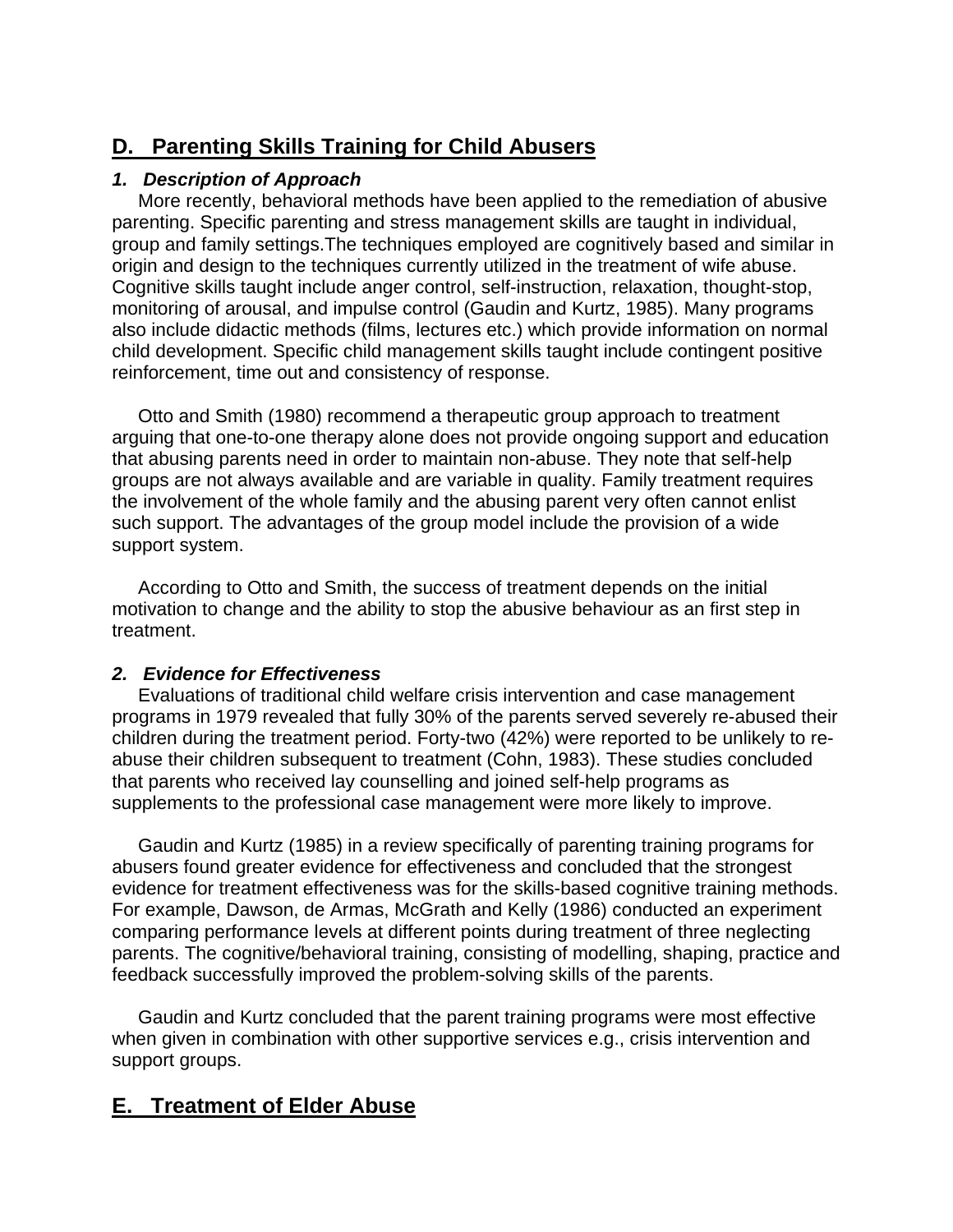Because recognition of the problem of elder abuse has been so recent there is a lack of definable treatment modalities for dealing with either the abuser or the victim. Where there is expertise and experience, the funding is as yet lacking. The following list of treatments was formulated from suggestions in the literature and through personal communications with practitioners (e.g., Annette McCullogh, Kerby Centre, Calgary) Most are largely unavailable in Canada.

- 1. Counselling for abuser and abused elder.
- 2. Support/discussion groups for abusers or potential abusers.
- 3. Relief caregiving services.
- 4. Day care programs for abused elders.
- 5. Transition home placement for elderly female victims of spouse abuse.
- 6. Batterers programs for male spouse abusers.

# **F. Conclusions on Effective Treatment**

#### *1. Wife Abusers*

 There is some modest evidence of success of group treatment after six months to one year with non-recidivism rates in a range of from 24% to 71.9% for all physical violence and of 84% for severe physical violence. This represents improvements (percentage reductions) in the range of 50.7% (severe violence) and 13% to 19.1% (all violence) compared to no-treatment and/or arrest only recidivism rates. The results are promising if not conclusive and are supportive of continued efforts to implement welldesigned group treatment for men with substantial evaluation procedures in place. The results are also suggestive of a host of avenues for future research including the matching of client characteristics to treatment outcome and the measurement of variables more relevant to goals of treatment.

 For example, if the goal is to stop all the violence and, in addition, to change the use of abusive methods of dealing with conflicts and of controlling other people, then measurement should include the latter range of behaviors. Since there has already been the suggestion that physical violence can be replaced by other less public and less visible forms of physical intimidation and psychological control, measures of verbal, psychological, emotional abuse should also be of interest. If the goal is to encourage empathy for victims and responsibility for marital satisfaction, then dependent variables relating to these factors should be introduced.

 Information on the differential effects of treatment for different groups should also be relevant e.g., generally violent versus domestically violent. Results of the CSC survey indicate that generally violent men are more difficult to treat and would not be considered prime candidates for treatment. We have already pointed out that there may be characteristic differences between these two groups.

#### *2. Child Abusers*

 As with wife abuse, firm conclusions based on clear demonstrations of effectiveness of child abuser treatments are not yet possible. Evaluations of group programs suggest the greatest success for the cognitive skill development approach.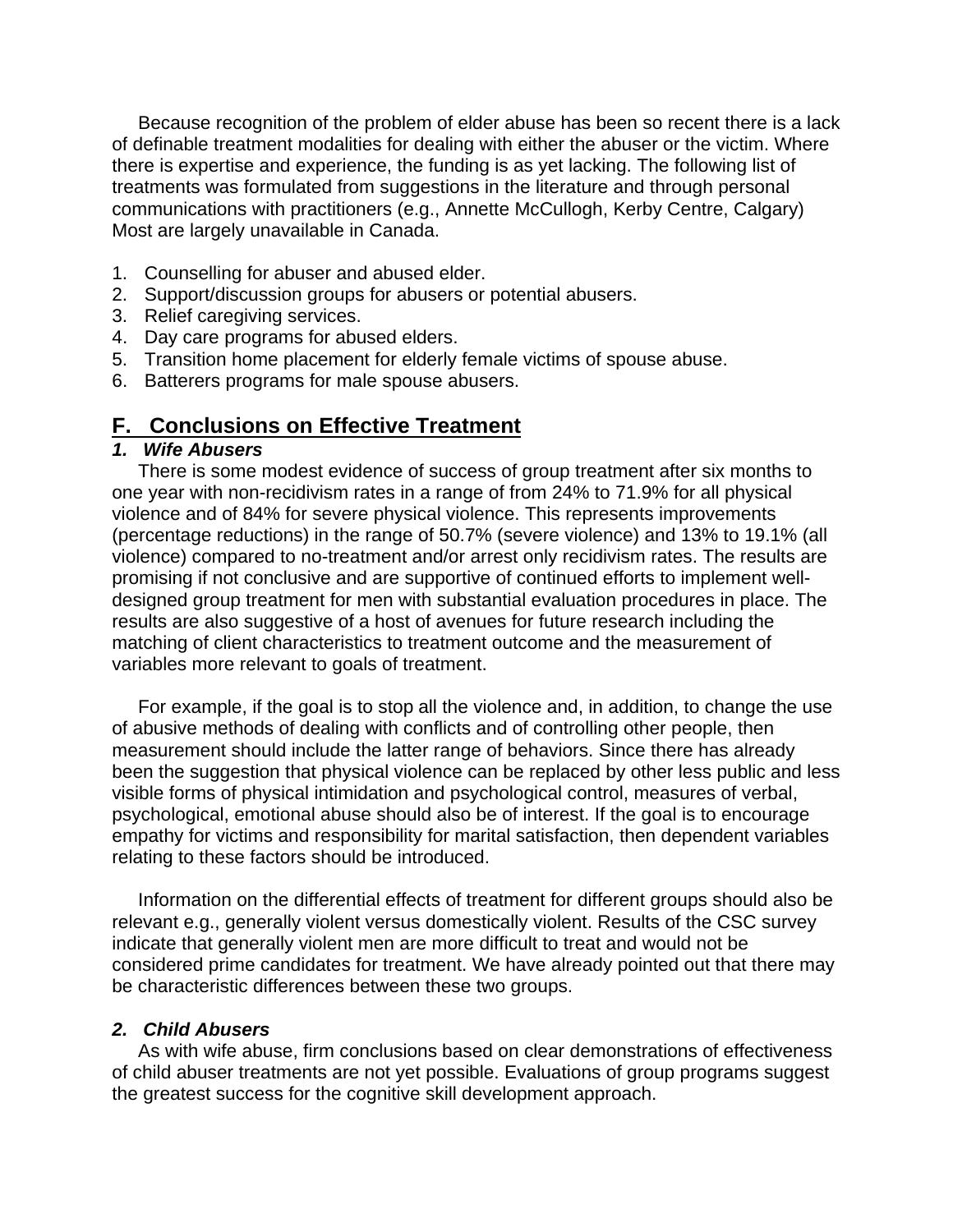It is important to note the similarities in treatment requirements for both child and wife abusers despite the differences in characteristics. Both groups show decreases in abusive behaviors when the treatment is directive, authoritarian, didactic, provides for support network (through group format or supportive individual services), and cognitive/skill development-based.

 It must also be pointed out, however, that other less usual non-group and/or noncognitive/educational treatments might also prove to be effective if tested. These conclusions are based on currently available information.

# **Vl. Applications To Corrections**

# **A. Characteristics of Offenders**

 There has been no research relating to the characteristics of male federal inmates who have been family abusers nor is there any information on the actual extent of the involvement of inmates in family violence. In the absence of this information, it may be instructive, at a minimum, to describe the corrections context in terms of general offender characteristics and programs.

 Andrews (1988) summarized the findings in regard to features which distinguish offenders from non-offenders.

"... *On average, offenders relative to non-offenders are a) temperamentally impulsive, restless and b) violate a variety of conventional rules and procedures and do so from a young age, c) below average in verbal intelligence, d) lacking in cognitive coping and self-management skills, e) weakly tied to conventional settings, such as school and work, f) likely to associate with other offenders, and g) explicitly pro-criminal in their attitudes, beliefs and thinking styles.*"

 Zamble and Porporino (1988) reported that the average educational level of a representative sample of male federal inmates was 9.5 years of schooling. Forty-five percent (45%) had not completed grade 10. Of the 34% who had been unemployed (four times the national rate), one-half had never worked at a single job for more than one year.

## *1. Cognitive Deficits*

 Zamble and Porporino (1988) described the typical inmate as "unable to cope with life's ordinary challenges", lacking generally in problem solving/coping skills. Ross and Fabiano (1985), in a review of offender characteristics, also emphasized the findings related to cognitive skill development. They outlined the following characteristics which distinguish offenders from non-offenders:

- 1. action-oriented, non-reflective and impulsive
- 2. concrete, rigid, simplistic and illogical thinking
- 3. egocentric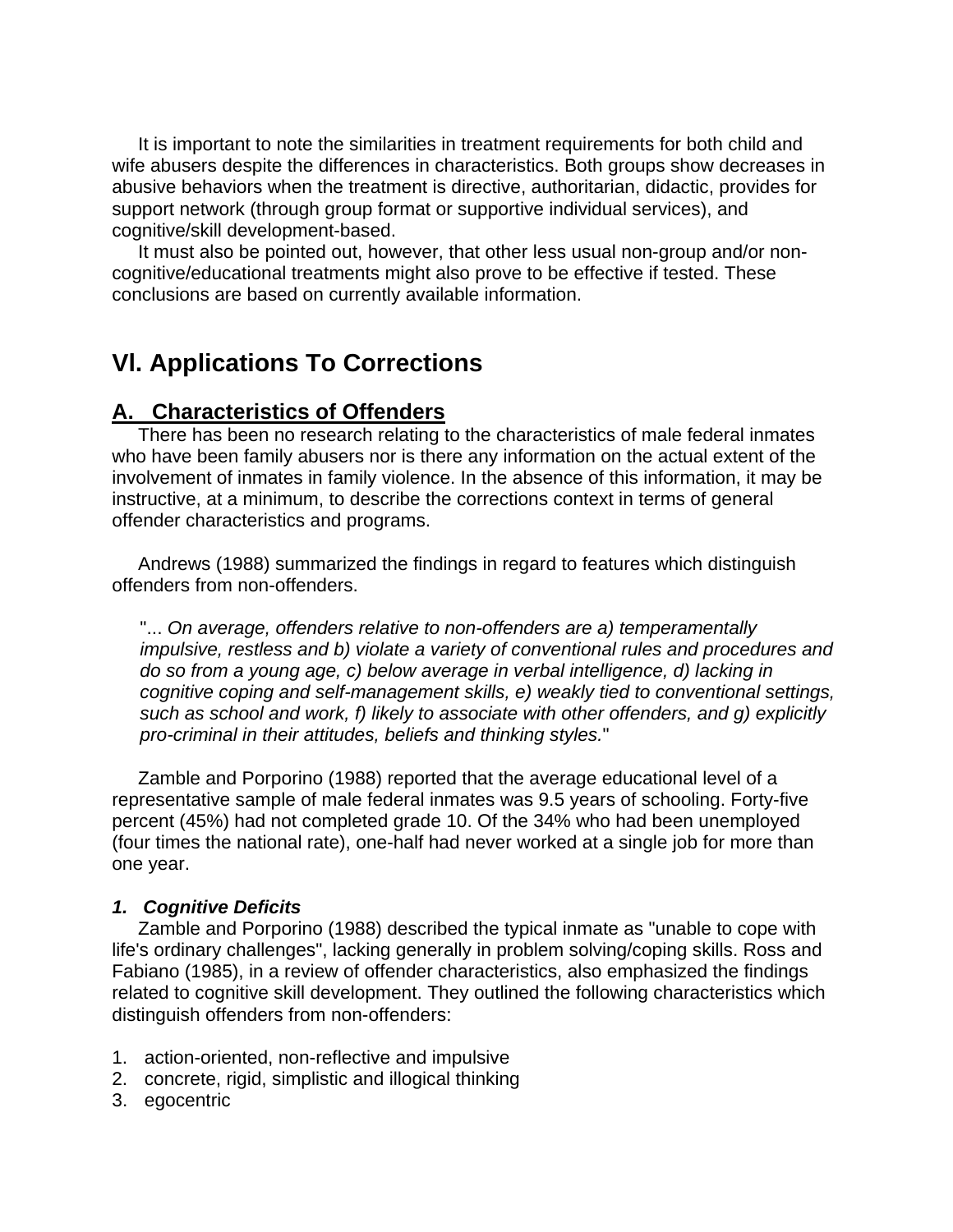#### 4. lacking in empathy

 Ross and Fabiano concluded that the most serious deficits are in the areas of social skills and interpersonal problem solving. These deficits relate directly to the ability to deal with interpersonal conflicts in an adaptive and pro-social manner and place the individual at risk for developing an antisocial lifestyle.

 Few offenders exhibit all of these problems and some offenders exhibit none of them. According to Ross and Fabiano (1985), those most likely to be deficient in cognitive skills are adolescent offenders, chronic offenders, alcohol-abusing offenders, violent offenders and sex offenders.

### *2. Family Backgrounds*

 A longitudinal study by McCord (1979) followed 201 men who were tested and described as part of a delinquency prevention program between 1939 and 1945. Original records were matched with court records in 1979. Convictions for serious property crimes and serious personal crimes (e.g., assault, attempted rape, rape, attempted murder, murder and kidnapping ) were the outcome measures. Six variables related to home atmosphere in childhood were strongly related to criminal behaviour in adulthood: paternal deviance, maternal self-confidence, parental aggressiveness, parental conflict, supervision, and mother's affection. Men who lacked maternal affection, who lacked supervision and who had fathers who were deviant were more likely to have committed property crimes. Men who lacked supervision, whose mothers lacked confidence and who had been exposed to parental aggression and conflict were more likely to have been convicted for personal crimes.

 More recently, Zamble and Porporino (1988) reported that between the ages of 6 and 11 years, 19% of the inmates interviewed lived in single parent homes, 18% with relatives other than parents and 19% in foster homes or institutions. The latter figure is substantially higher than the figures for the general population. In at least 25% of the cases, there were clear indications of family problems.

 Disturbed family relations have been shown to be implicated in criminal behaviour. However, there is little information to date on the family backgrounds of violent adult inmates. Lang, Holden, Langevin, Pugh and Wu (1987), in a study of inmates found that assaulters, as compared to murderers, armed robbers and non-violent controls, had the highest percentages of recidivism and close family members involved with the law and substance abuse. However, there were no differences among the groups with respect to social skills or family or peer relations nor with regard to a host of other variables including personality/psychological factors.

 Gendreau and Ross (1987) in a review of treatment for violent offenders remark that the "truly violent offender is elusive" and, if they exist, they are small in number. The proportion of repeat violent offending is estimated to be only 4% of the population of offenders (Gendreau and Ross, 1987).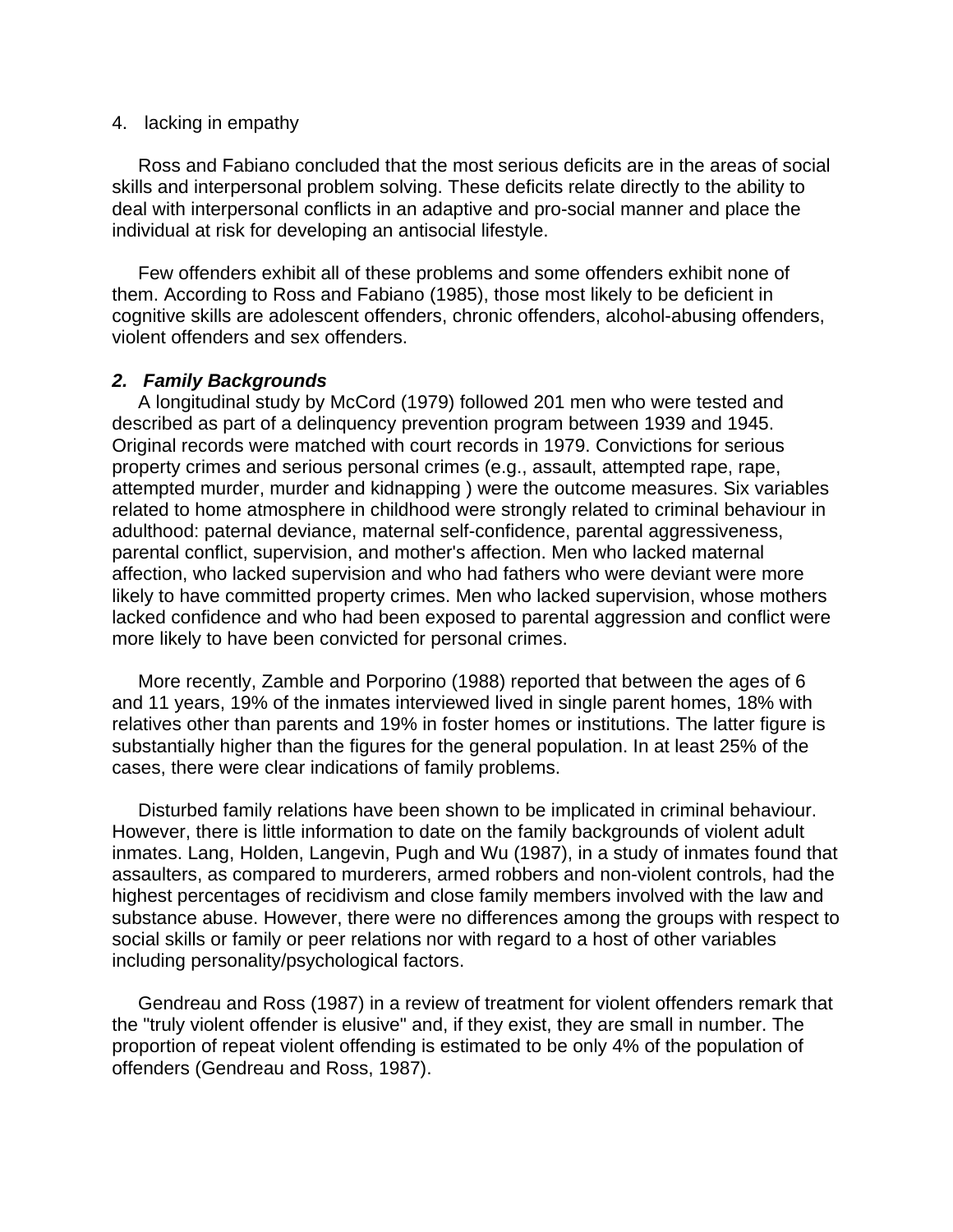# **B. Related Correctional Programs**

## *1. Cognitive Training*

 Ross, Fabiano and Ewes, (1988) describe a probation-officer operated group cognitive training program in the Oshawa/Pickering (Ontario) area aimed at reducing the recidivism of 22 high risk offenders. The program utilized the following techniques: structured learning therapy; lateral thinking; critical thinking; values education; assertiveness training; negotiation skills training; interpersonal cognitive problem solving; social perspective-training and role-playing; and modelling. The program focused on "modifying the impulsive, egocentric, illogical and rigid thinking of offenders and teaching them to stop and think before acting, to consider the consequences of their behaviour, to conceptualize alternative ways of responding to interpersonal problems and to consider the impact of their behaviour on other people, particularly their victims".

 Measures of recidivism within a nine month period were substantially lower for the cognitive training group compared to matched life skills and regular probation groups (i.e., 18.1% versus 47.5% and 69.5% respectively).

## *2. Aggression Replacement*

 Among the most widely employed aggression treatment programs are the group programs developed by Goldstein in his work with violent adolescents (e.g., Goldstein, 1973; Goldstein and Glick, 1987). Goldstein and Glick divide the training into three distinct parts: structured learning; anger control; and moral education.

 The structured learning component is based upon a cognitively-oriented social learning deficit model and is aimed at introducing personal, interpersonal and social cognitive skills with the overall goal of strengthening pro-social behaviors. It involves the following elements: a) modelling (demonstration of skills); b) role playing (rehearsal of skills); c) performance (praise and feedback); and d) transfer training (practice of skills in various situations).

 The anger control component is based on stress inoculation research by Novaco (1975) and has the goal of inhibiting antisocial behaviour through the management and control of anger and aggression. These techniques are broadly similar to those described above in relation to group treatment for wife abusers and include: a) triggers (identification of internal and external events which act as stimuli for anger e.g., selfstatements); b) cues (recognition/identification of physical sensations which signify anger arousal); c) reminders (generating arousal-reducing self-statements); d) reducers (techniques such as backward counting, deep breathing, peaceful imagery and reflection on long term consequences); and e) self-evaluation.

 The program uses modelling (demonstrations of the proper use of the anger control techniques) and guided practice (role-playing and feedback). "Hassle logs" are kept by the trainee and describe how she/he deals with everyday conflict situations. The material is used as practice during role-playing.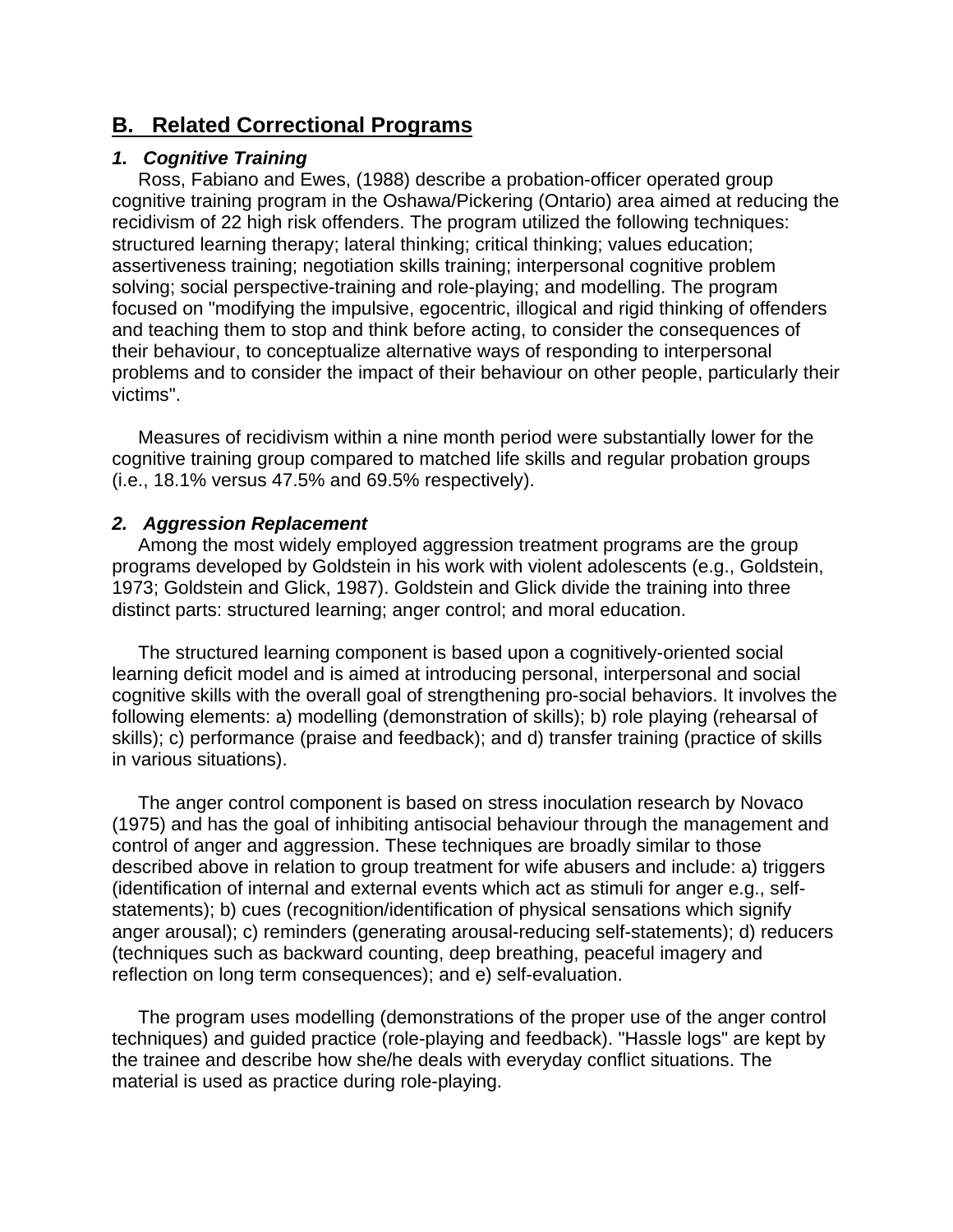Although the techniques have been associated principally with adolescent groups, recent applications to adult inmate populations has indicated promising results (Kennedy, in progress). Kennedy treated 37 adult inmates utilizing Goldstein and Glick's structured learning and anger control methods. All treatment groups improved substantially, when compared to delay treatment and scores on pre-program tests, according to self-report, scores on an anger inventory and responses to role-play scenarios. The longer the time in the treatment program, the greater the improvement. Changing the order of the treatments, for example, beginning with anger control (behavioral) or structured learning (cognitive) had no effect on the outcomes.

 Other applications of the anger control and structured learning components of the Goldstein and Glick program as with other behaviorally based programs have been shown to be successful in producing higher levels of pro-social behaviors within institutions. Goldstein and Glick also report promising results when the programs are mounted in community settings. However, generalization of the behaviours to settings outside of the programs has not been demonstrated. Goldstein and Glick have introduced a number of innovations to try to produce these effects but to date evidence regarding long-term effects has not been forthcoming (Gendreau and Ross, 1987).

 The moral education training component is based upon the application of the stage theory of moral development introduced by Lawrence Kohlberg. It involves classroom discussions of moral dilemmas set at various moral developmental stages. The dilemmas are intended to introduce cognitive conflict, provide role-taking opportunities and to result in transition to the next higher stage of development. Group members are asked to confront a moral dilemma, state a tentative position and examine and reflect on the position.

 Moral Education training has been demonstrated to be effective in changing values but not corresponding behaviours. In addition, there is no evidence for long-term stability or generalization (Ross and Fabiano 1985).

#### *3. Changing Attitudes*

"*The only change that endures is that which involves change of the inner man. The unchanged criminal lacks the thinking processes to function responsibly.*" **Yochelson and Samenow** (1977)

 The "thinking processes" above refer to the following offender attributes: refusal to accept responsibility or to be accountable; egocentricity (failure to see things from another's point of view); lack of attachments to others; deceptiveness; untrustworthiness; suspiciousness; pervasive pursuit of power and control; and the requirement of immediate rewards. Yochelson and Samenow (1977) propose an intensive daily group program aimed at the hard-core habitual criminal. This program requires a major commitment of the offender's and the therapist's time and involves note-taking, self-report, self-examination and self-monitoring. The goal is to achieve "total responsibility". Other approaches to changing attitudes are outlined below.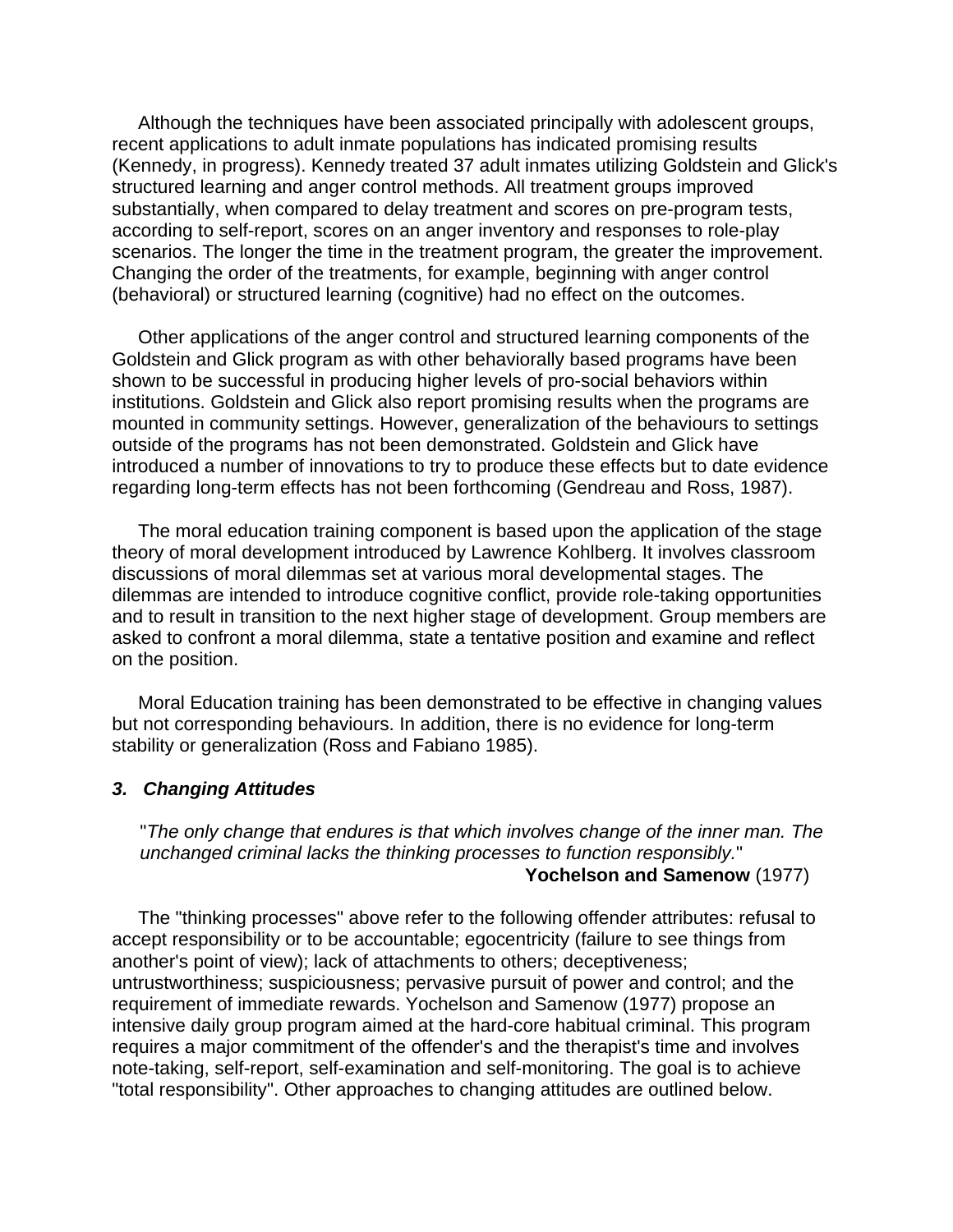#### **Differential Association Theory**

 The differential association approach to changing pro-criminal attitudes is based on the social learning premise that criminal learning takes place through the modelling of criminal patterns (in isolation from anti-criminal patterns) and through reinforcement for exhibiting criminal behaviors. A prominent feature of this approach is the recognition and utilization of interpersonal relationship factors, such as characteristics of the model, in the learning process.

 In a series of experiments, Andrews (1980) and colleagues varied conditions in Community Groups programs with probationers. These programs utilized equal numbers of citizen volunteers and offenders in discussion groups in which the topics of discussion were: "the function of rules, the validity and limits of common rationalizations for law violations, and a social learning perspective on self-control". The groups with the high-empathy (interpersonally skilled) and high socialization (conventional orientation) probation officer leaders, in comparison to recreation groups and waiting list controls showed a) the lowest recidivism rates b) the greatest increases on measures of respect for the law, courts and the police, and c) the greatest reductions in tolerance for law violation and identification with offenders. Success was also affected by the strength of the pro-social attitudes of the volunteers.

 Further examination of the relationships between recidivism and the attitude changes produced (reported in Andrews, 1980), indicated that the following additional changes were predictive of non-reoffending: a) increased socialization; b) decreased psychopathology; and c) decreased wish to exert control over others.

 In an investigation which included the provision of self-management training ("selfobservation, self-instruction and self-consecration"), Wormith (1984) varied the quality of the attitude training and found that the group receiving the highest quality attitude training and the self-management training showed pro-social behavioral changes but the group which received the lower quality attitude program with self-management exhibited behavioral changes in the antisocial direction.

 The high quality attitude training and self-management group was the only group to have no serious recidivism (sentence of more than one year) upon follow-up. It was also found that changes in attitude and personality played an important role in the offender's success upon release.

 The study concluded that both attitudinal and behavioral components should be provided in order to obtain the desired benefits. It is interesting to note, however, that Kennedy (in progress) found that the pro-criminal attitudes of the inmates changed substantially in the pro-social direction during the treatment even though there was no attempt to directly affect attitudes.

 This group of studies, in addition to demonstrating the possibility of changing attitudes, also underlines the complexity of relationships between different types of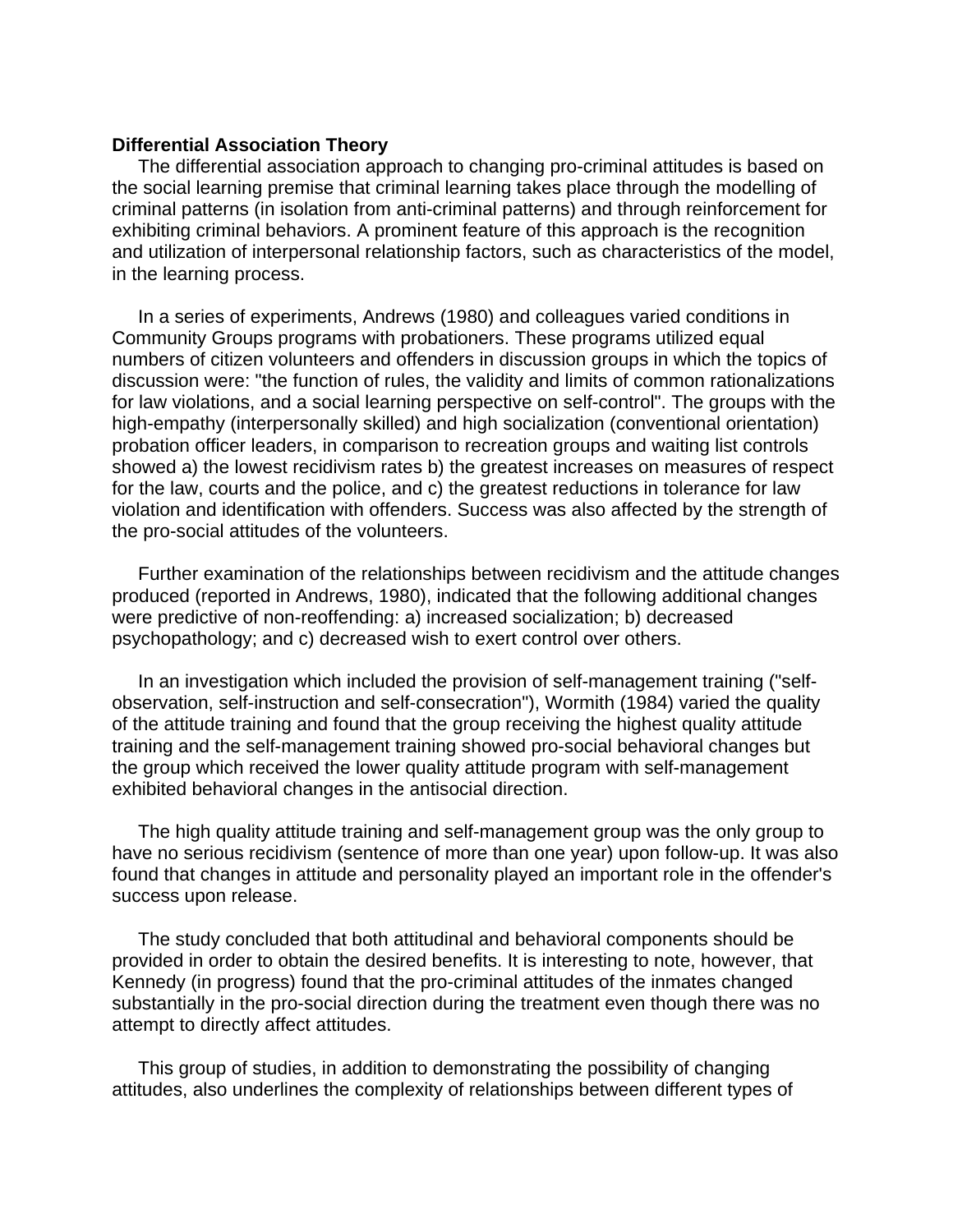programs and the importance of attention to the qualifications and qualities of the change agents.

## **Cognitive Programs**

 In a critique of Goldstein and Apter's (1987) moral education training, Ross and Fabiano (1985) questioned the connection between moral reasoning and moral values. That is, it seems possible that a person may develop reasoning skills but continue to hold to an antisocial, or self-serving value system. Ross and Fabiano suggested instead that emphasis be placed upon the development of empathy (i.e., understanding of how others think and feel and seeing the world from another's point of view) with the expectation that anti-social behaviour would consequently be inhibited. The ultimate goal of such training is the development of affective empathy which involves concern for others and the sharing of other people's feelings. The moral dilemma discussion format is recommended by these authors because it provides opportunities for the development of this interpersonal reasoning and empathy.

 As do Andrews (1980) and Yochelson and Samenow (1987), Ross and Fabiano stress the importance of the trainer as a model. Trainers must consciously act as models of pro-social values and positively reinforce pro-social attitudes and sentiments expressed by the client.

# **C. Effective Correctional Treatment**

 Efforts in defence of rehabilitation have provided several comprehensive descriptions of effective treatment in corrections. (i.e., Ross and Gendreau, 1980; Gendreau and Ross, 1987; Ross and McKay, 1980; Ross and Fabiano, 1985). Below are summarized the central conclusions of these reviews.

## *1. Individual Differences*

 Programs must be tailored to fit the individual offender's abilities and learning styles. Gendreau and Ross give the example of teaching moral reasoning to youths who do not have the necessary cognitive skills required (e.g., abstract thinking style or adequate understanding of interpersonal dynamics). As Andrews and others have pointed out, trainer or therapist characteristics must also be carefully controlled.

## *2. Cognitive Skill Development*

 The more successful corrections programs are those which include techniques to modify the offender's thinking. These techniques include the training of impulse control, self-analysis, critical thinking, and interpersonal cognitive problem solving.

# *3. Length of Treatment*

Generally, the longer and more intensive the treatment the greater are the gains.

# **Vll. Recommendations For Corrections**

# **A. Support for Families: Treatment and Prevention of Abuse**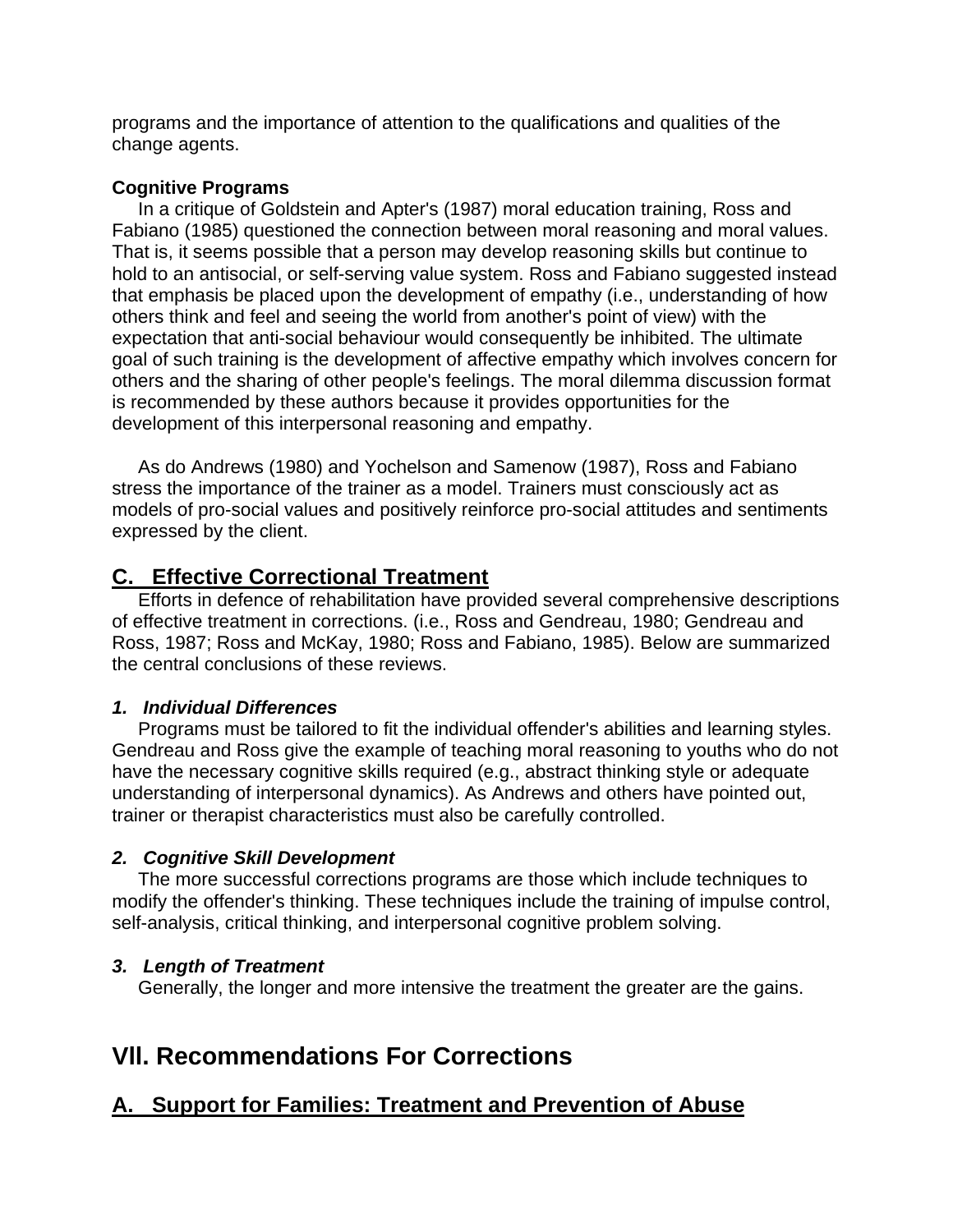"*The role the prisoner's family can fill is one of the most potent and practical tools we have available in the prisoner/criminal rehabilitation effort.*" **Homer** (1979) p.47

 In many areas of the study of family violence, there are assuredly more questions than there are answers. However, the findings with regard to the dysfunctional family backgrounds of many of the perpetrators of family violence, whether apprehended or not, are clear and have been underscored throughout this paper. To continue the arguments in regard to the importance of family variables in abusive and criminal behaviour, we follow here with a discussion of the effects of family relationships on recidivism.

 In programs utilizing parent behaviours to alter parent-child interactions, short-term reductions of antisocial behaviours have been demonstrated. Although the long term effects have not yet been established, researchers and practitioners are in agreement regarding the promise of early interventions in families in the prevention of future criminal behaviour (e.g., Gendreau and Ross, 1987; Loeber and Stouthammer-Loeber, 1986).

 Programs focusing on the family relationships of adult offenders have also been shown to have effects on recidivism. The New York State Correctional Services Family Reunion Program, which involves extended family visits in on-site mobile homes, has been studied extensively in this regard. In the most recent analysis (Macdonald and Bala, 1986), a follow up study of 204 inmates who had participated in the family reunion program in 1982 and had been released as of December, 1984, showed a 19.6% return to prison rate. This rate was notably less than the projected rate of 26.5% based upon the system's overall return rate.

 Holt and Miller (1972, reported in Homer, 1979) found that 70% of inmates who had 3 or more visits from family members were arrest-free during the first year on parole compared with 50% of no-contact inmates. Twelve percent (12%) of the latter group returned to prison compared with only 2% of the former group.

 Homer (1979), in a review of the literature, argued that whether or not a prisoner returns to family is an important factor in whether or not he/she recidivates. According to Homer, the inmates who live with wives, husbands or parents when on parole show the fewest problems when compared to inmates who live alone, with siblings or with others. The greater the family and/or social ties, the fewer the parole failures. Homer argues that "the strong positive relationship between strength of family-social bonds and parole success has held up for more than 50 years across very diverse offender populations and in different locales".

 The above studies demonstrate that strong family ties can facilitate an offenders reintegration into the community and decrease the probability of criminal recidivism.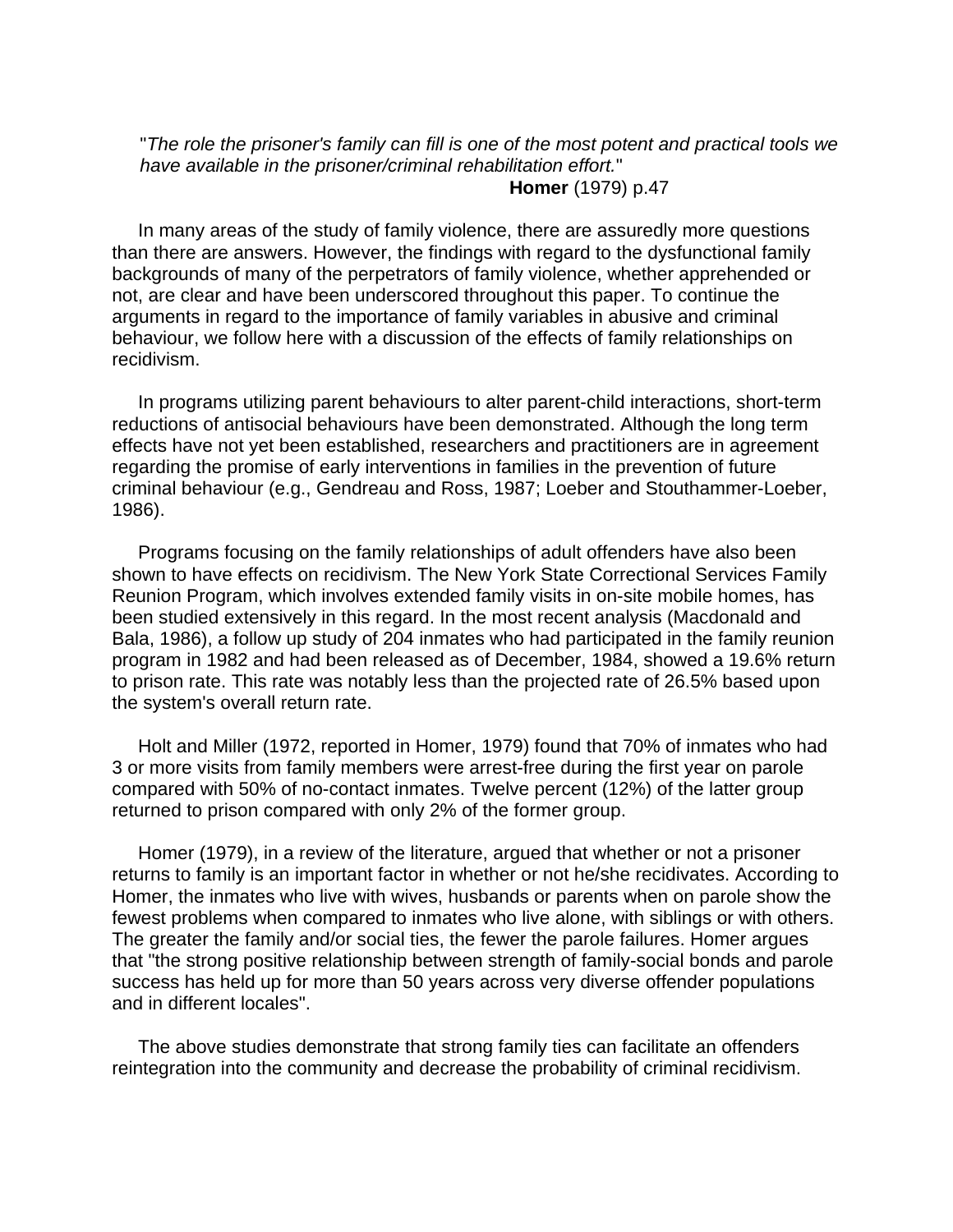Therefore, this review recommends that the fostering of future harmonious family relations through family support be the basis for new family violence initiatives within the Federal correctional system. There is evidence to believe that family support would mitigate against criminal recidivism for present day offenders as well as against the criminal behaviour of future generations.

 The package of programs suggested below should be encompassed under the rubric of family support with the goals of helping the inmate to develop and improve familyrelevant skills such as effective parenting, anger control and communication skills. Wherever possible the inmate's family should be assisted through counselling and appropriate referrals (e.g., self-help group for battered women, day care assistance).

 In keeping with the conclusions of Zamble and Porporino (1988), it is recommended that family support programs should be introduced, provided and encouraged throughout the whole period of the inmate's incarceration and most importantly at the outset, when receptivity to change is at its highest level.

# **B. Proposed Programs**

#### *1. Targets*

 While we have presented some discussion of the violent offender throughout this paper, it is by no means suggested that the violent offender is the only inmate to be targeted by family violence programs. In the populations studied by this review, not all men violent outside the home could be expected to be violent with their families just as not all men violent with their families would necessarily be violent outside the home.

 Canadian correctional statistics for June, 1988, indicate that the marital status of federal inmates is distributed as follows: single, 49.8%; common law and married, 38.5%; separated and divorced, 9.8%; and widowed, 1.3%.

 From these statistics may be identified at the outset a group with a history of marital conflict. In addition, for a sizeable proportion of inmates (38.5%), the value of strengthening family ties and preventing future family violence might indeed be appropriate. In this regard, Zamble and Porporino (1988) reported that among the most frequent problems listed by the male inmates were conflicts (fights/arguments) with wives and girlfriends. In general, the inmates were described as having casual, shallow and tenuous relationships with family and difficulties in maintaining relationships with women.

 In the Zamble and Porporino study, 52% of male inmates claimed to have fathered children. Twenty percent (20%) were living with their own children prior to incarceration. In regard to female inmates, MacLeod (1986), amalgamated Canadian, British and Australian figures, and estimated that 50% to 70% of the Canadian female inmate population have borne children and 30% to 40% were actually caring for their children at the time of their incarceration. Planned Parenthood of New York Inc. (1987) reported that in the Bayview Correctional Facility in New York City, 80% of the women inmates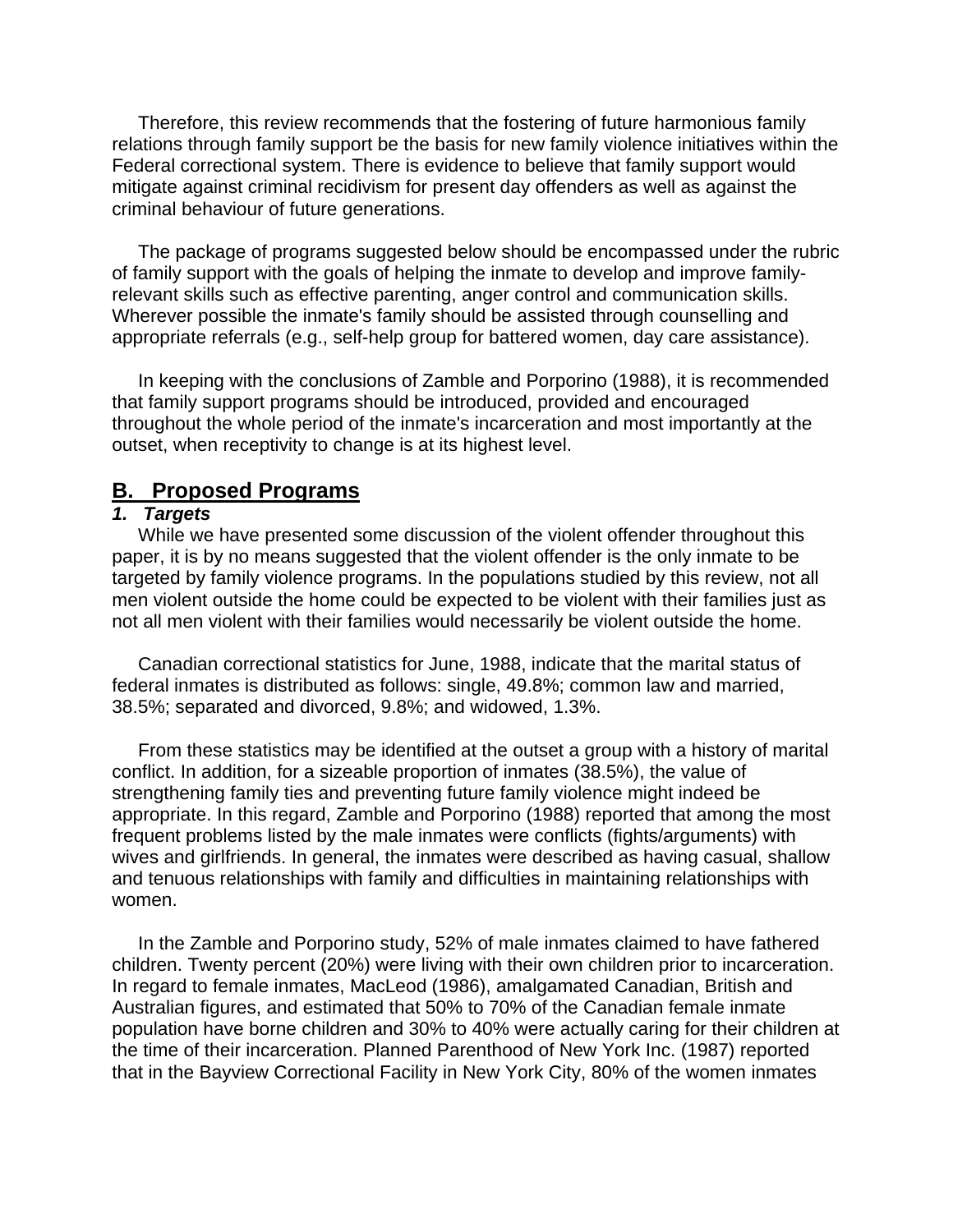were mothers and the majority would be returning to children for whom they must be primary caretakers.

### *2. Program Modules*

 A module approach is suggested because of the need to individualize treatment (Ross and Gendreau, 1980). Following the suggestions made in regard to effective treatment throughout this report it is also recommended that programs be directive and structured and at the same time utilize positive peer reinforcement and support. Inmates should be involved as much as possible in the organizational aspects of the programs. Programs should be learning-based, utilizing techniques such as modelling and roleplaying as essential components. Treatment should be aimed at improving cognitive skills and inculcating pro-social behaviours.

 Strict parameters should be established for involvement in the programs. For example, the inmate could be required to attend all but two of the meetings in order to have been considered a member. It would be a matter of record that the inmate graduated from or successfully completed the various modules.

 Where appropriate and possible, links with community-based programs should be established early. Every effort should be made to ensure transfer of training and generalization to a range of situations and potential conflict content.

 Where there are psychological problems which are more psycho-dynamic in nature such as depression, individual therapy should be made available.

 It is recognized that programs similar to those suggested below are already in place in a number of Federal institutions e.g., anger management and family visiting. The programs described here, however, are specifically targeted to family violence.

#### **» a. Family Life Education**

 A general family life education program is suggested as the base from which more directed involvement can be fostered.

 This program would involve a series of non-threatening "information evenings" each devoted to an aspect of family life. The events would utilize community speakers, films or dramatizations to be followed by open-ended guided discussion. Topics would include effective parenting, violence in families and communication. At the end of the evening the appropriate modules would be outlined.

 The experience of the Arthur Kill Correctional Facility in Staten Island, New York, reported by Garnet and Lubell (1982) lends support to the notion of building upon general introductory events. In 1982, a community wife abuse group (Women's Aid in Crisis, Inc.) conducted exploratory sessions on domestic violence. These were open meetings in which the inmates were not asked if they had a history of domestic violence but were simply invited. The authors noted that the men (50 to 70 inmates each session) came to the meeting initially out of curiosity and remained out of intense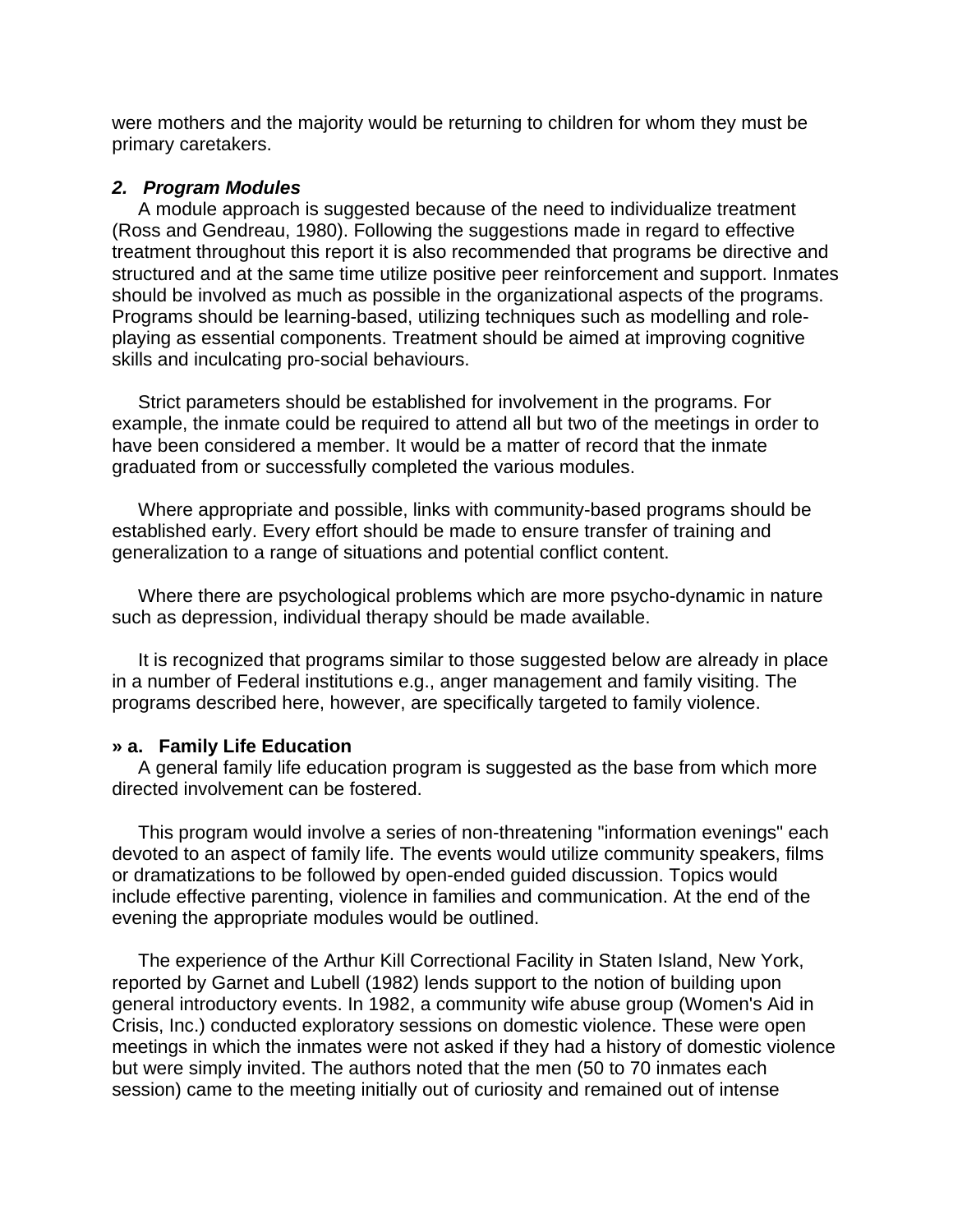interest. Following the information and film section, about one-half of the group would leave. The ensuing discussion was "usually spontaneous and dynamic" and included expressions of loneliness and anger at the spouse and questions about child support and custody. Some inmates discussed their worries about returning to their partners and wanted advise on how to deal with anticipated high level emotional conflict. For a few inmates, exposure in a group was too threatening - these inmates were offered private meetings following the group discussion. The authors considered that the meeting resulted in a good level of interest in follow-up involvement in a wife abuse program. Unfortunately, there was no information on the longer term outcome or success of the program.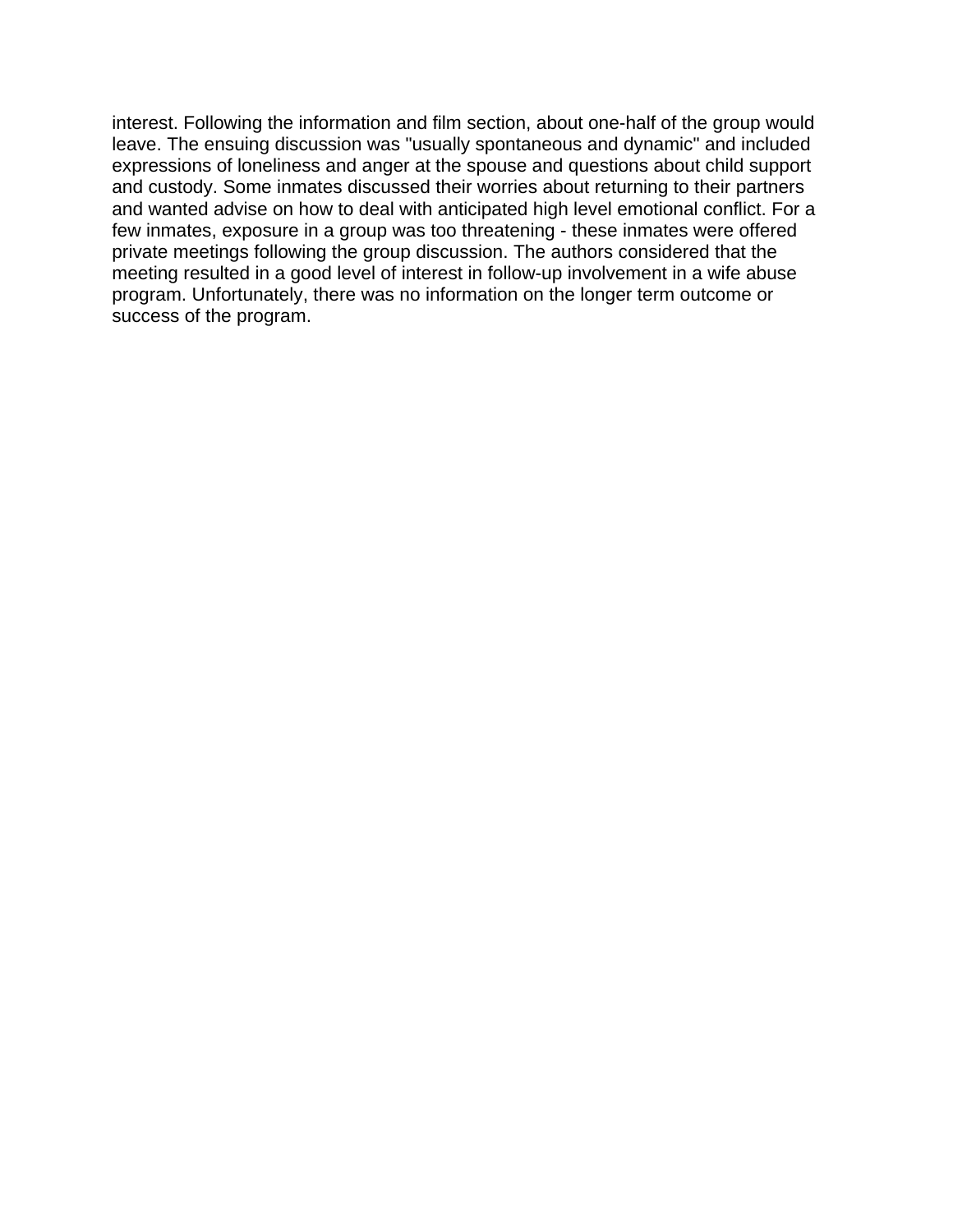#### **» b. Anger Management**

 Anger management programs should comprise the range of cognitive techniques employed in the community since there is no evidence to indicate whether any component is more effective than another. Groups for wife abusers should be conducted separately from groups for child abusers in view of the differences in characteristics and the issue of gender. Anger management programs should not be utilized in isolation from other modules especially from those which are intended to further strengthen the understanding of the dynamics of the violence, to change underlying attitudes and to establish alternative behaviors based on changes in orientation i.e., violence in relationships, sex roles, and moral education. Detailed assessment of the functions of anger, aggression and control in the inmate's violence (e.g. instrumental or expressive) would assist in determining the need for an anger management versus an attitude change focus.

 Since wife batterer and parenting programs with anger abatement components are available in many communities, parole arrangements, where appropriate, should allow inmate attendance. One of the obvious advantages of such an arrangement is the provision of peer pro-social modelling.

#### **» c. Communication**

 This module would include the teaching of assertiveness and non-abusive communication in heterosexual relationships. It would employ practice in both initiating/request as well as response behaviours.

#### **» d. Violence in Relationships**

 This module would teach alternatives to violence as a means of control in spousal relationships. It would stress the importance of compromise and negotiation and other non-abusive strategies.

#### **» e. Sex Roles**

 This module would foster awareness of damaging and limiting sex-role expectations and myths surrounding male/female, husband/wife, mother/father and parent/child roles.

## **» f. Parenting Training**

 Parenting training would comprise a mixture of didactic and discussion techniques aimed at providing information on normal child development, teaching non-abusive child rearing techniques and reinforcing protective and nurturing attitudes toward children.

 Discussions of the inmates' own victimizations as children could be utilized to foster empathy. In this regard, information on the effects of abuse on children and on the intergenerational transmission of violence might lead to an appreciation of the effects of the inmate's behaviour on others and provide incentives for change. Discussions of relationships with parents could extend to issues surrounding the needs of the elderly.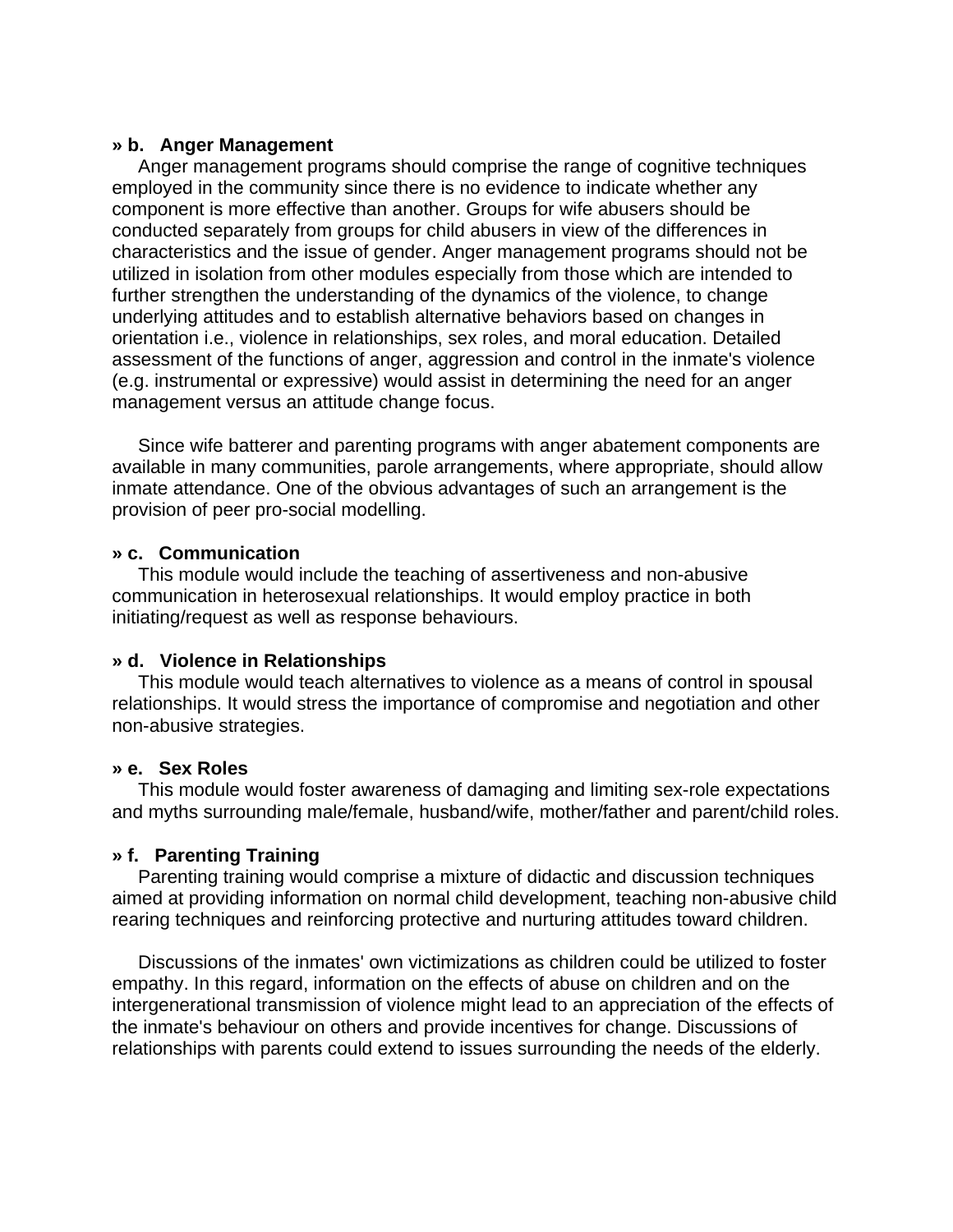Following the New York model (Planned Parenthood of New York, 1987), in prisons for men, parenting groups could be termed "fathering" groups instead to emphasize the fact that fathers are parents (and responsible) as well as mothers.

#### **» g. Values Discussion Groups**

 Values discussion groups based on different models outlined in this paper should be developed and instituted on a demonstration basis. In addition, efforts to change procriminal attitudes through the modelling of pro-social attitudes and behaviours by change agents and community volunteers should be important elements in the design of every module.

### **» h. Problems of the Newly Released Offender**

 Inmates may be concerned about re-establishing relationships with wives, husbands, boyfriends or girlfriends. They may worry that they will be greeted by children who no longer recognize them as mother or father or are angry at them for going away. This module would provide a forum for discussion and preparation for these difficulties.

 A similar program was offered in the New York correctional system (Planned Parenthood of New York, 1987). Male participants listed problems they considered important. "At the top of the list were remarriage and step-parenting, sexual adjustment and the need for partners to understand that ex-inmates may not be ready to be responsive, reestablishing connections with children who have moved away, getting support and understanding from partners and the community, and finding a job" (p. 16).

# **C. The Family Visit as Workshop**

 Essential to the success of the programs described above is the support of family contacts. The family visit or family contact, as conceived by this review, would be the "workshop" or "practicum" where skill and knowledge acquired would be tested and applied in a supportive environment. The inmate could be assigned specific "homework" to be carried out during a visit.

 In order to refocus the family visit as a "family living" workshop, it should be managed in the same way as any rehabilitative program. Observation of the dynamics of the family visit, could help to identify strength and weaknesses of inmates and family members and help in program planning. The family visit can be employed to increase awareness of marital and family responsibilities and to practice parenting and communication skills.

 It is often observed that male inmates are "at sea" during family visits and do not know what to say to wives or how to behave with children. Father's report feeling frustrated at not being able to contribute to the upbringing of their children or to help their wives with family problems.

 Contact with children is particularly important for mothers in prison. According to MacLeod, "the role of mother is often the only positive link female inmates have to a realistic and constructive future life". Separation from their children is one of the most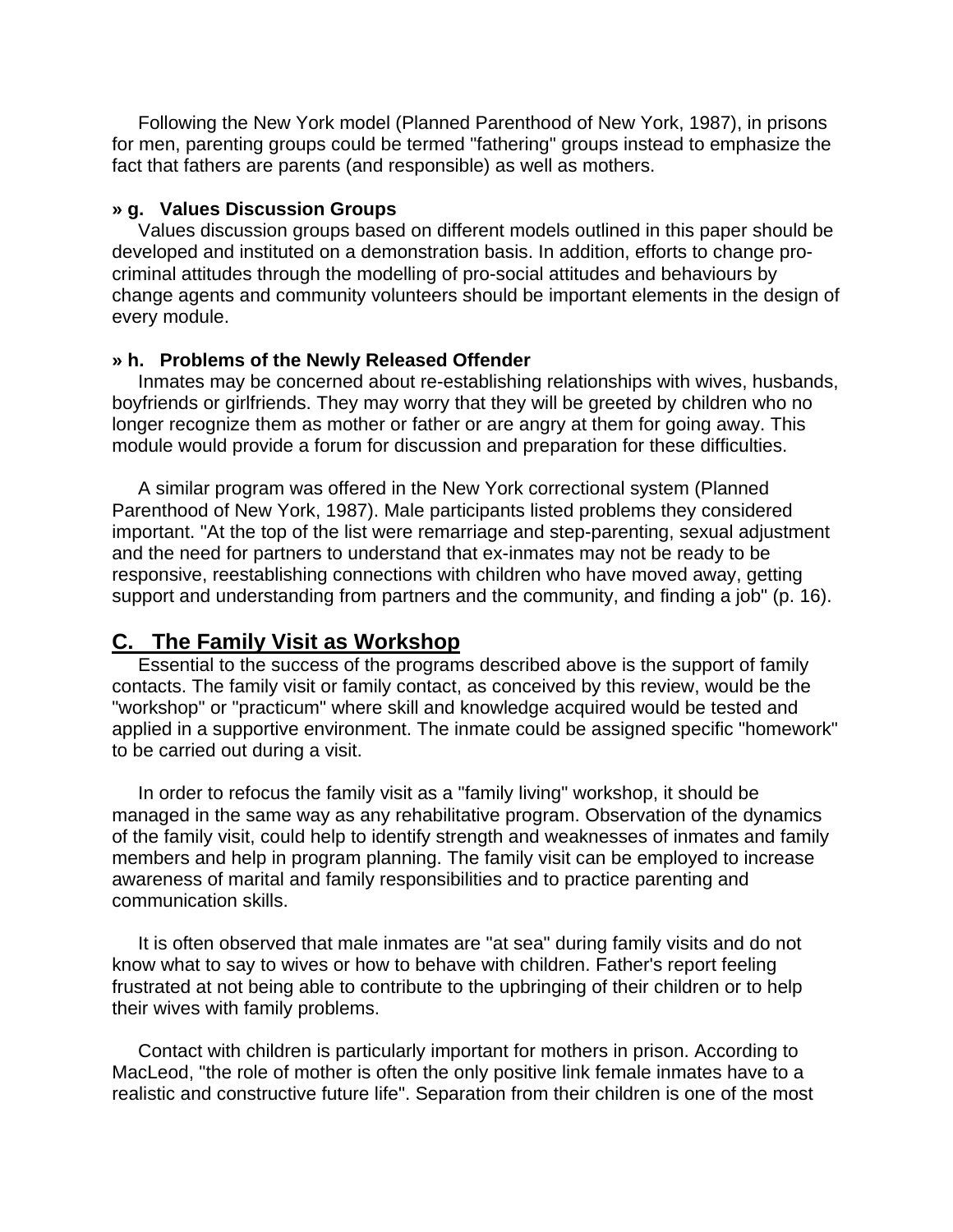serious problems faced by incarcerated women (Baunach, 1985). Special needs within this group are experienced by native offenders since their children are more likely to be lost to the child welfare system and be placed in non-native foster homes.

 Family contacts are also important for the inmate's family. The imprisonment of a parent, especially if he/she is the breadwinner, results in economic and emotional hardships and contribute to the breakup of the family (Homer, 1979). Fishmen (1988) notes that regular communication with their inmate husbands greatly improves the social and family lives of most wives.

 The programs described above, with the family visit or contact as workshop would allow inmates to play a positive role in their families and to take part in decision-making and would better prepare both the family and the inmate for successful reintegration.

# **D. Identification and Assessment**

#### *1. Risk Factors for Wife Abuse*

 The prediction of family violence requires consideration of a number of situational and psychological factors. The following factors are associated in varying degrees with a risk of wife abuse. As will be seen, the factors are few in number and thus limited in usefulness in identifying past or present wife abusers.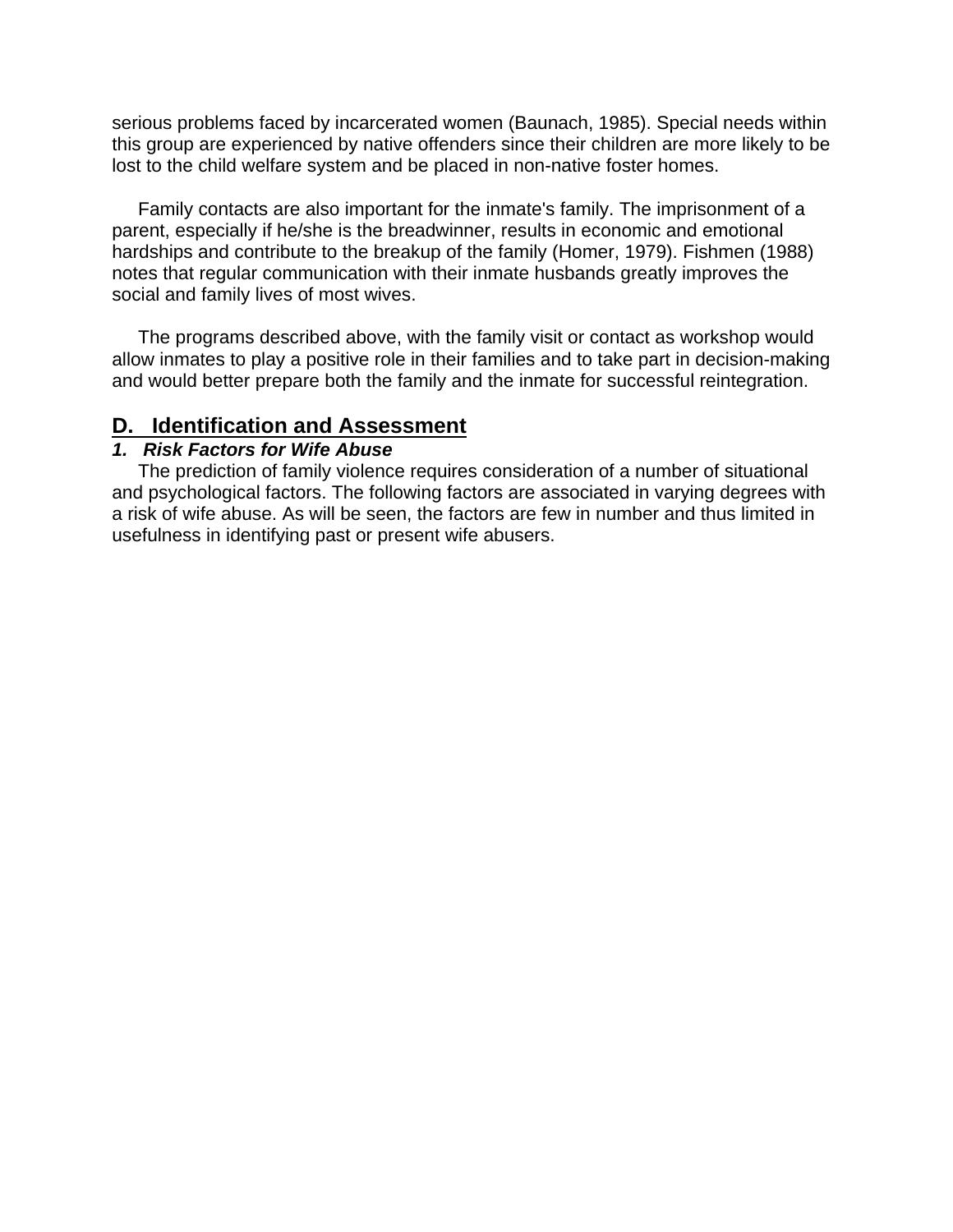|                                                                              | *Strong Association                                                                                    | *Less Strong<br>Association                                                              | <b>Not Strongly</b>                        |  |
|------------------------------------------------------------------------------|--------------------------------------------------------------------------------------------------------|------------------------------------------------------------------------------------------|--------------------------------------------|--|
|                                                                              |                                                                                                        |                                                                                          | Established as Yet                         |  |
| <b>Background Factors</b>                                                    | Low occupational<br><b>Status</b><br>low income<br>low educational<br>level                            | History of<br>unemployment<br>history of criminal<br>arrests<br>25 to 35 years of<br>age |                                            |  |
| <b>Behavioral Factors</b>                                                    | Sexual aggression<br>toward wife<br><b>Violent towards</b><br>children<br>Abuse of alcohol or<br>drugs |                                                                                          | Threats of suicide or<br>homicide          |  |
| Psychological<br>Factors                                                     | low assertiveness                                                                                      | low self-esteem                                                                          | rigid sex-role<br>attitudes                |  |
|                                                                              | witnessed violence<br>as a child                                                                       | experienced<br>violence as a child<br>high need for<br>power/dominance                   | fear of<br>abandonment<br>fear of intimacy |  |
|                                                                              |                                                                                                        | externalizes blame<br>for abuse                                                          | impulsive                                  |  |
|                                                                              |                                                                                                        |                                                                                          | cognitively rigid                          |  |
| *the material in these two columns is taken from Hotaling and Sugarmen, 1986 |                                                                                                        |                                                                                          |                                            |  |

### *Table 3 Risk Factors For Wife Abuse*

## *2. Offender Assessment*

 Thorough assessment of history and needs would be essential in order for the case managers and/or treatment personnel to assist the inmate in choosing the appropriate modules. The assessment would include thinking processes, cognitive strengths and weaknesses, lifestyle, motivations, values, attachments and needs.

 Table 4 displays the proposed programs matched with assessed needs and characteristics. This scheme is a first attempt at a guideline - is tentative at best - and should not preclude self-referral as an outcome of the family life education program.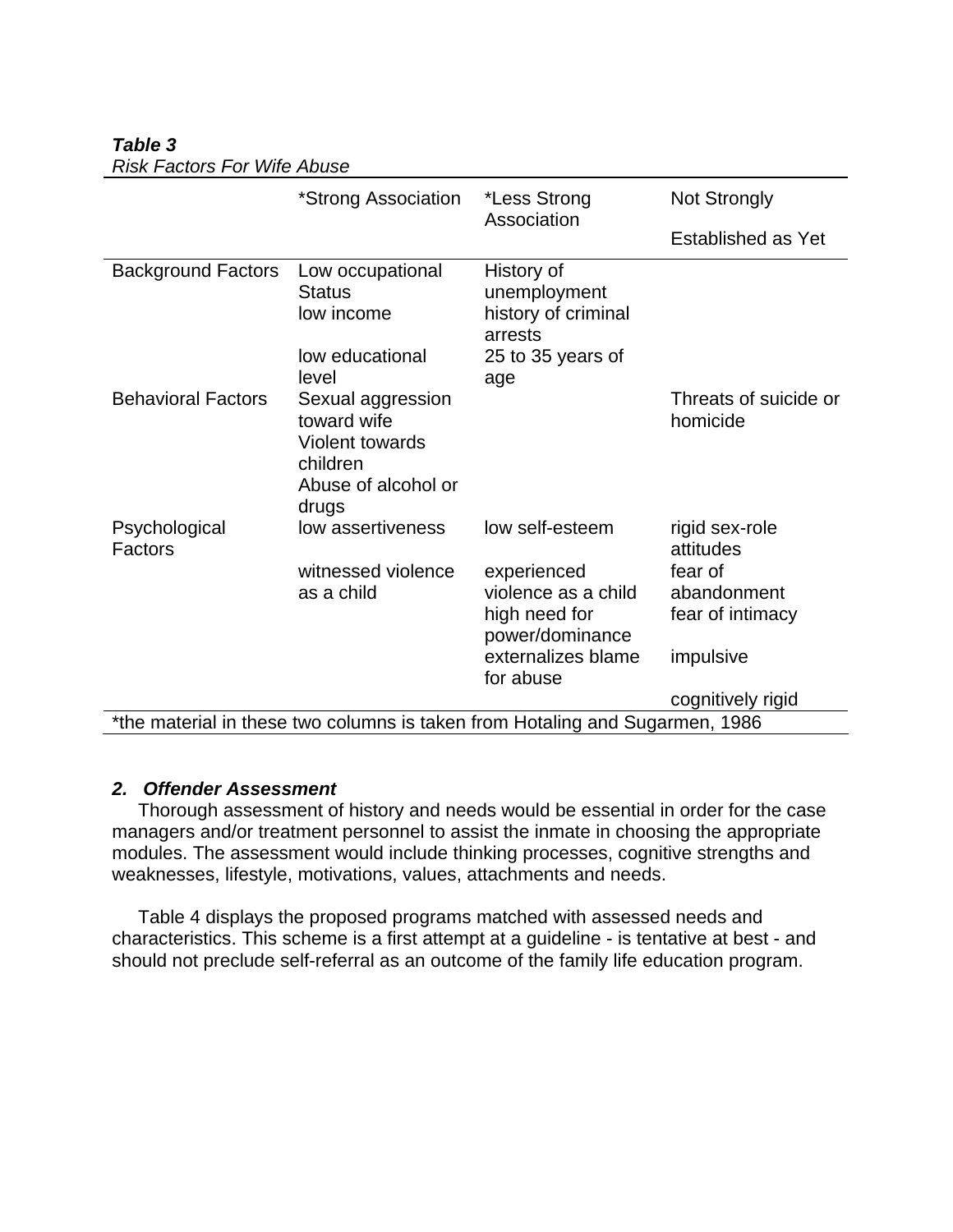## *Table 4*

*Programs Matched With Needs* Program Targets Targets Needs/Characteristics Anger management/control wife and child abusers impulsive expressive violence Communication wife and chid abusers low assertiveness Violence in Relationships wife abusers high need for power/ dominance instrumental violence lifestyle violent Sex roles wife and child abusers rigid sex role socialization parenting wife and child abusers instrumental violence parents Values Discussion wife and child abusers instrumental violence lifestyle violent lack of empathy egocentricity

# **E. Further Research in Corrections**

### *1. Victims*

 It has been estimated by practitioners in the criminal justice field that between 70% and 80% of incarcerated women have been victims as children or as adults of one or more kinds of family abuse. While the abuse most often mentioned is incest, the actual prevalence of different types of abuse in this context is unknown. There is a need for further documentation and study of these questions so that appropriate treatment can be supported.

 Any family support program dealing with family violence issues must consider both the victims and the abusers, not only because of the immediate need to provide therapeutic assistance to the inmate victim, but also in the context of prevention because victim and abuser are very often the same.

## *2. Natives*

 The Correctional Law Review (1988) notes that the families of native offenders are characterized by a higher degree of instability and problems than the families of nonnative offenders. In addition, natives are more likely to be sentenced to correctional institutions for violent crimes. Unfortunately, natives participate less in rehabilitation programs in prisons. The participation rate, while still low, is higher for native specific programs. Many native offenders have specific cultural needs which are not experienced by non-natives. Further research into family violence/family support programs in prisons should examine the special needs of native offenders and should consider the unique requirements of this group in the design of programs.

#### *3. Assessment*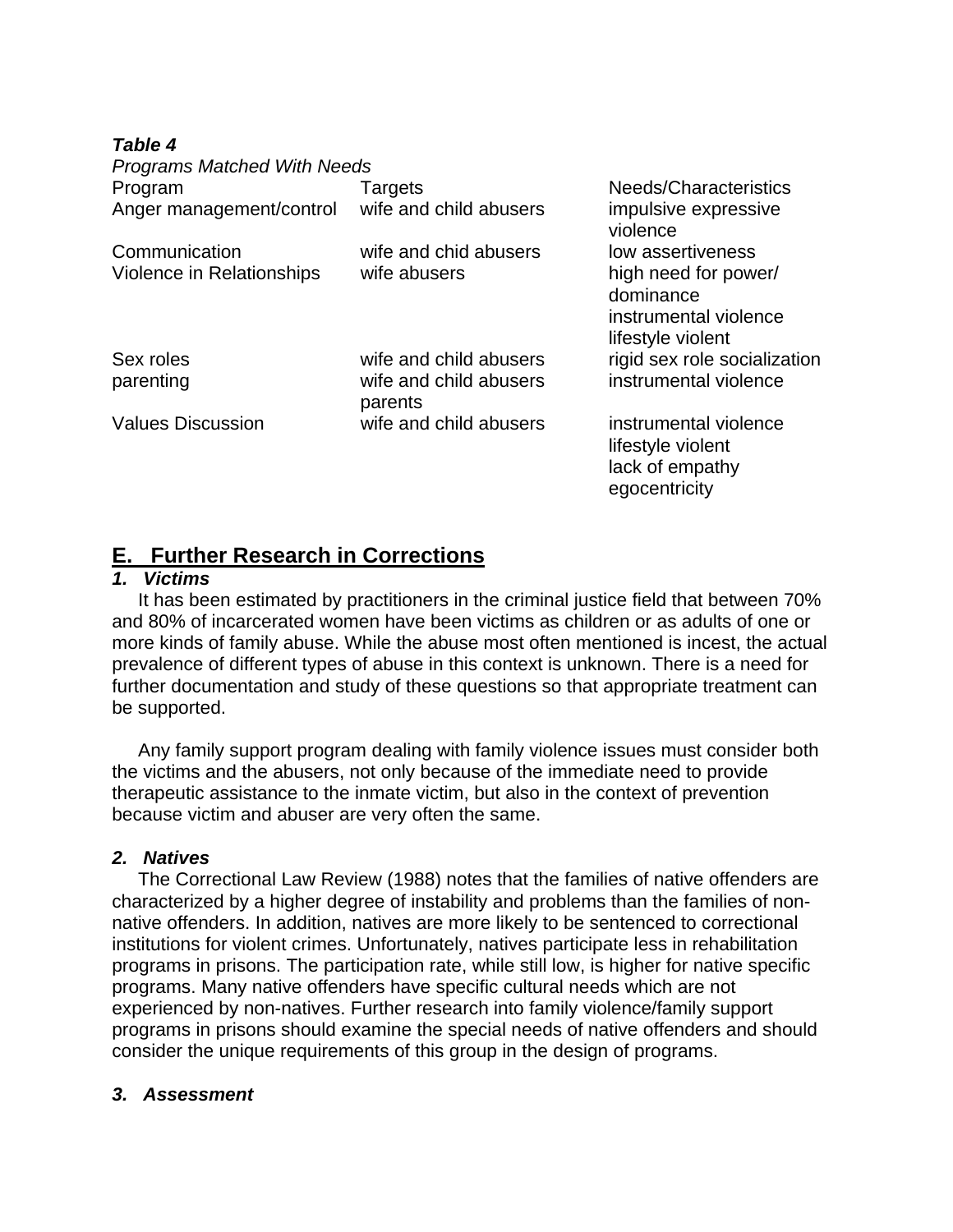Thorough assessment of background characteristics, behaviour, cognitions, personality, values and attitudes as well as complete history and description of the offender's experience with violence are fundamental prerequisites for family violence research in corrections. This information would provide the basis for delineation of abuser types which could be matched with program outcome.

 There is a need for research which discovers and evaluates assessment instruments and methods in the family violence area and makes recommendations for assessment applications in corrections settings.

#### *4. Program Evaluation*

 Evaluations of treatment programs should compare: different types of treatment (e.g., cognitive/behavioral group treatment compared to psycho-therapeutic group treatment); different lengths of treatment; different elements of treatment (e.g., changing beliefs and attitudes with or without behavioral training); and different outcomes (e.g., physical abuse, threats, and emotional abuse).

 In view of the confusion and dissatisfaction regarding the current methods of assessing treatment outcome, it is important to explore and assess other outcome measures. There is also a need to develop and test more feasible methods of long-term follow-up.

# **Vlll. Conclusions**

 A serious attempt to combat family violence in the corrections context requires that the offender be viewed from the beginning as a social being with important family ties. Service planning must proceed from the time of admission with the goal of identifying, strengthening and preserving the inmate's significant relationships. The inmate needs to be given the opportunity to understand the relationships in his/her life and to exercise the ability to make decisions about these relationships. Consideration of the effects and positive possibilities of significant family relationships can be a valuable part of an overall rehabilitation strategy.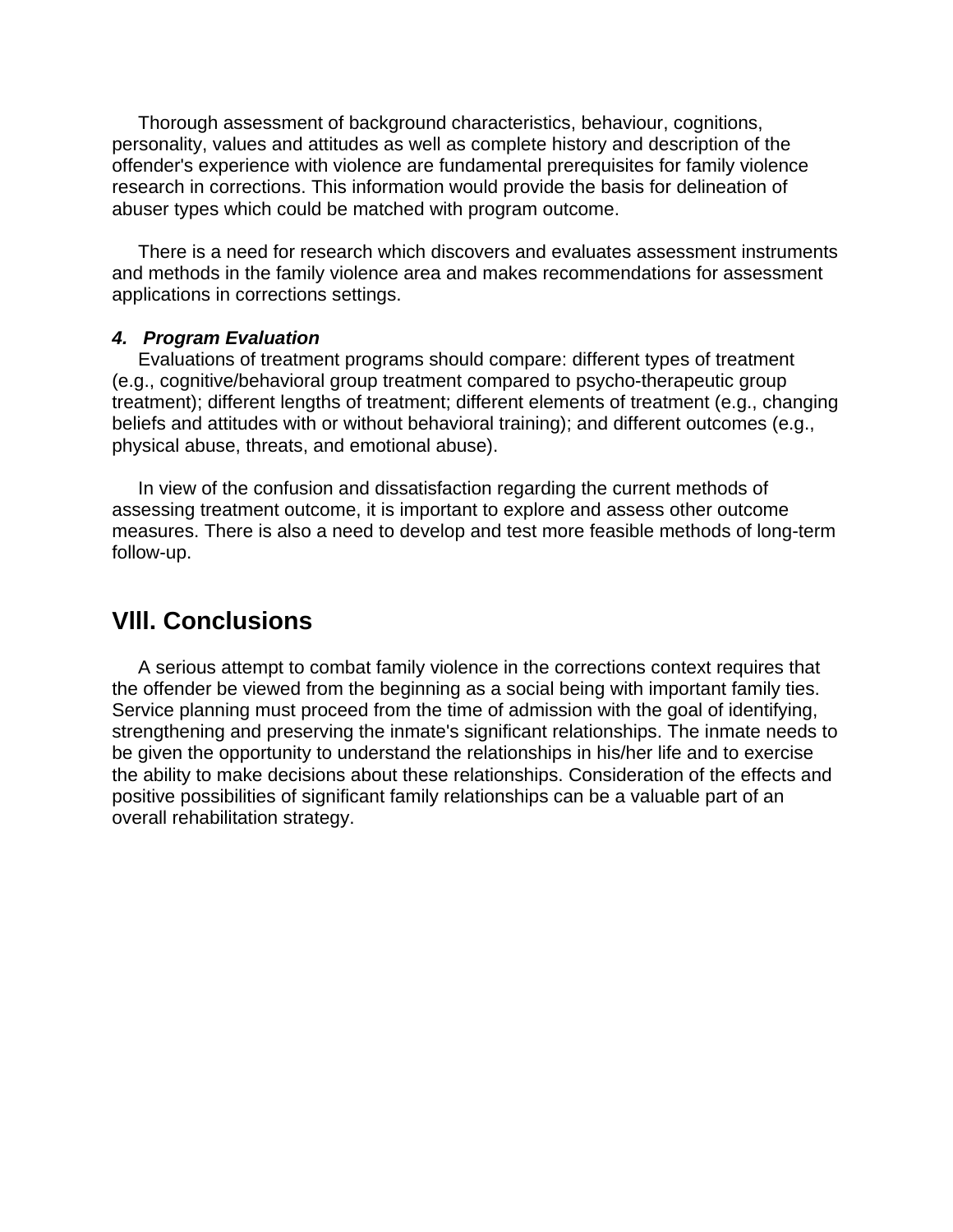# **References**

- Adams, D. (1988). Counselling men who batter: A profeminist analysis of five treatment models. Emerge, Cambridge, Mass.
- Adams, D. and Fischer, J. (1976). The effects of prison residents' community contacts on recidivism rates. Corrective and Social Psychiatry, Vol. 22, pp. 21-27.
- Agee, V.L. (1986). Institutional treatment programs for the violent juvenile. In S.J. Apter and A.P. Goldstein (Eds), Youth Violence: Programs and Prospects, Pergamon Press.
- Andrews, D.A. (1988). Notes for a presentation to the House of Commons Standing Committee on Justice and the Solicitor General. (unpublished manuscript).
- Andrews, D.A. (1980). Some experimental investigations of the principles of differential association through deliberate manipulations of the structure of service systems. American Sociological Review, Vol. 45, June, pp. 448-462.
- Bandura, A. (1977). Social Learning Theory. New Jersey: Prentice-Hall Inc.
- Baunach, P.J. (1985). Critical problems of women in prison. In I.L. Moyer (Ed.), The Changing Roles of Women in the Criminal Justice System: Offenders, Victims and Professionals, Illinois: Waveland Press, Inc. pp. 95-110.
- Bensel, R.W., Arthur, L.G., Brown, L., and Riley, J. (1985). Child Abuse and Neglect. National Council of Juvenile and Family Court Judges.
- Berkowitz, L. (1983). The goals of aggression. In D. Finkelhor, R.J. Gelles, G.T. Hotaling, and M.A. Straus, The Dark Side of Families. Sage Publications, Inc., California.
- Bernard, J.L. and Bernard, M.L. (1984). The abusive male seeking treatment: Jekyll and Hyde. Family Relations, Vol. 33, pp. 543-547.
- Browning, J. (1984). Stopping the Violence: Canadian Programmes for Assaultive Men. National Clearinghouse on Family Violence, Department of Health and Welfare, Government of Canada.
- Cadsky, O. and Crawford, M.D. (in press). Establishing batterer typologies in a clinic sample of men who assault their female partners. Canadian Journal of Community Mental Health.
- Cini, M.E. Causes of wife assault: An overview (1984). Department of Justice, Government of Canada.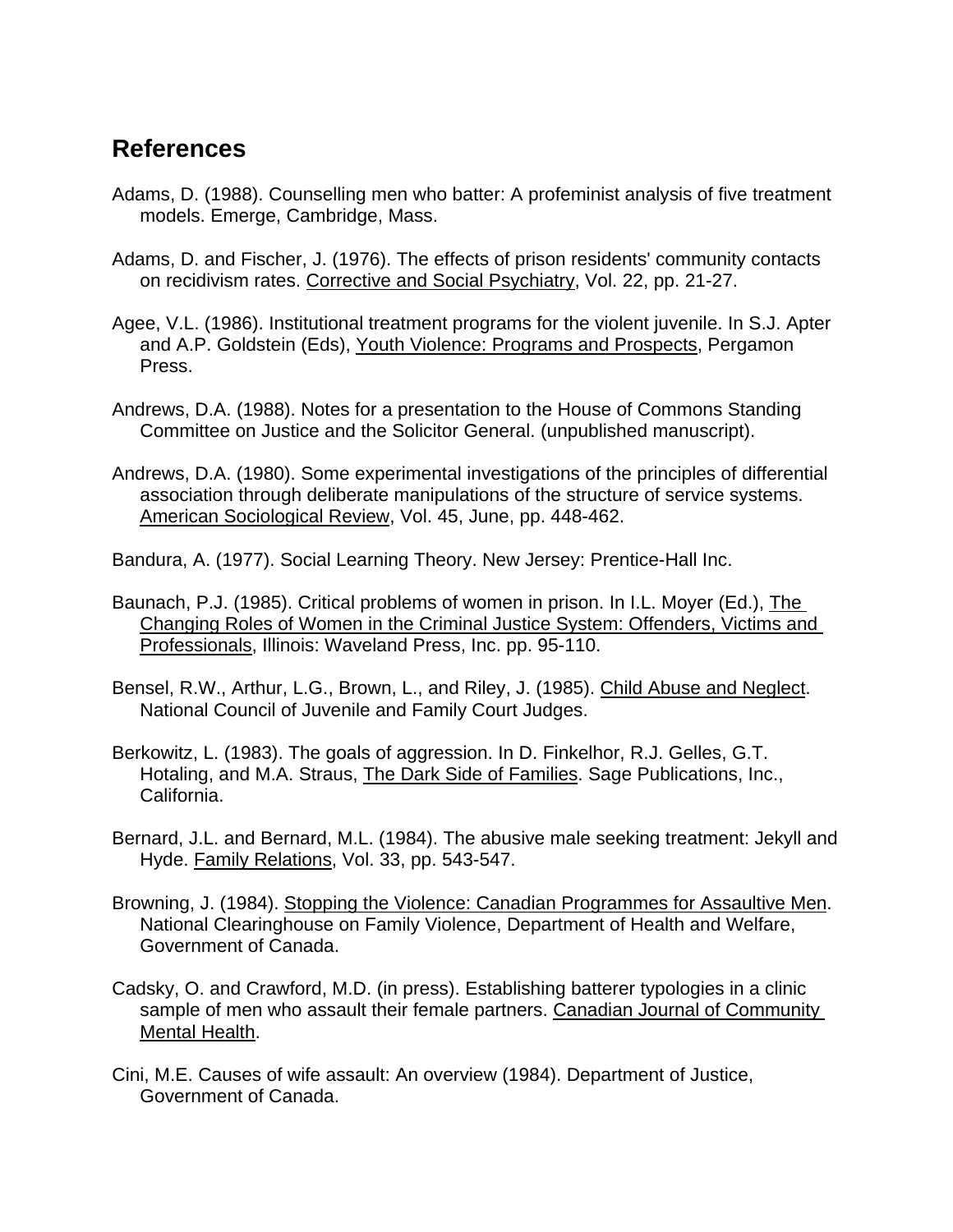- Cohn, A.H. (1983). Physical child abuse. National Committee for the Prevention of Child Abuse. U.S.A.
- Committee on Domestic Violence and Incarcerated Women (1987). Battered Women and Criminal Justice. U.S.A.
- Currie, D. (1988). The Abusive Husband: An Approach to Intervention. National Clearinghouse on Family Violence, Department of Health and Welfare, Government of Canada.
- Dawson, B,. de Armas, A., McGrath, M.L. and Kelly, J.A. (1986). Cognitive problemsolving training to improve the child-care judgement of child neglectful parents. Journal of Family Violence, Vol. 1, No. 3, pp. 209-221.
- Deschner, J.P. and McNeil, J. (1986). Results of anger control training for battering couples. Journal of Family Violence, Vol. 1, No. 2, pp. 111- 119.
- Dobash, R.E. and Dobash, R.P. (1984). The nature and antecedents of violent events. British Journal of Criminology, Vol. 24, No. 3, pp. 269-288.
- Dutton, D.G. (1988). The Domestic Assault of Women: Psychological and Criminal Justice Perspectives. Allyn and Bacon, Inc.
- Dutton, D.G. (1986). Wife assaulters' explanations for assault: The neutralization of selfpunishment. Canadian Journal of Behavioral Science, Vol. 18, No. 4, pp. 381-390.
- Edelson, J. (1985). Men who batter women: A critical review of the evidence. Journal of Family Issues, Vol. 6, pp. 229-247.
- Edelson, J. and Grusznski, R. (in press). Treating men who batter: Four years of outcome data from the domestic abuse project. Journal of Social Science Research.
- Fagan, J. and Wexler, S. (1987). Crime at home and in the streets: The relationship between family and stranger violence. Violence and Victims, Vol. 2, No. 1, pp. 5-23.
- Feazell, C.S., Mayers, R.S. and Deschner, J. (1984). Services for men who batter: Implications for programs and policies. Family Relations, April.
- Finkelhor, D,. Gelles, R.J., Hotaling, G.T. and Straus, M.A. (Eds). (1983). The Dark Side of Families. Sage Publications, Inc., California.
- Fishman, L.T. (1988). Prisoners and their wives: Marital and domestic effects of telephone contacts and home visits. International Journal of Offender Therapy and Comparative Criminology, Vol. 32, pp. 55-65.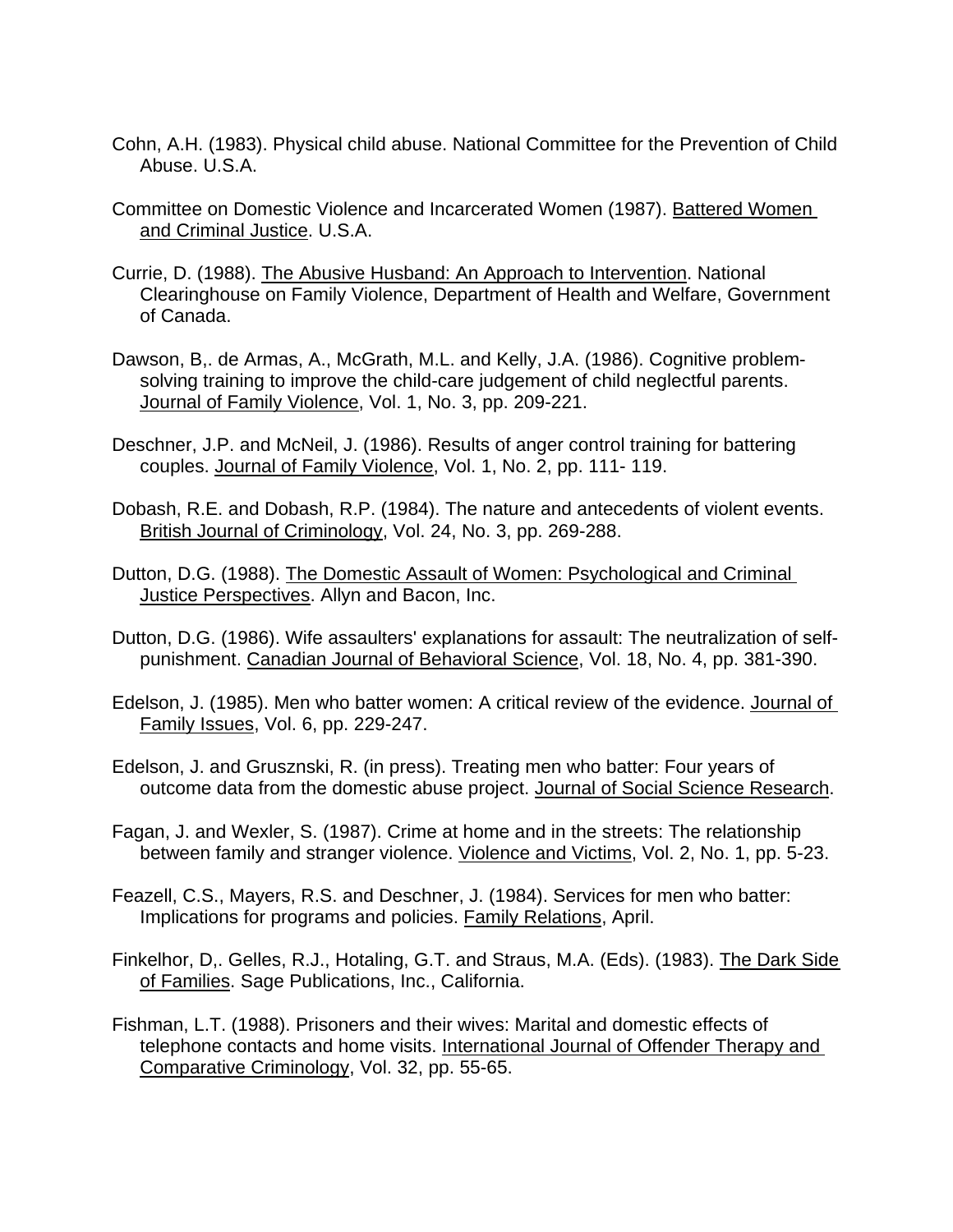- Ganley, A.L. and Harris L. (1978). Domestic violence: Issues in designing and implementing programs for male batterers. Presented at the American Psychological Association, August, 1978.
- Garbarino, J. and Garbarino, A.C. (1980). Emotional maltreatment of children. National Committee for the Prevention of Child Abuse.
- Garnet, S. and Lubell, I. (1982). From inmate to ex-offender: A prevention program for abusive partners in transition. In M. Roy (Ed)., The Abusive Partner: An Analysis of Domestic Battering. Van Nostrand Reinhold Co. Inc.
- Gaudin, J.M. and Kurtz, D.P. (1985). Parenting skills training for child abusers. Journal of Group Psychology, Vol. 38, No. 1, pp. 35-54.
- Gendreau, P. and Ross, R.R. (1980). Effective correctional treatment: Bibliotherapy for cynics. In R.R. Ross and P. Gendreau, Effective correctional treatment. Butterworths, Toronto. pp. 13-36.
- Gendreau, P. and Ross, R.R. (1987). Revivification of rehabilitation: Evidence from the 1980's. Justice Quarterly, Vol. 4, No. 3, pp. 349-407.
- Gelardo, M.S. and Sanford, E.E. (1987). Child abuse and neglect: A review of the literature. School Psychology Review, Vol. 16, No. 2, pp. 137-155.
- Gentemann, K.M. (1984). Wife beating: Attitudes of an non-clinical population. Victimology: An International Journal, Vol. 9, No. 1, pp. 109-119.
- Goldstein, A.P. and Glick, B. (1987). Aggression Replacement Training: A Comprehensive Intervention for Aggressive Youth. Research Press.
- Goldstein, A.P. (1986). Psychological skill training and the aggressive adolescent. In S.J. Apter and A.P. Goldstein (Eds), Youth Violence: Programs and Prospects. Pergamon Press, pp. 89-119.
- Gondolf, E.W. (1987). Evaluating programs for men who batter: Problems and prospects. Journal of Family Violence, Vol. 2, No. 1, pp. 95-109.
- Gondolf, E.W. and Hanneken (1987). The gender warrior: reformed batterers on abuse, treatment and change. Journal of Family Violence, Vol. 2, No. 2, pp. 177-191.
- Gondolf, E.W. and Russell, D. (1986). The case against anger control treatment programs for batterers. Response, Vol. 9, No. 3, pp. 2-5.
- Greenblat, C.S. (1983). A hit is a hit ... or is it? Approval and tolerance of the use of physical force by spouses. In D. Finkelhor, R.J. Gelles, G.T. Hotaling, and M.A. Straus, The Dark Side of Families. Sage Publications, Inc., California.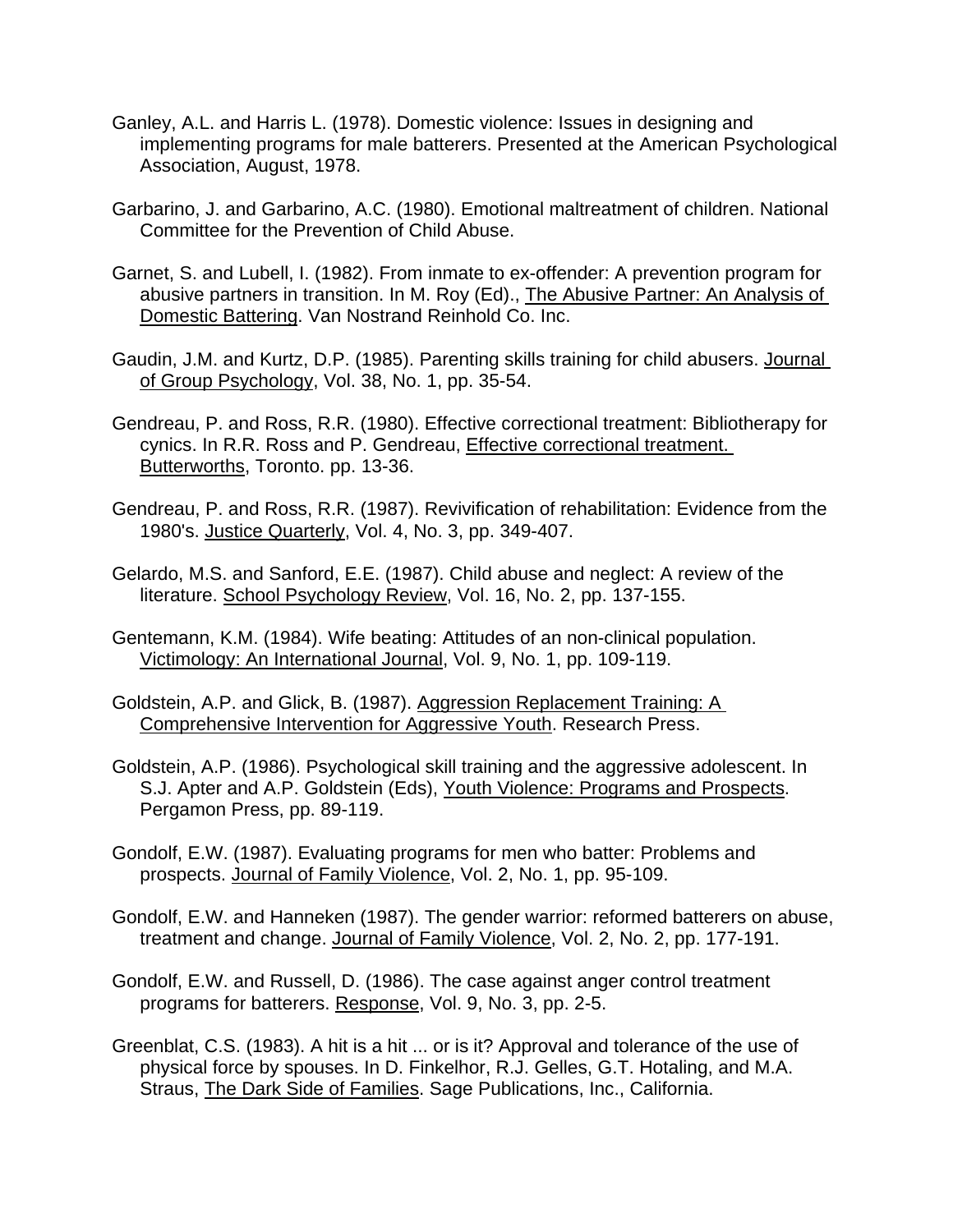- Greenland, C. (1978). Senate Committee on Health, Welfare and Science, Subcommittee on Childhood Experiences as Causes of Criminal Behaviour, testimony on February 7, 1978.
- Grossman, J. (1980). The family reunion program's impact on discipline. Division of Program Planning, Department of Correctional Services, State of New York.
- Grusznski, R.J. and Carillo, T.P. (1988). Who completes batterers treatment groups? An empirical investigation. Journal of Family Violence, Vol. 3, No. 2, pp. 141-150.
- Hamberger, K.L. (1986). Characteristics of spouse abusers: Predictors of Treatment Acceptance. Journal of Interpersonal Violence, Vol. 1, No. 3, pp. 363-373.
- Hamberger, K.L. and Hastings, J.E. (1986). Personality correlates of men who abuse their partners: A cross validation study. Journal of Family Violence, Vol. 1, No. 4, pp. 323-341.
- Hamberger, K.L. and Hastings, J.E. (1988). Skills training for treatment of spouse abusers: An outcome study. Journal of Family Violence, Vol. 3, No. 2, pp. 363-373.
- Hamilton, A., Stiles, W., Melowsky, F. and Beal, D.G. (1987). A Multilevel comparison of child abusers with non-abusers. Journal of Family Violence, Vol. 2, No. 3, pp. 215- 225.
- Harris, J. (1986). Counselling violent couples using Walker's model. Psychotherapy, Vol. 23, No. 4, pp. 613-621.
- Health and Welfare, Canada (1985). Vis a Vis: Newsletter of the National Clearinghouse on Family Violence, Vol. 3, No. 1, Winter.
- Herrenkohl, E.C., Herrenkohl, R.C., and Toedter, L.J. (1983). Perspectives on the intergenerational transmission of abuse. In D. Finkelhor, R.J. Gelles, G.T. Hotaling, and M.A. Straus, The Dark Side of Families. Sage Publications, Inc., California.
- Homer, E.L. (1979). Inmate-family ties: Desirable but difficult. Federal Probation, Vol. 43, pp. 47-52.
- Hotaling, G.T. and Sugarman, D.B. (1986). An analysis of risk markers in husband to wife violence: The current state of knowledge. Violence and Victims, Vol. 1, No. 2, pp. 101-124.
- Howell, M.J. and Pugliesi, K.L. (1988). Husbands who harm: predicting spousal violence by men. Journal of Family Violence, Vol. 3, No. 1, pp. 15-27.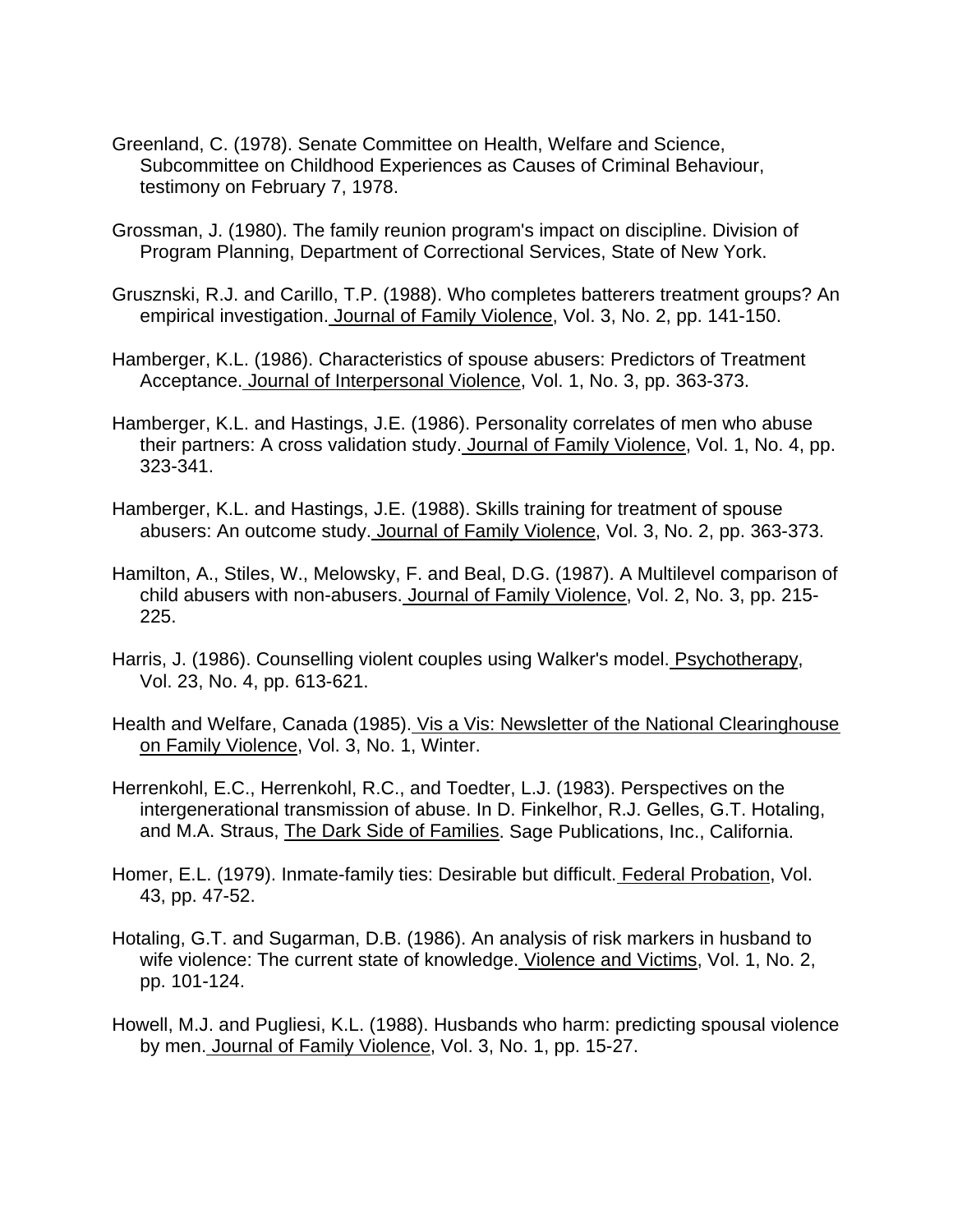- Howser, J., Grossman, J., and Macdonald, D. (1984). Impact of family reunion program on institutional discipline. Journal of Offender Counselling, Services and Rehabilitation, Vol. 8, Nos. 1/2, pp. 27-36.
- Jaffe, P., Wolfe, D.A., Telford, A. and Austin, G. (1986). The impact of police charges in incidents of wife abuse. Journal of Family Violence, Vol. 1, No. 1, pp. 37-49.
- Kadushin, A. and Martin, J. (1981). Child Abuse: An Interactional Event. New York: Columbia University Press.
- Kalmuss, D. (1984). The intergenerational transmission of marital aggression. Journal of Marriage and the Family, February, pp. 11-19.
- Kalmuss, D. and Seltzer, J.A. (1986). Continuity of marital behaviour in remarriage: The case of spouse abuse. Journal of Marriage and The Family, Vol. 48, pp. 113-120.
- Kaufman, J. and Zigler, E. (1987). Do abused children become abusive parents? American Journal of Orthopsychiatry, Vol. 57, No. 2, pp. 186-193.
- Lang, R.A., Holden, R., Langevin, R., Pugh, G.M. and Wu, R. (1987). Personality and criminality in violent offenders. Journal of Interpersonal Violence, Vol. 2, No. 2, pp. 179-195.
- Lefkowitz, M.M., Eron, L.D., Walder, L.O. and Huesmann, L.R. (1977). Growing Up To Be Violent: A Longitudinal Study of the Development of Aggression. Pergamon Press.
- Loeber, L. and Stouthamer-Loeber, M. (1986). Family factors as correlates and predictors of juvenile conduct problems and delinquency. In M. Tonry and N. Morris (Eds.), Crime and Justice: Annual Review of Research. Vol. 7. University of Chicago Press.
- Macdonald, D.G. and Bala, G. (1986). Follow-up study sample of family reunion program participants. Department of Correctional Services, State of New York.
- Macdonald, D.G. (1980). Follow-up Survey of post-release criminal behaviour of participants in family reunion program. Department of Correctional Services, State of New York.
- MacLeod, L. (1987). Battered But Not Beaten: Preventing Wife Battering in Canada. Canadian Advisory Council on the Status of Women.
- MacLeod, L. (1986). Sentenced to separation: An exploration of the needs and problems of mothers who are offenders and their children. Solicitor General Canada.
- MacLeod, L. (1980). Wife Battering in Canada: A Vicious Circle. Canadian Advisory Council on the Status of Women.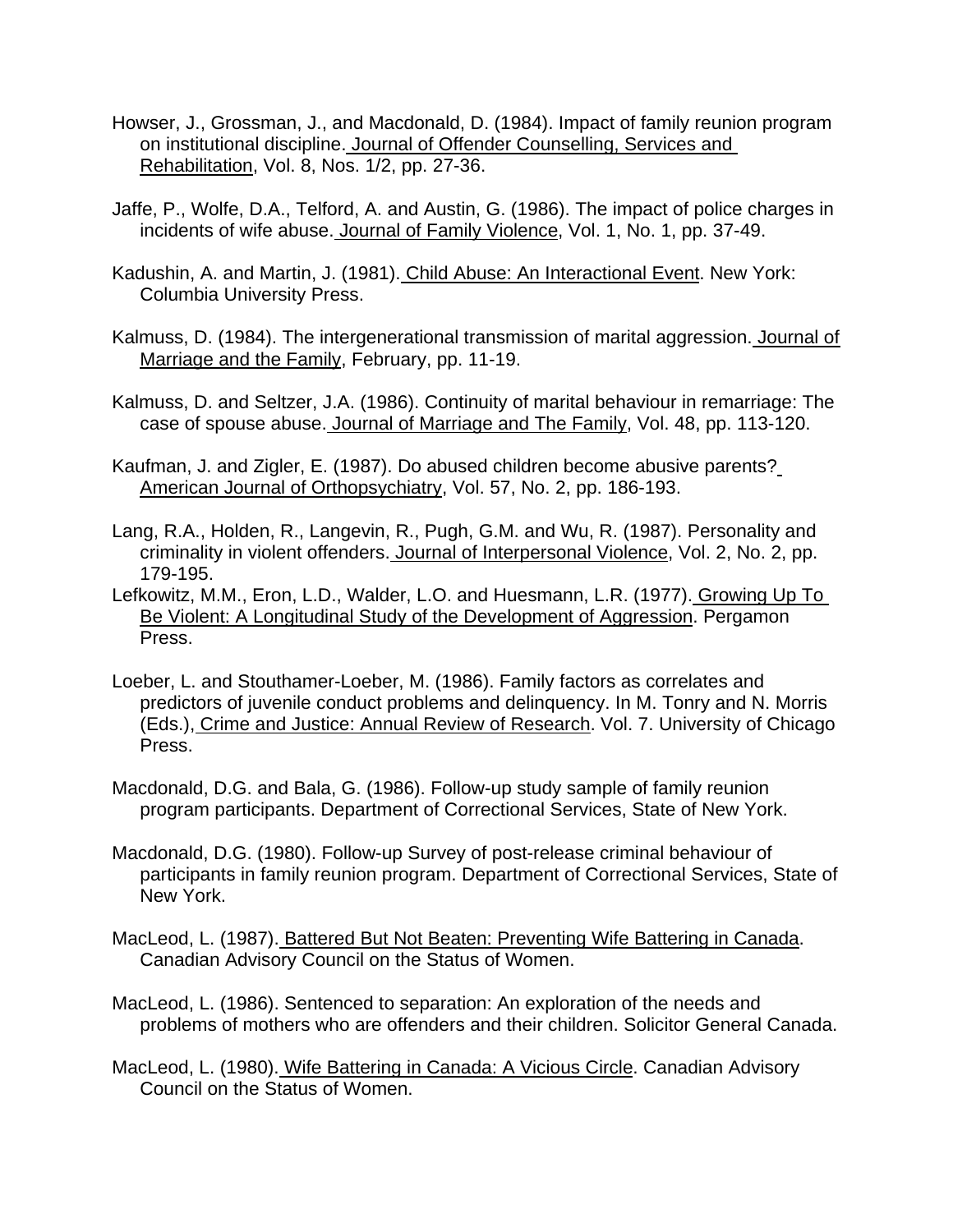- Maiuro, R.D., Cahn, T.S. and Vitaliano, P.P. (1986). Assertiveness deficits and hostility in domestically violent men. Violence and Victims, Vol. 1, No. 4.
- Maiuro, R.D., Cahn, T.S., Vitaliano, P.P., Wagner, B.C. and Zegree, J.B. (1988). Anger, hostility, and depression in domestically violent versus generally assaultive men and non-violent control subjects. Journal of Consulting and Clinical Psychology, Vol. 56, No. 1, pp. 17-23.
- Mann, F.M., Friedman, C.J. and Friedman, A.S. (1976). Characteristics of self-reported violent offenders versus court identified violent offenders. International Journal of criminology and Penology, Vol. 4, pp. 69-87.
- Martin, J. (1984). Neglected fathers: Limitations in diagnostic and treatment resources for violent men. Child Abuse and Neglect, Vol. 8, pp. 387-392.
- McCord, J. (1979). Some child-rearing antecedents of criminal behaviour in adult men. Journal of Personality and Social Psychology, Vol. 37, No. 9, pp. 1477-1486.
- Meichenbaum, D. (1977). Cognitive Behaviour Modification. New York: Plenum Press.
- Meredith, W.J., Abbott, D.A. and Adams, S.L. (1986). Family violence: Its relation to marital and parental satisfaction and family strengths. Journal of Family Violence, Vol. 1, No. 4, pp. 299-305.
- Monahan, J. (1981). Predicting Violent Behaviour: An Assessment of Clinical Techniques, California: Sage Publications.
- Neidig, P.H. (1985). Women's shelters, men's collectives and other issues in the field of spouse abuse. Victimology: An International Journal. Vol. 9, No. 3-4, pp. 464-476.
- Novaco, R. (1975). Anger Control: The Development and Evaluation of an Experimental Treatment. Lexington, MA: Lexington Books.
- Otto, M.L. and Smith, D.G. (1980). Child Abuse: A cognitive behavioral intervention model. Journal of Marital and Family Therapy, October.
- Pillemer, K. and Kinkelhor, D. (1986). The prevalence of elder abuse: A random sample survey. Family Violence Research Program, Family Research Laboratory, University of New Hampshire.
- Pirog-Good, M.A. and Stets, J. (1985). Domestic violence: Treating the abuser. Unpublished manuscript.

Planned Parenthood of New York Inc. 91987). Fathering: Parent Education in Prison.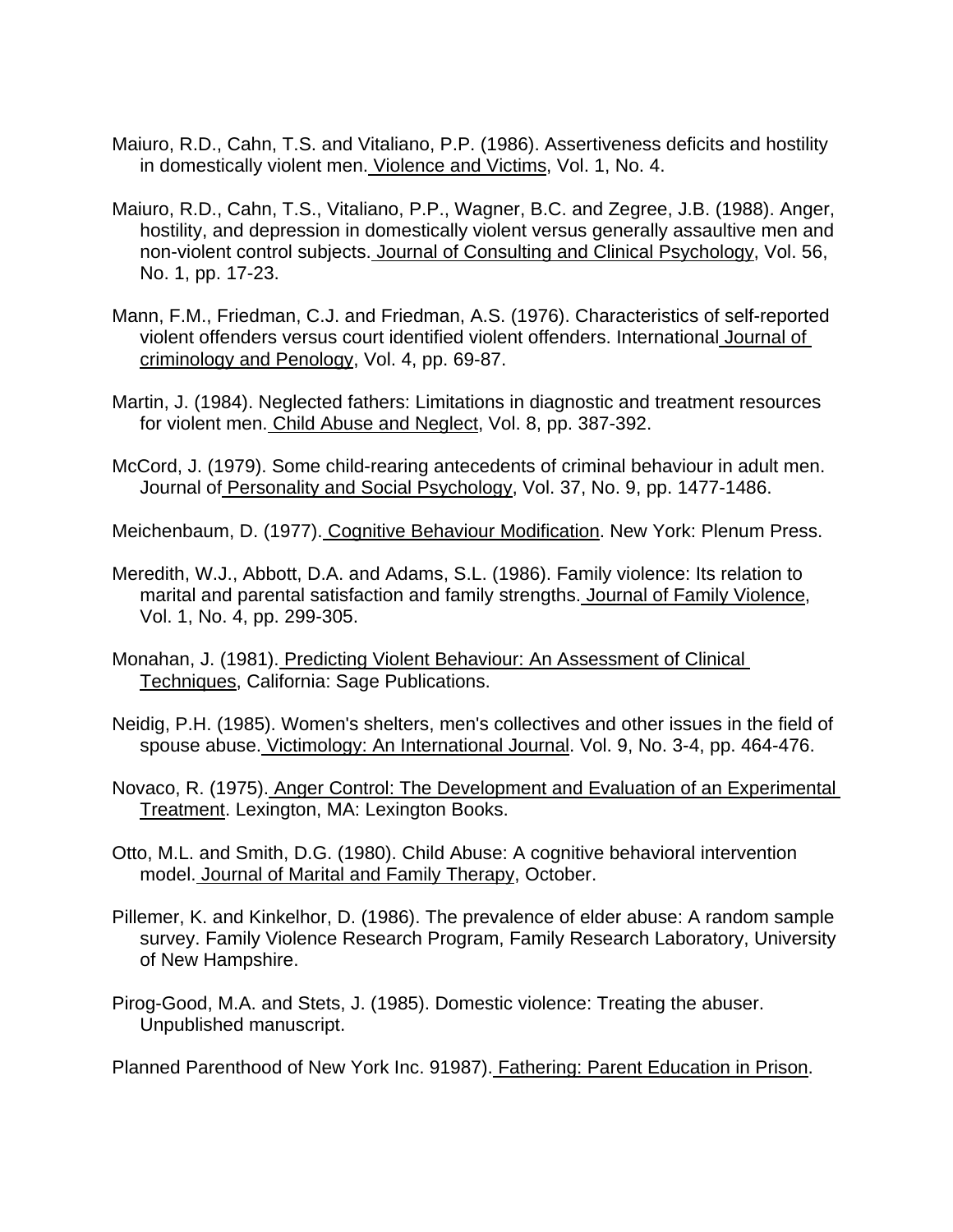- Powers, R.J. and Kutash, I.L. (1982). Alcohol, drugs, and partner abuse. In M. Roy (Ed), The Abusive Partner: An Analysis of Domestic Battering, Van Nostrand Reinhold Co. Inc. pp. 39-75.
- Pressman. B. (1984). Family Violence: Origins and Treatment. Canadian Cataloguing in Publication Data.
- Purdy, F. and Nickle, N. (1982). Practice principles for helping men who batter. Social Work With Groups, Vol. 4, No. 4.
- Regina Transition Women's Society (1984). Breaking silence: Descriptive report of a follow-up study of abused women using a shelter.
- Roberts, A.R. (1987). Psychosocial characteristics of batterers: A study of 234 men charged with domestic violence offenses. Journal of Family Violence, Vol. 2, No. 1, pp. 81-93.
- Ross, R.R. and Fabiano, E.A. (1985). Time to Think: The Cognitive Model of Crime and Delinquency Prevention and Rehabilitation. Institute of Social Sciences and Arts.
- Ross, R.R. and McKay (1980). Behavioral approaches to treatment in corrections: Requiem for a panacea. In R.R. Ross and P. Gendreau, Effective Correctional Treatment. Butterworths, Toronto. pp. 37-54.
- Rouse, L.P. (1984). Models, self-esteem and locus of control as factors contributing to spouse abuse. Victimology, Vol. 9, No. 1, pp. 130-144.
- Roy, M. (Ed) (1982). The Abusive Partner: An Analysis of Domestic Battering. Van Nostrand Reinhold Co. Inc.
- Roy, M. (1982). Four thousand partners in violence: A trend analysis. In M. Roy (Ed) The Abusive Partner: An Analysis of Domestic Battering. Van Nostrand Reinhold Co. Inc. pp. 17-35.
- Samenow, S.E. (1984). Inside the Criminal Mind, Times Books, New York.
- Saunders, D.G. (1986). When battered women use violence: Husband abuse or selfdefense? Violence and Victims, Vol. 1, No. 1, pp. 47-60.

Schene, P. (1987). Is child abuse decreasing? Journal of Interpersonal Violence, June.

- Senior Citizens' Secretariat (undated). Elder abuse: Everyone's concern. Halifax, Nova Scotia.
- Shell, D.J. (1982). Protection of the elderly: A study of elder abuse. Manitoba Council on Aging.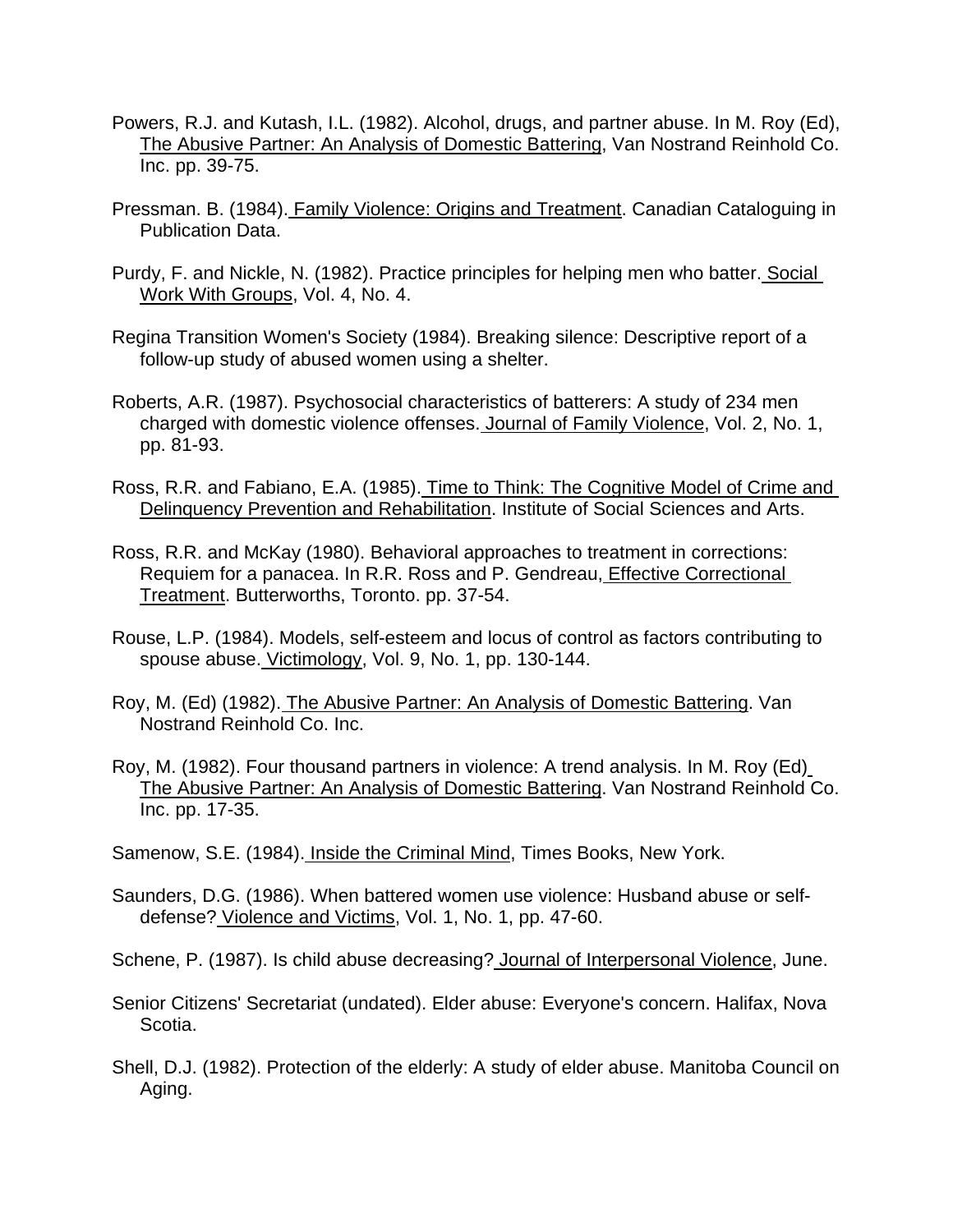- Sherman, L.W. and Berk, R.A. (1984). The specific deterrent effects of arrest for domestic assault, American Sociological Review, Vol. 49, April, pp. 261-272.
- Shields, N. and Hanneke, C. (1983). Attribution processes in violent relationships: Perceptions of violent husbands and their wives. Journal of Applied Social Psychology, Vol. 13, No. 6, pp. 515-527.
- Solicitor General of Canada (1985). Canadian urban victimization survey: Female victims of crime. Bulletin #4, Ottawa.
- Solicitor General of Canada (1988). Correctional issues affecting native peoples. Correctional Law Review, Working Paper No. 7.
- Smith, M.D. (1987). The incidence and prevalence of woman abuse in Toronto. Violence and Victims, Vol. 2, No. 3, pp. 173-187.
- State of New York (1979). Follow-up Survey of participants in the family reunion program. Department of Correctional Services, Division of Program Planning, Research and Evaluation.
- Star, B. (1983). Helping the Abuser: Intervening Effectively in Family Violence. Family Service Association of America, New York.
- Steinmetz, S.K. (1984) Family violence toward elders. In S. Saunders, A.M. Anderson, C.A. Hart and G.M. Rubenstein (Eds), Violent Individuals and Families: A Handbook for Practitioners. Charles C. Thomas.

Stevenson, C. (1985). Family abuse of the elderly in Alberta. Senior Citizens Bureau.

Straus, M.A. (1983). Ordinary Violence, Child Abuse and Wife Beating: What do they have in common? In D. Finkelhor, R.J. Gelles, G.T. Hotaling, and M.A. Straus, The Dark Side of Families. Sage Publications, Inc., California.

Toch, H. (1984). Violent Men. Schenkman Publishing Co., U.S.A.

- Wachtel, A. and Levens, B. (1984). Vancouver therapy groups for assaultive males: A program development review. Government of Canada, Ministry of the Solicitor General. User Report No. 1984-75.
- Weitzman, J. and Dreen, K. (1982). Wife beating: A view of the marital dyad. Social Casework, Vol. 63, No. 5, pp. 259-265.

Wormith, J.S. (1984). Attitude and behaviour change of correctional clientele: A three year follow-up. Criminology, Vol. 22, No. 4, pp. 595-618.